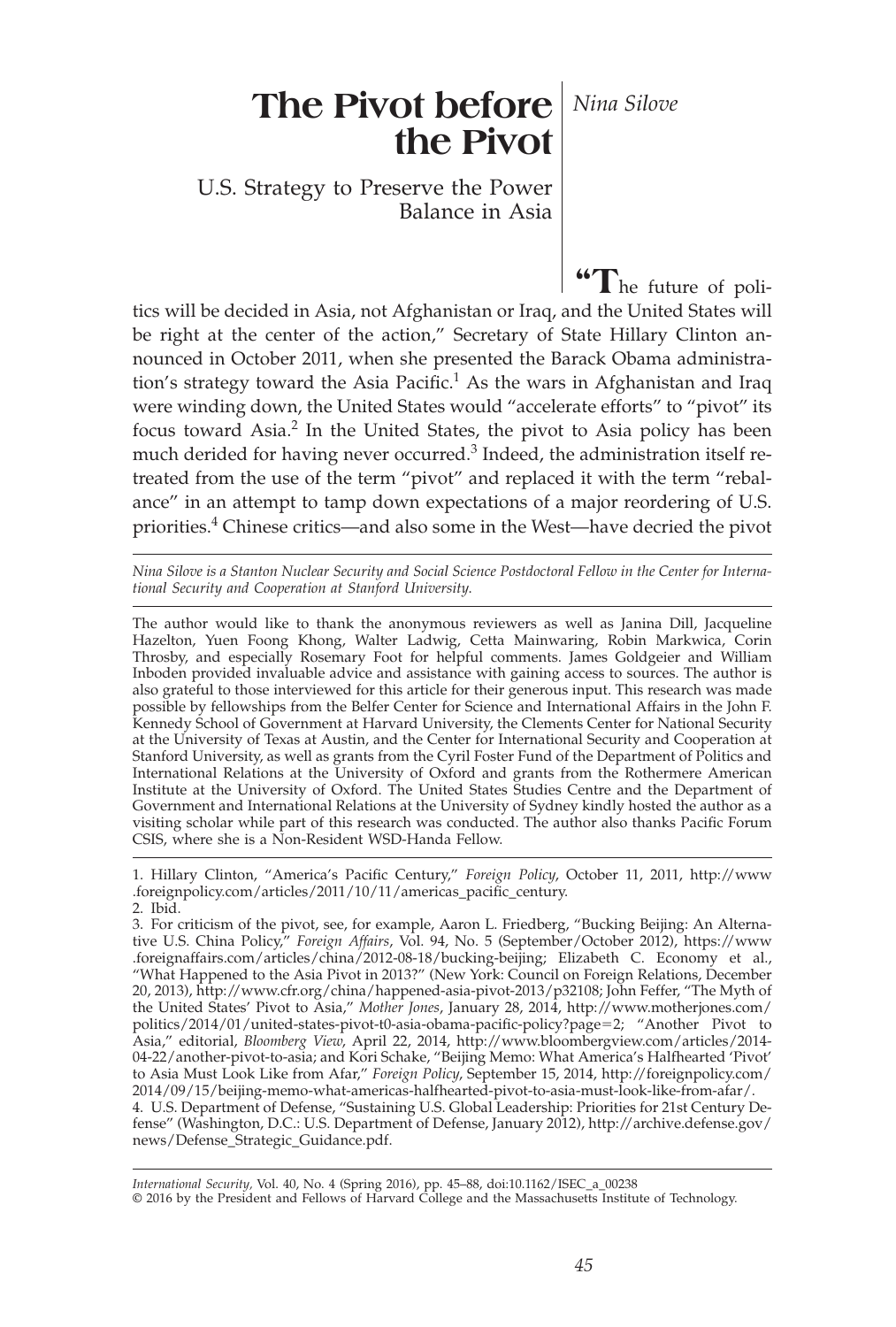for the opposite reason: as an aggressive policy aimed at containing China's rise.<sup>5</sup> From the perspective of U.S. critics, the pivot is "less than the sum of its parts,"<sup>6</sup> or "all talk and no walk."7 From the perspective of Chinese critics, the pivot is a bellicose strategy aimed at slowing the accretion of Chinese power. Neither perspective accurately describes U.S. strategy toward the Asia Pacific because both obscure three key points: (1) the pivot to Asia was already well under way prior to its declaration; (2) the substance of the pivot, properly dated and measured, was far more substantial than recognized by critics; and (3) China's rise was accepted as a premise of U.S. strategy, which did not aim to contain it.

This article argues that the United States pursued a strategy of reorientation toward Asia from the mid-2000s onward. The Obama administration's pivot to Asia was both a belated labeling as well as an extension of that littlerecognized reorientation strategy. The aim of the reorientation was to dissuade China from making a bid for hegemony and thereby preserve the existing power balance in the region, in which the United States held the superior position.<sup>8</sup> The means to this end included regularizing, expanding, and elevating U.S. diplomatic engagement with China and balancing against China's rise both internally and externally.<sup>9</sup> The expanded engagement element of the strategy culminated in the launch of the U.S.-China Strategic and Economic Dialogue in 2009, which was a uniquely intensive dialogue unrivaled by equivalent diplomatic mechanisms between the United States and any other state.<sup>10</sup> The internal balancing element of the strategy consisted of a military

<sup>5.</sup> Michael D. Swaine, "Chinese Leadership and Elite Responses to the U.S. Pacific Pivot," China Leadership Monitor, Summer 2012, p. 9. Note, however, that Swaine finds that nonauthoritative (i.e., less official) Chinese sources are more critical of the pivot than more official Chinese sources. For an English-language version of the containment argument, see Lanxin Xiang, "China and the 'Pivot,'" *Survival*, Vol. 54, No. 5 (October/November 2012), pp. 113–128. For a view from the West, see Barry R. Posen, *Restraint: A New Foundation for U.S. Grand Strategy* (Ithaca, N.Y.: Cornell University Press, 2014), pp. 95-96.

<sup>6.</sup> Senate Committee on Foreign Relations, *Re-balancing the Rebalance: Resourcing U.S. Diplomatic Strategy in the Asia-Paciªc Region*, 113th Cong., 2nd sess., 2014, Committee Print S. Prt. 113–24, p. 8.

<sup>7.</sup> Alex N. Wong and Lanhee J. Chen, "Has Obama Given Up on the Asia Pivot?" *Foreign Policy*, October 2, 2013, http://foreignpolicy.com/2013/10/02/nonessential/; and Michael Auslin, "America Doesn't Need a Pivot to Asia," *Wall Street Journal*, August 27, 2012, http://online.wsj .com/news/articles/SB10000872396390444506004577614941100974630.

<sup>8.</sup> On the existing power balance, see Michael Beckley, "China's Century? Why America's Edge Will Endure," *International Security,* Vol. 36, No. 3 (Winter 2011/12), pp. 41–78; and Yuen Foong Khong, "Primacy or World Order? The United States and China's Rise—A Review Essay," *International Security*, Vol. 38, No. 3 (Winter 2013/14), pp. 155–157.

<sup>9.</sup> Kenneth N. Waltz defines external balancing as states relying on the capabilities of allies, whereas he defines internal balancing as states relying on their own capabilities. See Waltz, *Theory of International Politics* (Reading, Mass.: Addison-Wesley, 1979), p. 168.

<sup>10.</sup> Jeffrey A. Bader, *Obama and China's Rise: An Insider's Account of America's Asia Strategy* (Washington, D.C.: Brookings Institution Press, 2012), p. 22.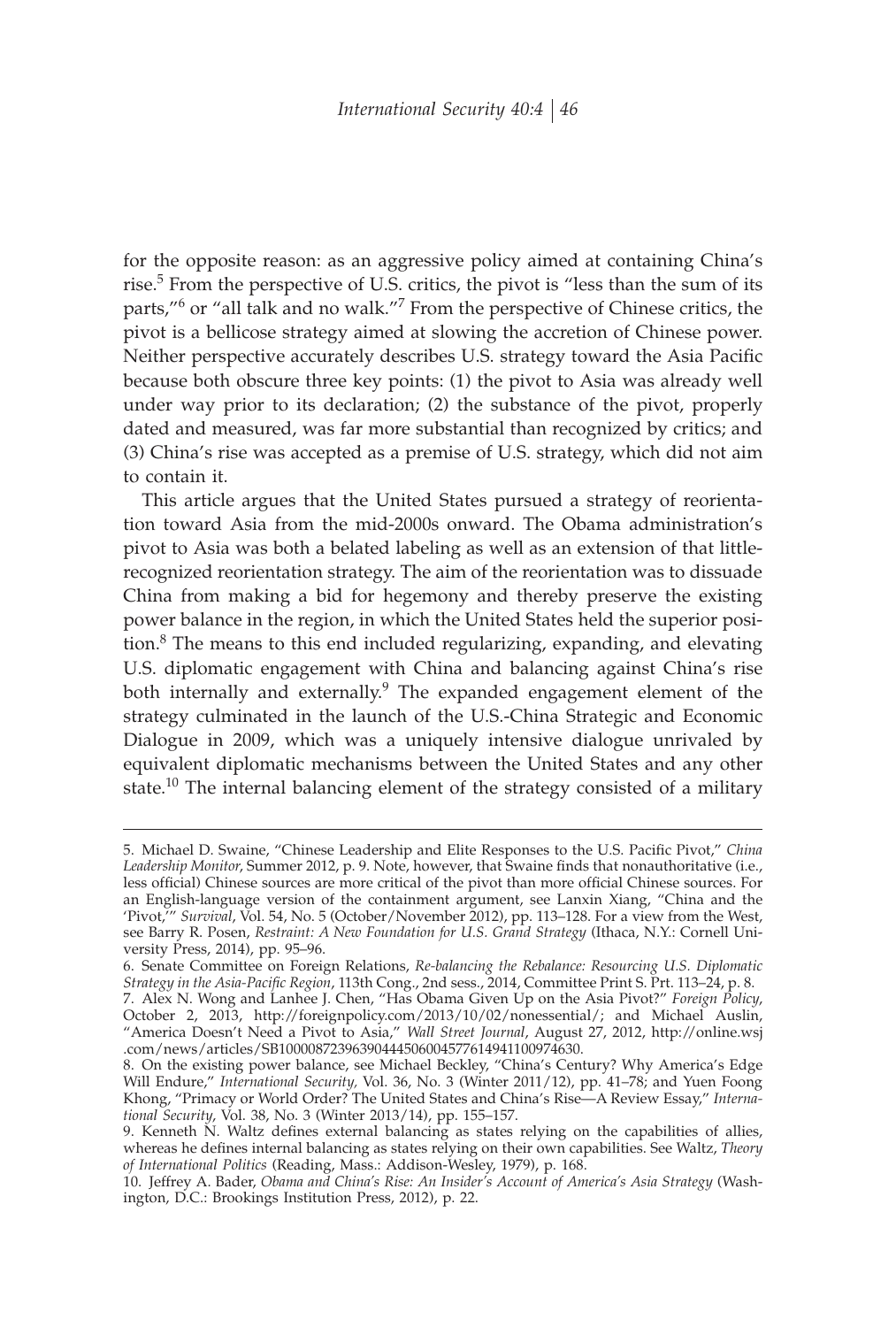buildup designed to enhance the capacity of the United States to operate in the Asia Pacific. The external balancing element constituted a historic shift away from the hub-and-spokes model of asymmetric bilateral alliances that had characterized the security architecture of the region since the end of the Korean War.<sup>11</sup> In its place, the United States worked toward constructing a federated network model in which the United States would lead a web of more powerful allies and partners with stronger links to one another.

U.S. strategy toward Asia has been widely misunderstood by scholars and analysts for several reasons. First, as described below, the George W. Bush administration made a deliberate decision to keep the strategy muted to avoid antagonizing China. The belated announcement of the pivot was one important cause of the widespread criticism in the United States that the pivot lacked substance. Second, the details of the strategy as developed and implemented by the Bush administration were either classified or published in obscure locations and have remained largely unknown to the academy and the public. Third, one of the central elements of the strategy—the external balancing element—did not take the traditional form of forging a new alliance structure in Asia. As a result, this element of the strategy has been overlooked. For example, Robert Ross's otherwise accurate account of U.S. strategy in Asia, published in 2013, omits any reference to external balancing.<sup>12</sup> Instead, according to Ross, in U.S. strategy toward Asia, allies were to be "reassured" by U.S. strength and act as hosts for forward-deployed U.S. forces.<sup>13</sup> This account fails to recognize that the United States had a deliberate strategy of external balancing by means other than the construction of a multilateral alliance, most notably by increasing the military capabilities of allies and partners and building greater multilateral interoperability among them.

The primary aim of this article is to elucidate and classify U.S. strategy in response to China's rise and thereby clarify some common misunderstandings about that strategy. The focus of this article is, therefore, on strategy and outputs—that is, what the United States tried to achieve—as distinct from outcomes, which are the effect of U.S. strategy on the bilateral relationship.<sup>14</sup> Much of the existing literature on U.S.-China relations focuses on outcomes,

<sup>11.</sup> On the hub-and-spokes model, see Kent E. Calder, "Securing Security through Prosperity: The San Francisco System in Comparative Perspective," Pacific Review, Vol. 17, No. 1 (March 2004), pp. 135–157.

<sup>12.</sup> Robert S. Ross, "U.S. Grand Strategy, the Rise of China, and U.S. National Security Strategy for East Asia," *Strategic Studies Quarterly*, Vol. 7, No. 2 (Summer 2013), pp. 20–40. 13. Ibid., p. 25.

<sup>14.</sup> The distinction between "outputs" and "outcomes" is borrowed from the field of public policy, where "outputs" refers to the policies, and "outcomes" refers to the results of the policies. See, for example, James F. Hollifield, "Immigration Policy in France and Germany: Outputs versus Out-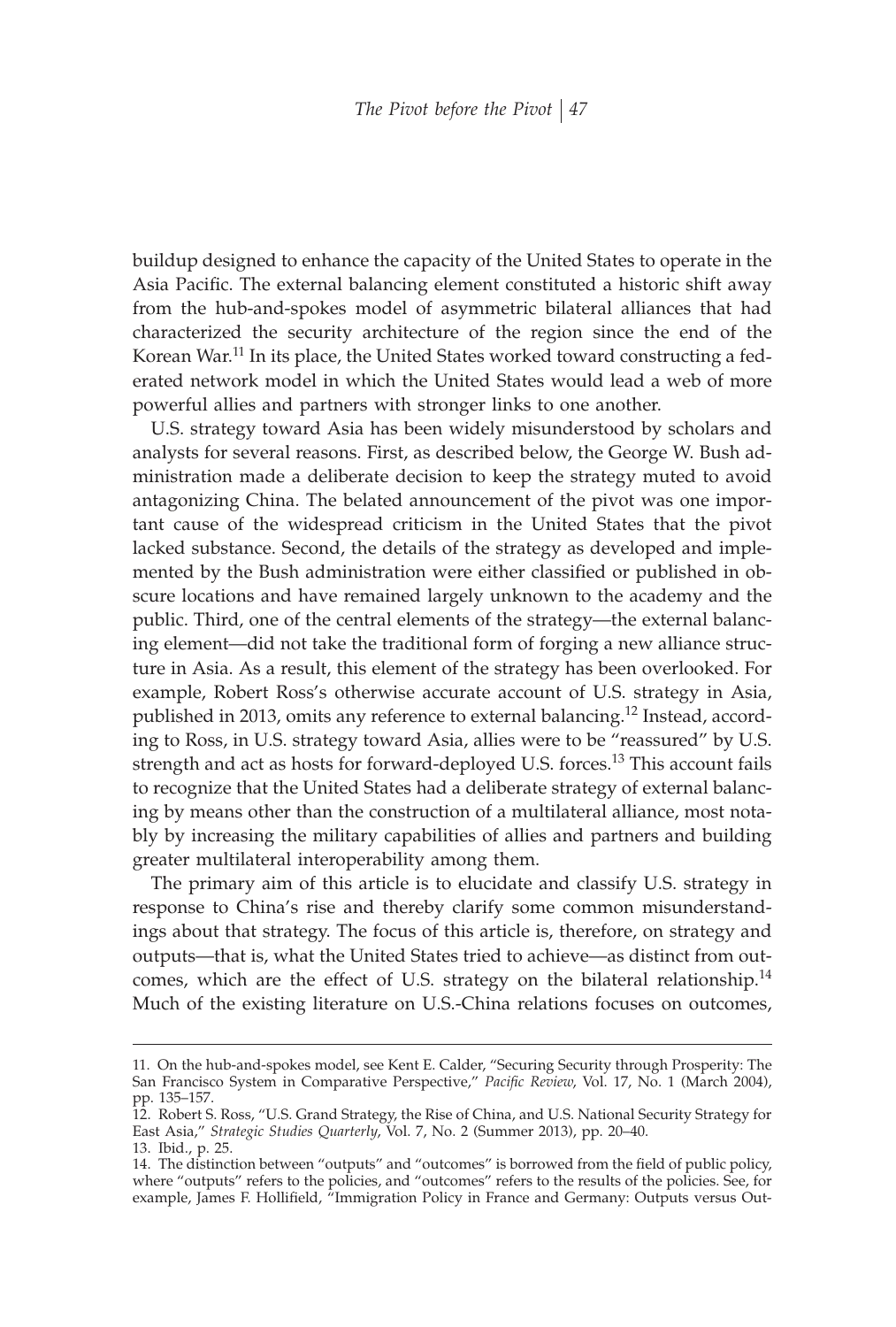which is understandable given the outsized effect that the relationship has on the international system. Scholars have argued that outcomes in the bilateral relationship have been or will be affected by a range of material and ideational factors at the individual, state, and systemic levels.<sup>15</sup> The purpose of the present research is not to explain outcomes, but to revise the recent history of U.S. strategy toward Asia for the purpose of informing the policy debate in the United States and other states about how to manage China's rise. This research informs that policy debate, which began in the mid-1990s and is likely to continue well into the future, in two important respects.

First, the decades-long focus on the question of whether the United States should engage or contain China has obscured the more important policy questions that are revealed by the reorientation strategy.<sup>16</sup> The overwhelming focus on engagement and containment is evidenced by the persistent tendency of commentators to coin new portmanteau labels to describe and prescribe U.S. strategy toward China, such as "conditional engagement," "constructive engagement," "coercive engagement," "comprehensive engagement," and "constrainment," a trend that was identified by Peter Van Ness in the late 1990s and that has continued ever since, with "congagement" emerging in popular use.<sup>17</sup> These new labels are promoted as though doing so were a *de novo* exercise requiring no review of, or comparison with, existing proposals, demonstrating an unproductive circularity to the debate. The reorientation strategy reveals that the debate about engagement and containment is primarily a debate about means that avoids the central, prior question about ends. In the reorientation, engagement and balancing—as distinct from containment—were not

comes," *Annals of the American Academy of Political and Social Science*, Vol. 485, No. 1 (May 1986), pp. 113–128.

<sup>15.</sup> See, for example, Rosemary Foot and Andrew Walter, *China, the United States, and Global Order* (Cambridge: Cambridge University Press, 2011); Aaron Friedberg, "The Future of U.S.-China Relations: Is Conflict Inevitable?" *International Security*, Vol. 30, No. 2 (Fall 2005), pp. 7–45; Fiona S. Cunningham and M. Taylor Fravel, "Assuring Assured Retaliation: China's Nuclear Posture and U.S.-China Strategic Stability," *International Security,* Vol. 40, No. 2 (Fall 2015), pp. 7–50; John J. Mearsheimer, "The Gathering Storm: China's Challenge to U.S. Power in Asia," *Chinese Journal of International Politics,* Vol. 3 (2010), pp. 381–396; and Dale Copeland, "Economic Interdependence and the Future of U.S.-China Relations," in G. John Ikenberry and Michael Mastanduno, eds., *International Relations Theory and the Asia-Pacific* (New York: Columbia University Press, 2003), pp. 323–352.

<sup>16.</sup> For a foundational article in this debate, see David Shambaugh, "Containment or Engagement of China? Calculating Beijing's Responses," *International Security*, Vol. 21, No. 2 (Fall 1996), pp. 180–209. For recent contributions, see John J. Mearsheimer, "Can China Rise Peacefully?" *National Interest*, October 25, 2014, http://nationalinterest.org/commentary/can-china-rise-peacefully-10204; and Michael D. Swaine, *America's Challenge: Engaging a Rising China in the Twenty-first Century* (Washington, D.C.: Carnegie Endowment for International Peace, 2011).

<sup>17.</sup> Peter Van Ness, "The Impasse in U.S. Policy toward China," *China Journal*, July 1997, p. 147. On congagement, see Aaron L. Friedberg, *A Contest for Supremacy: China, America, and the Struggle for Mastery in Asia* (New York: W.W. Norton, 2011), chap. 4.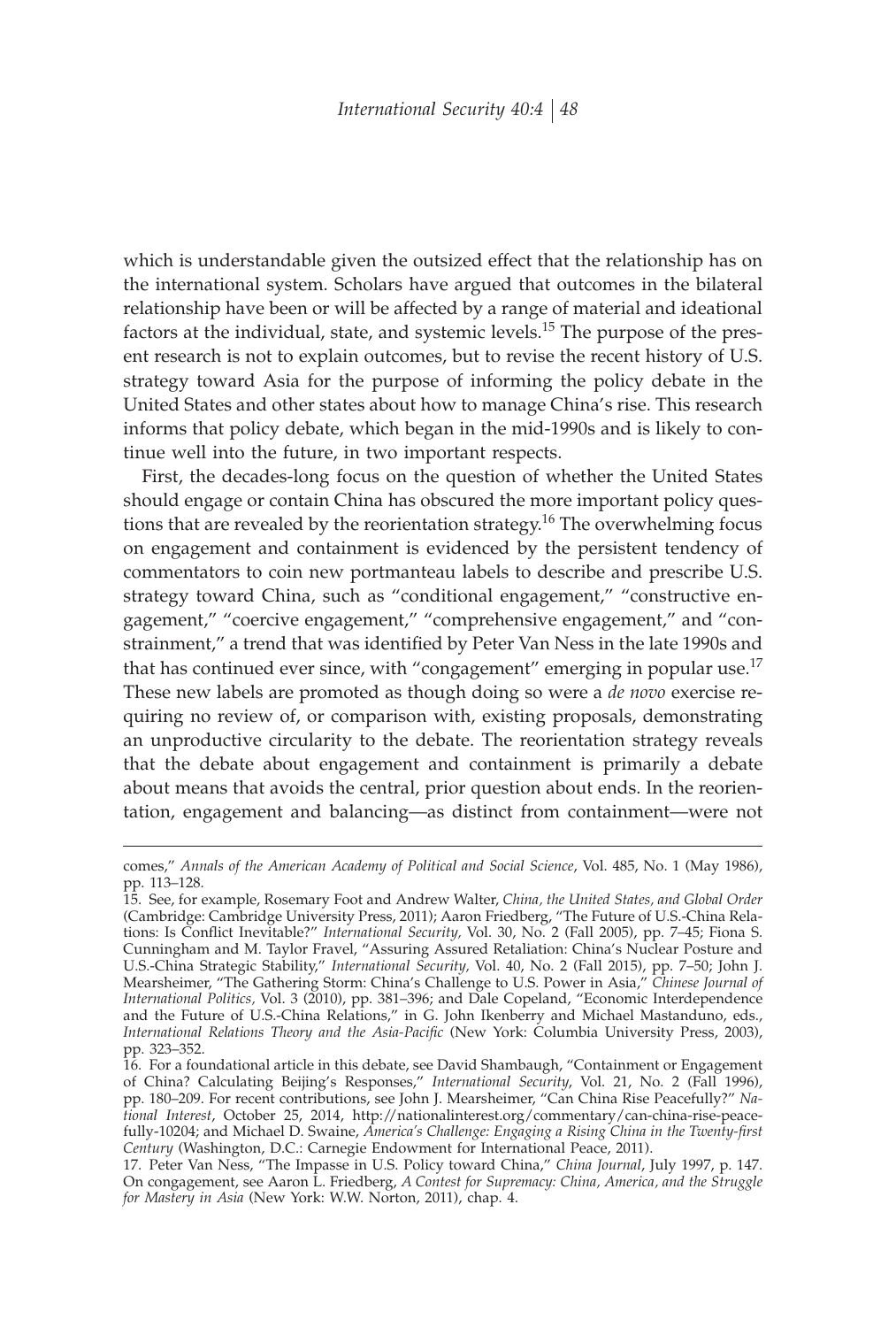the goals of U.S. strategy. Rather, they were symbiotic means to enhance the overall power of the United States and its allies and partners in the Asia Pacific, and thereby maintain the existing power balance in the region. In this context, the question of whether the United States should engage or contain China should be secondary to the central question of whether the United States should continue to aim to preserve its superior power position in the Asia Pacific. From this question about the goal of U.S. strategy follow two questions about means: What would achievement of that goal (or another) require? And, could that goal (or another) be pursued without provoking conflict with China?

These policy questions are addressed as a by-product in analyses of whether the United States should accommodate some of China's territorial claims, but such analyses do not take a firm position on the effect that accommodation would have on the overall regional power balance.<sup>18</sup> These questions are also related to the debate between scholars who advocate a U.S. grand strategy of "restraint" or "offshore balancing" and those who advocate "deep engagement."<sup>19</sup> The details of the reorientation strategy, however, crosscut that debate. For example, the reorientation involved drawing down the number of U.S. troops based in South Korea and Japan—a move that offshore balancers support—while strengthening U.S. military, diplomatic, and economic engagement with Asia, which is associated with deep engagement. Thus, although the policy questions arising from the reorientation strategy are not wholly new, they do require specific and detailed attention.<sup>20</sup>

Second, the account of U.S. strategy discussed here provides an important baseline for U.S. policymakers charged with the task of evaluating China's responses to U.S. actions and formulating future U.S. strategy accordingly. The lack of consensus about whether the United States instituted a robust re-

<sup>18.</sup> See Robert S. Ross, "China's Naval Nationalism: Sources, Prospects, and the U.S. Response," *International Security*, Vol. 34, No. 2 (Fall 2009), p. 78; and Charles L. Glaser, "A U.S.-China Grand Bargain? The Hard Choice between Military Competition and Accommodation," *International Security*, Vol. 39, No. 4 (Spring 2015), p. 83.

<sup>19.</sup> For a sample of the debate about deep engagement versus restraint or offshore balancing, see Posen, *Restraint*; Christopher Layne, "From Preponderance to Offshore Balancing: America's Future Grand Strategy," *International Security,* Vol. 22, No. 1 (Summer 1997), pp. 86–124; Stephen G. Brooks, G. John Ikenberry, and William C. Wohlforth, "Don't Come Home, America: The Case against Retrenchment," *International Security*, Vol. 37, No. 3 (Winter 2012/13), pp. 7–51; and Campbell Craig; Benjamin H. Friedman, Brendan Rittenhouse Green, and Justin Logan; and Stephen G. Brooks, G. John Ikenberry, and William C. Wohlforth, "Correspondence: Debating American Engagement—The Future of U.S. Grand Strategy," *International Security*, Vol. 38, No. 2 (Fall 2013), pp. 181–199.

<sup>20.</sup> For two notable exceptions that do address these questions directly, see Friedberg, *A Contest for Supremacy*; and Hugh White, *The China Choice: Why America Should Share Power* (Collingwood, Australia: Black, 2012).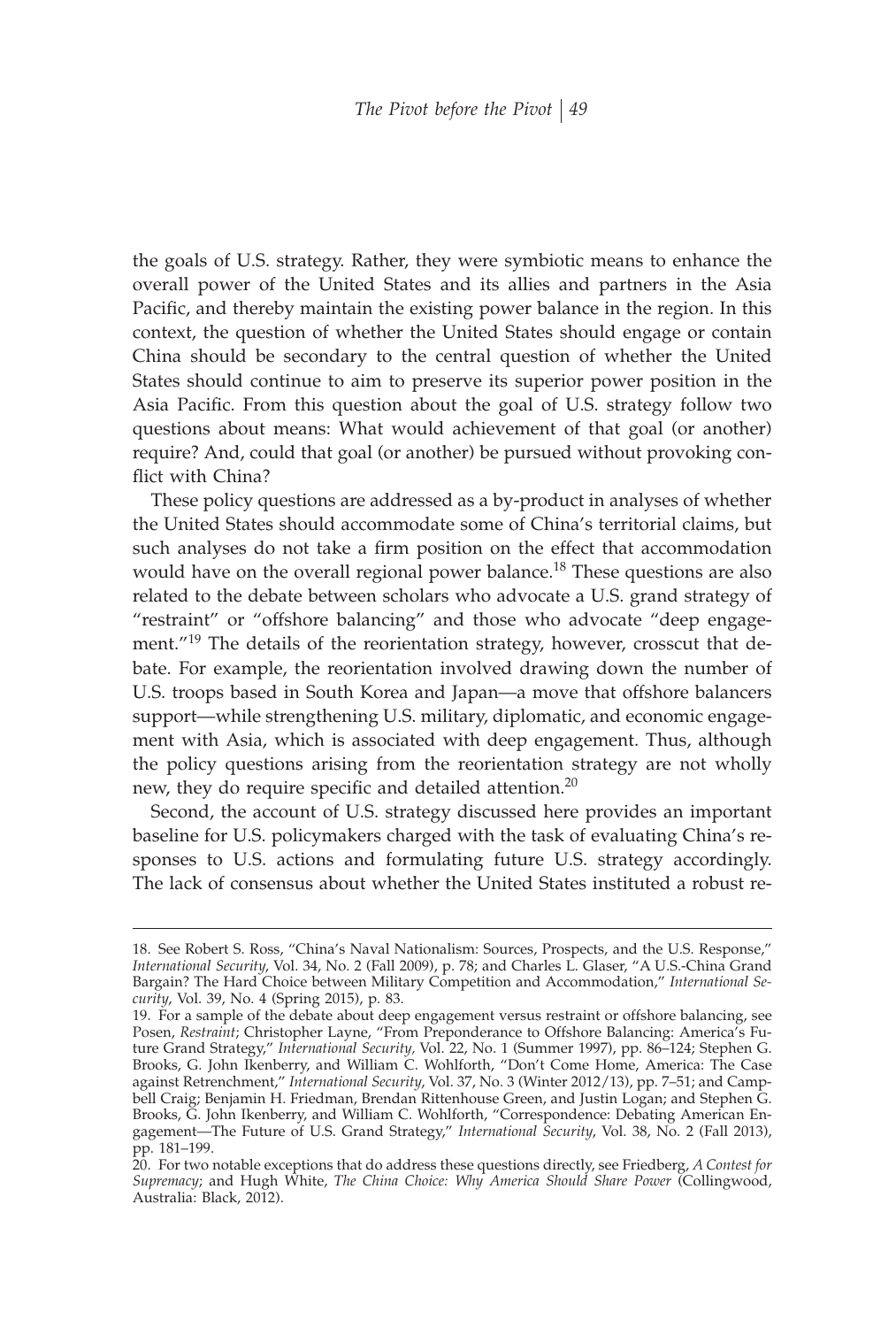sponse to China's rise leaves policymakers with an underrecognized analytical quandary about how to evaluate the state of the bilateral relationship. If policymakers believe that the United States pursued an anemic strategy in Asia, for example, China's actions may appear more bellicose than if they are understood to be a reaction to a more substantial reorientation strategy.<sup>21</sup> The first step in strategy is to follow the maxim "know thyself." Without a baseline, it is difficult to properly interpret China's behavior.<sup>22</sup>

This revised account of U.S. strategy in Asia is not only relevant to the China policy debate in the United States; it is also of great importance how China and other states perceive U.S. strategy. The U.S.-China dynamic has a singularly important effect on a wide range of international issues, which are significantly affected by both the reality and perception of U.S. strategy in response to China's rise. Most immediately, perceptions of U.S. strategy affect the prospects for cooperation on bilateral issues between the United States and China. Beyond the bilateral relationship, U.S. strategy is an important driver of the defense postures of many states in Asia.<sup>23</sup> Further afield still, the U.S.-China dynamic—and perceptions of it—affect the dynamics of and responses to international issues such as the negotiation of global climate change agreements. This article provides new insights into the reality of U.S. strategy and reveals fundamental misperceptions that are widely held by observers in the United States, China, and many other interested and affected states.

The method used to elucidate and classify U.S. strategy is that of developing a historical narrative. This is not a political science theory-testing endeavor, although the narrative presented in this article has value as a source of data to scholars concerned with using the U.S.-China case to test theory.<sup>24</sup> Further, the purpose of this article is not to provide a policy assessment of the relative ef-

<sup>21.</sup> For an example of Obama administration officials who viewed the Bush administration strategy in Asia to have been one of retrenchment, see Michèle Flournoy and Janine Davidson, "Obama's New Global Posture," *Foreign Affairs,* Vol. 91, No. 4 (July/August 2012), pp. 53–63.

<sup>22.</sup> Using U.S. strategy as a baseline would add an important dimension to existing scholarship on Chinese assertiveness. See Alastair Iain Johnston, "How New and Assertive Is China's New Assertiveness?" *International Security*, Vol. 37, No. 4 (Spring 2013), pp. 7–48.

<sup>23.</sup> This is demonstrated in Adam P. Liff and G. John Ikenberry, "Racing toward Tragedy? China's Rise, Military Competition in the Asia Pacific, and the Security Dilemma," International Security, Vol. 39, No. 2 (Fall 2014), pp. 52–91.

<sup>24.</sup> For example, the data are relevant to power transition theory. The application of that theory requires elaboration of what observations would be expected in the incipient phase of a potential power transition, which remains the state of the U.S.-China case. On power transition theory, see A.F.K. Organski, *World Politics* (New York: Alfred A. Knopf, 1958); and Robert Gilpin, *War and Change in World Politics* (Cambridge: Cambridge University Press, 1981). For a debate about the current power balance between the United States and China, see Beckley, "China's Century?"; and Joshua R. Itzkowitz Shifrinson; and Michael Beckley, "Correspondence: Debating China's Rise and U.S. Decline," *International Security*, Vol. 37, No. 3 (Winter 2012/13), pp. 172–181. For an application of power transition theory to the U.S.-China case, see M. Taylor Fravel, "International Rela-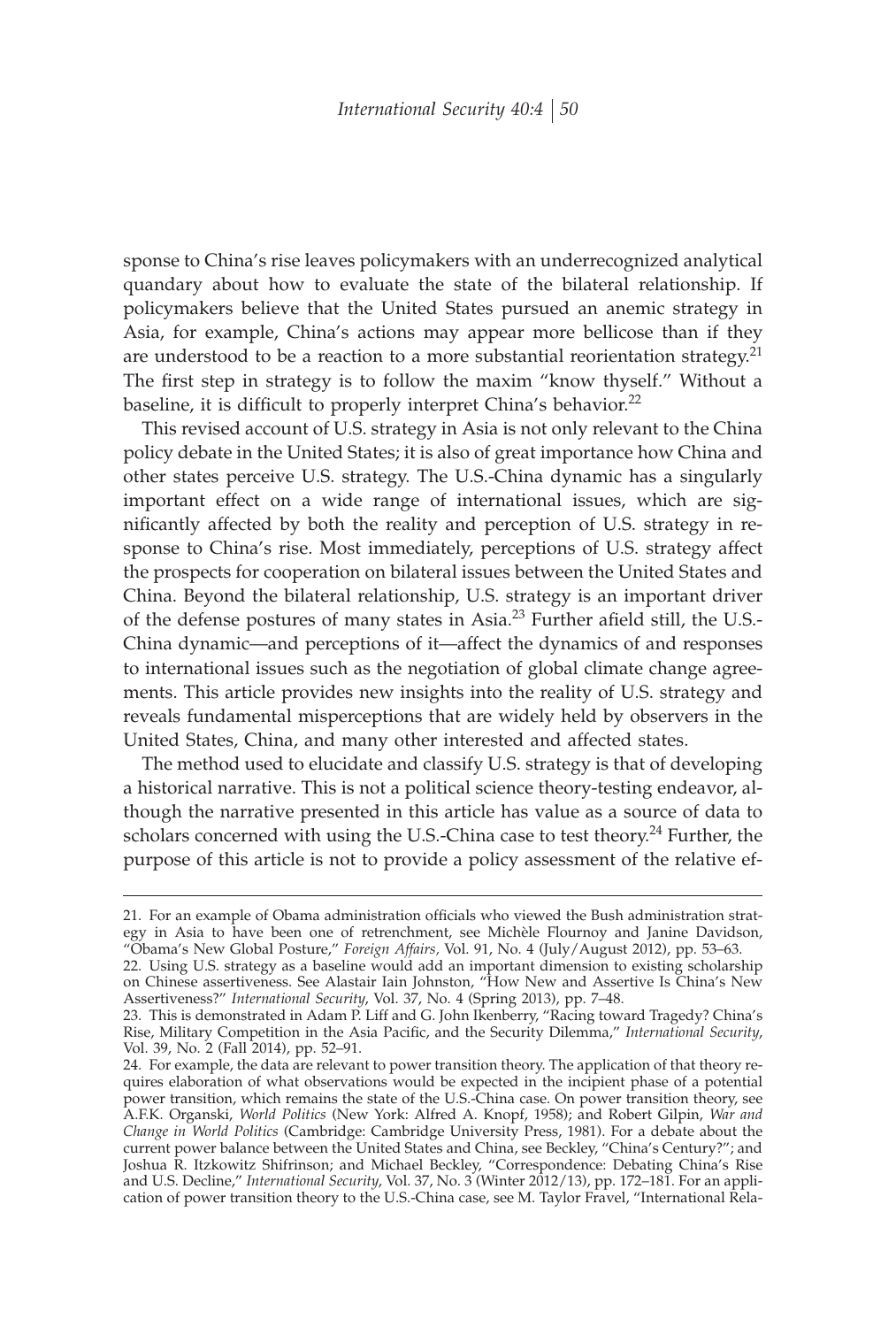ficacy of the Bush versus Obama administration's Asia strategies. It is a common practice to structure analyses of U.S. strategy on an administration-byadministration basis. By relaxing that structure, it becomes possible to discern trends that might otherwise be overlooked. In this case, the reorientation strategy was consistent and additive from 2004 onward, beginning in one administration and continuing into another. Furthermore, from the perspective of informing future policy, "what happened" matters more than "who did what." Continuities and discontinuities between administrations are noted, but the focus is not on tallying which administration "pivoted" more or better.

The historical account presented here is based on the author's access to the personal archive of former Secretary of Defense Donald Rumsfeld.<sup>25</sup> The archive contains a rich history of the planning documents relevant to the original shift in focus toward Asia, including progressive drafts of strategic plans and extensive correspondence among the senior officials responsible for drafting them. To supplement and triangulate these primary sources, this article also draws upon more than fifty in-depth interviews with senior government officials from the Bush and Obama administrations, as well as an extensive range of public official and secondary sources.

In the course of detailing the reorientation strategy, the article considers whether the strategy can be properly classified as containment. There has been debate among historians about the definition of containment and its application to the strategies implemented by U.S. administrations during the Cold War.<sup>26</sup> One cleavage in that debate centers on what George Kennan, who is credited with coining "containment," meant by the term and how that compared with the strategy of the Harry Truman administration toward the Soviet Union.<sup>27</sup> Given this historical debate, it may be expected that the definition of the term "containment" remains contested. Among contemporary scholars of international relations, this not the case. John Mearsheimer describes the goal of containment as "slow[ing] the growth of an adversary's power."<sup>28</sup>

tions Theory and China's Rise: Assessing China's Potential for Territorial Expansion," *International Studies Review*, Vol. 12, No. 4 (December 2010), pp. 505–532.

<sup>25.</sup> A small portion of these documents has been made public at http://www.rumsfeld.com. The author had no personal or professional association with Rumsfeld.

<sup>26.</sup> For the seminal work on this subject, see John Lewis Gaddis, *Strategies of Containment: A Critical Appraisal of Postwar American National Security Policy* (Oxford: Oxford University Press, 2005).

<sup>27.</sup> See ibid., chap. 2. For Kennan's original article on containment, see "X" (George F. Kennan), "The Sources of Soviet Conduct," *Foreign Affairs*, Vol. 25, No. 4 (July 1947), pp. 566–582. For Kennan's later perspectives on containment, see George F. Kennan, "Letter to John Lewis Gaddis," November 21, 1981, George F. Kennan Papers: 1861–2014 (mostly 1950–2000), Public Policy Papers, Department of Rare Books and Special Collections, Princeton University Library, Princeton, New Jersey, http://findingaids.princeton.edu/MC076/c00184.pdf; and George F. Kennan, "Containment: Then and Now," *Foreign Affairs*, Vol. 65, No. 4 (Spring 1987), pp. 885–890.

<sup>28.</sup> John J. Mearsheimer, *The Tragedy of Great Power Politics* (New York: W.W. Norton, 2001), p. 402.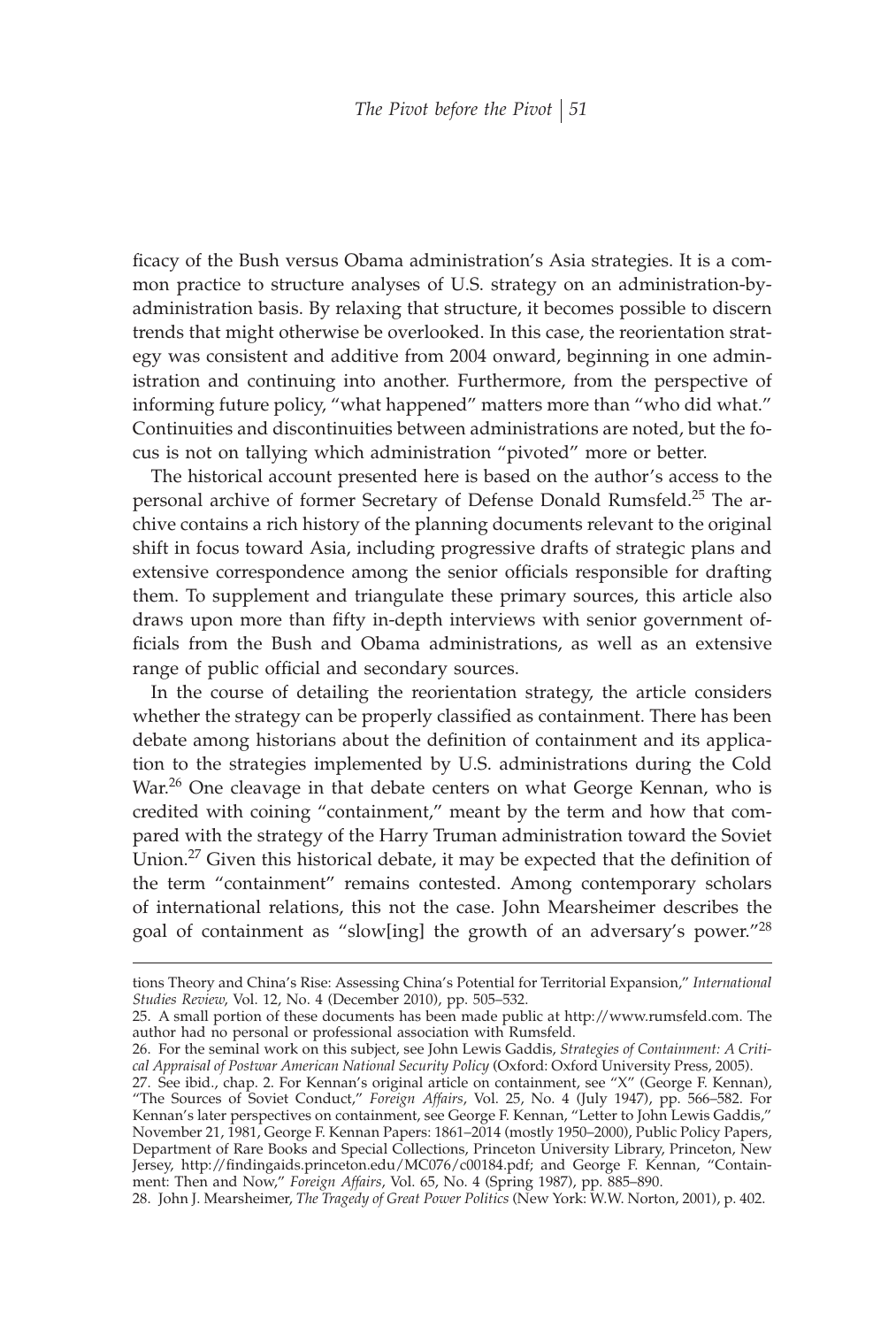This goal is restated in similar terms by Robert Art, who uses the formulation of "weakening" the target state.<sup>29</sup> Francis Gavin identifies the goal of containment as "to check and over time reduce the [target state's] military power and geopolitical reach."<sup>30</sup> In yet another example, Alastair Iain Johnston and Robert Ross define containment as aimed at "hinder[ing] the accretion of relative power."<sup>31</sup> In later work, Johnston reports that the term has a similar definition when used by critics in China, for whom containment means "preventing the rise of China."<sup>32</sup> Aaron Friedberg notes the same when he observes that critics in China believe the aim of U.S. strategy to be to "weaken" or "block the rise" of China.<sup>33</sup>

The means of a strategy of containment are, according to Art, the enforcement of a military stalemate and economic denial.<sup>34</sup> The enforcement of a stalemate is typically pursued by the creation of a multilateral alliance that geographically encircles the target state, although for less powerful adversaries a stalemate may be enforced through the use of limited military operations such as the no-fly zone in the case of Iraq. $35$  Economic denial refers to the use of "measures that interfere with the targeted state's trade [. . .] [which can] range from highly focused embargoes on selected strategic goods to full-scale economic warfare.<sup>"36</sup> Containment is also associated with countering the target state's global influence.<sup>37</sup>

By Art's count, using this general definition of containment, the United States has instituted a containment strategy nine times since the end of World War II, against the Soviet Union, China, North Korea, North Vietnam, Iran, Iraq, Cuba, Nicaragua, and Libya.<sup>38</sup> If the United States had implemented a containment strategy against China, it should be possible to observe that the reorientation aimed at slowing China's rise by means of encircling China geographically, isolating China diplomatically and economically, and countering the expansion in China's extra-regional influence.

<sup>29.</sup> Robert J. Art, *A Grand Strategy for America* (Ithaca, N.Y.: Cornell University Press, 2003), p. 113. 30. Francis J. Gavin, "Strategies of Inhibition: U.S. Grand Strategy, the Nuclear Revolution, and Nonproliferation," *International Security*, Vol. 40, No. 1 (Summer 2015), p. 13.

<sup>31.</sup> Alastair Iain Johnston and Robert S. Ross, "Preface," in Johnston and Robert S. Ross, eds., *Engaging China: The Management of an Emerging Power* (New York: Routledge, 1999), p. xiv.

<sup>32.</sup> Johnston, "How New and Assertive Is China's New Assertiveness?" p. 8 n. 5.

<sup>33.</sup> Friedberg, *A Contest for Supremacy*, p. 137.

<sup>34.</sup> Art, *A Grand Strategy for America*, p. 113.

<sup>35.</sup> On encirclement, see Mearsheimer, "Can China Rise Peacefully?" The no-fly zone in Iraq is mentioned as an example of containment in Frank P. Harvey, *Explaining the Iraq War: Counterfactual Thory, Logic, and Evidence* (Cambridge: Cambridge University Press, 2011).

<sup>36.</sup> Art, *A Grand Strategy for America*, p. 113.

<sup>37.</sup> Robert J. Art, "The United States and the Rise of China: Implications for the Long Haul," *Political Science Quarterly*, Vol. 125, No. 3 (Fall 2010), p. 362.

<sup>38.</sup> Art, *A Grand Strategy for America*, p. 114.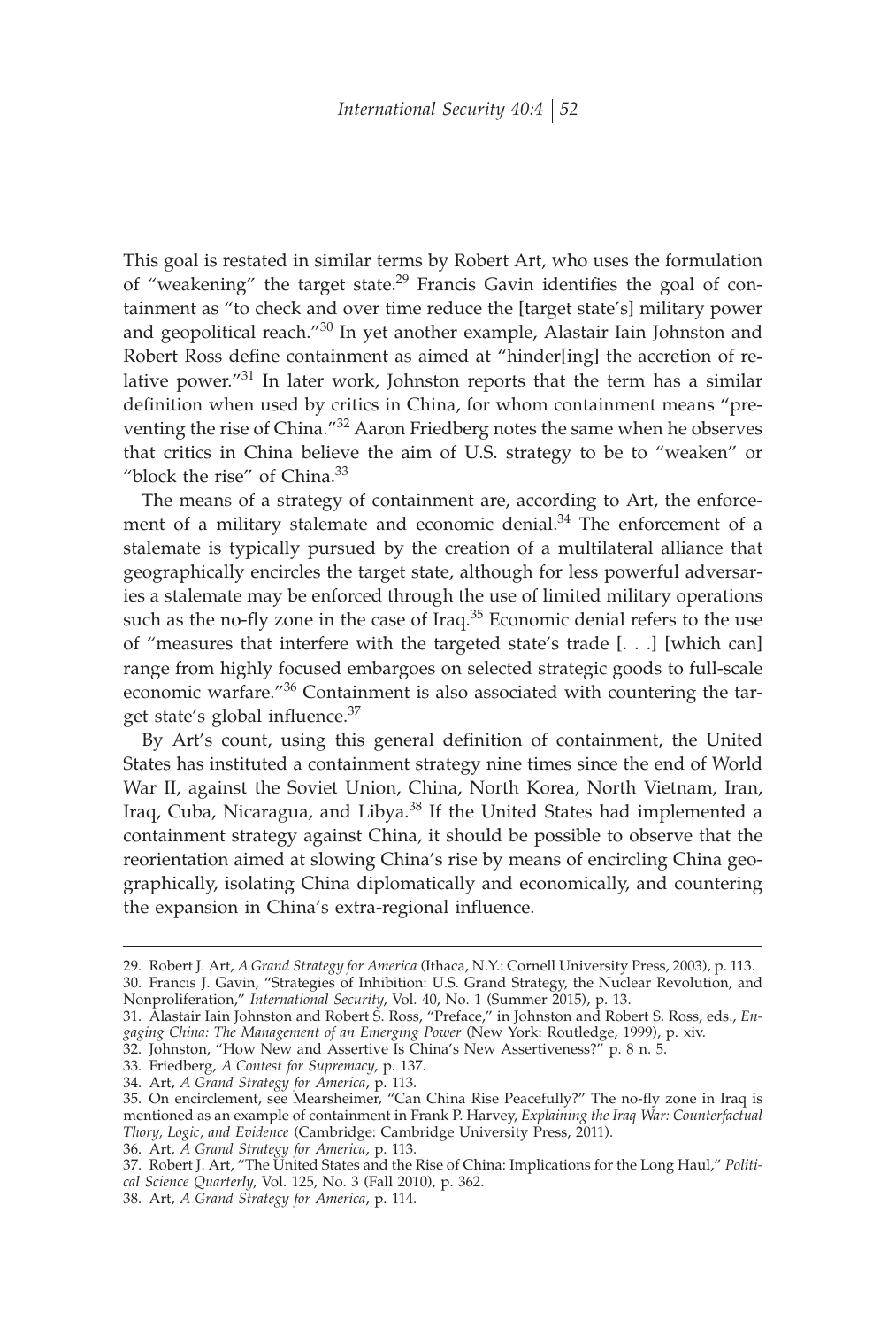The first section of this article identifies the origins of the idea of reorienting toward Asia and dates those origins to early 2001. The Bush administration spoke in terms of a "shift" toward Asia, whereas the Obama administration used the term "pivot" and then "rebalance." As such, these terms are used respectively to refer to the policies of each administration, and the term "reorientation" is used to capture the policies of both administrations. All of these terms refer to elevating the Asia Pacific in the order of U.S. priorities relative to other regions. The second and third sections detail how that idea was translated into a military strategy and then an interagency strategy over the 2001–04 period. The fourth section discusses the implementation of the reorientation beginning in 2004 and continuing up until and including the measures associated with the pivot announcement. The article concludes that the United States implemented a significant relative reallocation of U.S. resources toward the Asia Pacific in an effort to match—as distinct from check—China's growth by increasing the combined power of the United States and its allies and partners in Asia.

## *The Original Idea: A Long-Term Shift in Focus toward Asia, 2001*

The management of potentially adversarial great power relations was the clear strategic priority for the George W. Bush administration upon entering office, but it was not until 2004 that the administration settled on a strategy to address that priority in the Asia Pacific. The emphasis on great power relations stemmed from multiple dove-tailing sources. Bush himself evinced an early personal interest in this subject, which informed his selection of Condoleezza Rice, an expert on the Soviet Union, as a foreign policy adviser during the campaign, and was shared by the incoming secretary of defense, Donald Rumsfeld.<sup>39</sup> The focus on the potential for great power competition was additionally fueled by the work of Andrew Marshall, who had held the position of director of the Office of Net Assessment (ONA) at the Department of Defense (DoD) since the Richard Nixon administration. Several of the speechwriters who were responsible for formulating Bush's key foreign policy statements had worked with or had close connections to Marshall.<sup>40</sup> One speechwriter,

<sup>39.</sup> See Maureen Dowd, "Freudian Face-Off," *New York Times*, June 16, 1999; Elaine Sciolino, "Bush's Foreign Policy Tutor: An Academic in the Public Eye," *New York Times*, June 16, 2000; and Donald Rumsfeld, *Known and Unknown: A Memoir* (New York: Sentinel, 2011), p. 305.

<sup>40.</sup> This included Richard Armitage, who became deputy secretary of state, and John Hillen, who became assistant secretary of state for political-military affairs. See John Barry, "The Pentagon's Guru," *Newsweek*, May 20, 2001, http://www.newsweek.com/pentagons-guru-152619; and James Dao, "New Technology Enlisted to Save Aircraft Carrier," *New York Times*, May 20, 2001.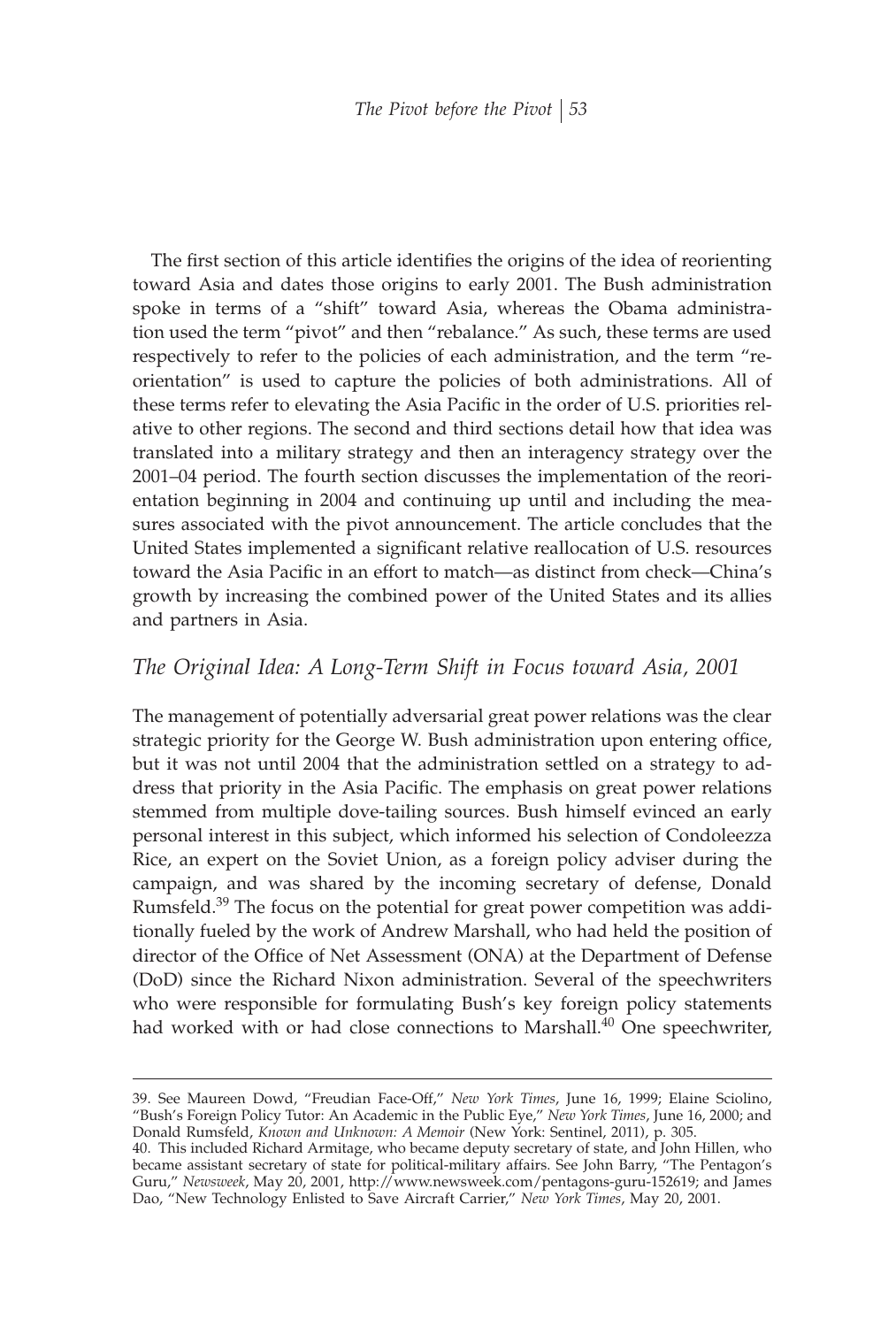John Hillen, had worked at ONA and credited Marshall with many of the ideas in Bush's speeches.<sup>41</sup>

Marshall was well known within DoD for emphasizing the likely effects of new military technologies—such as long-range precision-strike capabilities and advances in information and communications technology—on the future of warfare. Among other concerns, this focus had led him to conclude that China's military modernization posed a threat to U.S. power projection capabilities in the Asia Pacific. As Marshall explains, "We [at ONA] were trying to point out that aircraft carriers were going to become increasingly vulnerable over time [. . .]. It was a consequence of the precision strike warfare regime. We were raising this idea of a precision warfare regime in the mid-1980s, and then increasingly in the early to mid-1990s. A lot of the concern was not tied to just a particular country. It was only in the mid-1990s that we became aware of the Chinese-specific program [that would make aircraft carriers vulnerable]. $142$ 

Bush's defense policy campaign speech focused on themes that flowed from Marshall's work on precision warfare. The speech described "a revolution in the technology of war" and pledged to "skip a generation of technology" and "replace existing programs with new technologies and strategies."<sup>43</sup> Bush referred to this process as "transformation," a label that came to be used frequently by the administration to describe its defense policy. He pledged to conduct a major defense review upon assuming office. Rumsfeld took the speech as "explicit guidance" and initiated a review of DoD when he took office as secretary of defense. $44$  He asked Marshall, with whom he worked in his first term as secretary of defense during the Gerald Ford administration, to lead what came to be known as the Defense Strategy Review (DSR).<sup>45</sup>

The DSR started as a seven-page document drafted by Marshall and expanded into a thirty-two-page strategy after consultations with civilian and military officials in DoD, and regular correspondence between Rumsfeld and Marshall. Bush and Secretary of State Colin Powell were also each briefed on the review.<sup>46</sup> The DSR is a little-known process because it was an internal review conducted on a classified basis. Unlike the Defense Planning

<sup>41.</sup> Bill Gertz and Rowan Scarborough, "Notes from the Pentagon," *Inside the Ring* blog, April 6, 2001, http://www.gertzfile.com/gertzfile/ring040601.html.

<sup>42.</sup> Author interview with Andrew W. Marshall, the Pentagon, Virginia, April 9, 2012.

<sup>43.</sup> George W. Bush, "A Period of Consequences," speech at the Citadel, South Carolina, September 23, 1999, http://www3.citadel.edu/pao/addresses/pres\_bush.html.

<sup>44.</sup> Rumsfeld, *Known and Unknown*, p. 294.

<sup>45.</sup> Rumsfeld describes this decision in ibid., p. 293.

<sup>46.</sup> Memo from Donald Rumsfeld to President George W. Bush, cc. Vice President Richard B. Cheney and the Honorable Condoleezza Rice, "Predicting the Future," April 12, 2001, a personal archive of Donald Rumsfeld (Rumsfeld Archive); and Memo from Donald Rumsfeld to Steve Herbits, "Meeting w/Powell," March 28, 2001, Rumsfeld Archive.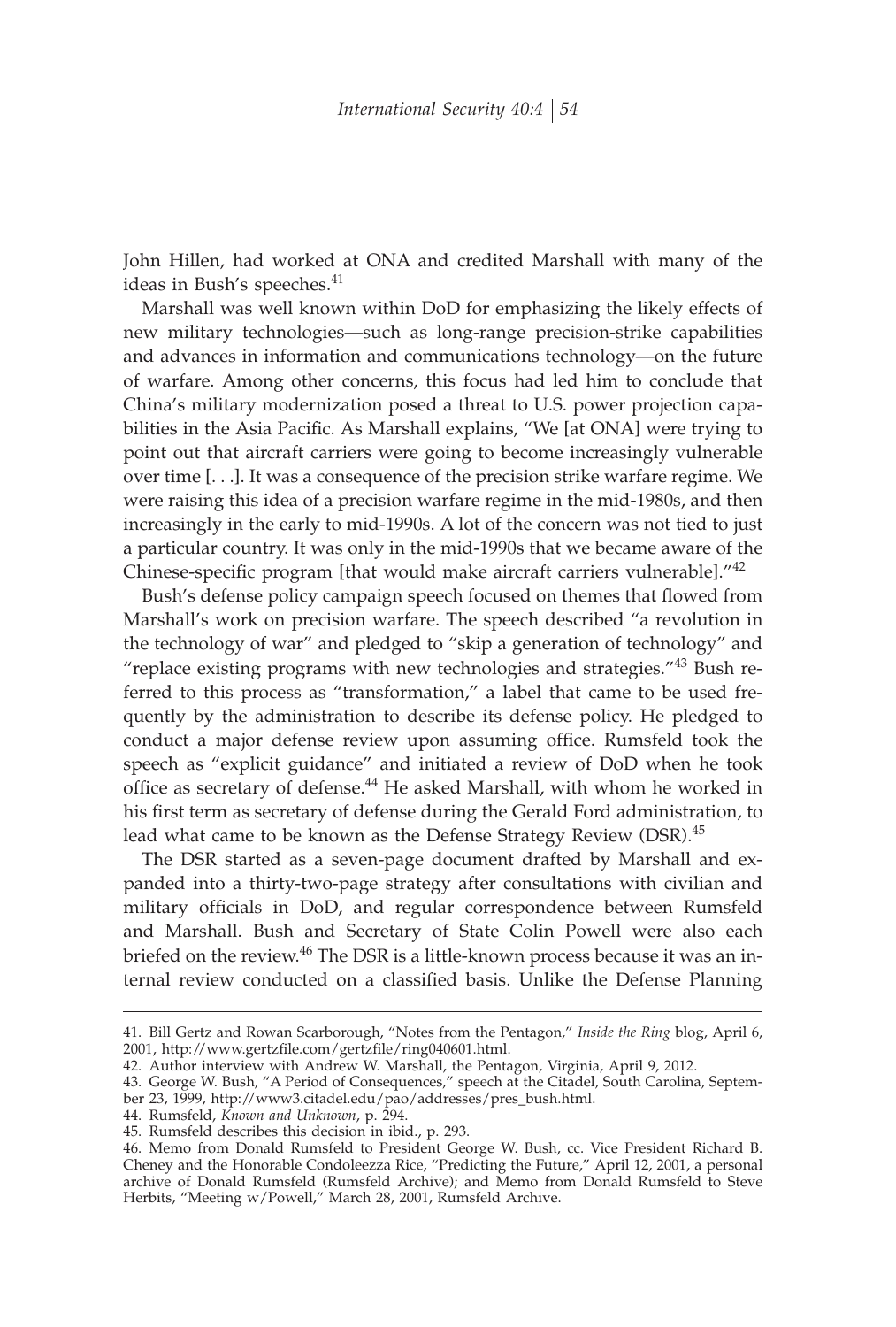Guidance 1992, which has received a great deal of attention from scholars and analysts, very little of the DSR was leaked to the press and, until now, the document has not been quoted publicly.<sup>47</sup> It was, however, an important post-Cold War planning document and served as the precursor of the reorientation to Asia.

The DSR opened by observing that "[t]he current global security situation is very favorable to the U.S. and our allies, and to the world in general."<sup>48</sup> U.S. national interests were identified as being "to preserve (and if possible improve) the favorable conditions we find ourselves in" and to have "a peaceful century."<sup>49</sup> The primary factor underlying those favorable conditions was U.S. military superiority. The strategy listed a number of unfavorable trends that might erode the United States' military advantage. These trends included the potential weakening of U.S. alliances as a result of the end of the Cold War; $50$ the development of "antiaccess" (subsequently called "antiaccess/area denial" or "A2/AD") $51$  capabilities that could inhibit the United States' advantage in global power projection; $52$  the potential for states and nonstate actors to target the United States with intercontinental ballistic missiles, sea-based missiles, or weapons of mass destruction;<sup>53</sup> and the military power potential in Asia.<sup>54</sup> With respect to these trends, China's rise was, in the words of Marshall's deputy, Andrew May, the key case of "concern," and "the DSR was always about reorienting toward Asia."<sup>55</sup> In a memo to Rumsfeld about implementing the strategy in 2002, Marshall described the DSR as a "long-term shift in focus" toward Asia.<sup>56</sup>

The DSR introduced the phrase "dissuade by actively discouraging the generation of threatening forces and ambitions" as one of four defense policy

48. "Defense Strategy Review [thirty-two-page version]," 2001, Rumsfeld Archive.

<sup>47.</sup> On the Defense Planning Guidance 2002, see Patrick E. Tyler, "Pentagon Imagines New Enemies to Fight in Post–Cold-War Era," *New York Times*, February 17, 1992. For reports on the DSR, see Michael R. Gordon, "Pentagon Review Puts Emphasis on Long-Range Arms in Pacific," *New York Times,* May 17, 2001; and Dao, "New Technology Enlisted to Save Aircraft Carriers." The quotes from these articles do not appear to come from the DSR documents directly.

<sup>49.</sup> Ibid., pp. 2, 11.

<sup>50.</sup> Ibid., p. 2.

<sup>51.</sup> On A2/AD strategies, see Andrew Krepinevich, Barry Watts, and Robert Work, "Meeting the Anti-Access and Area-Denial Challenge" (Washington, D.C.: Center for Strategic and Budgetary Assessments, 2003).

<sup>52. &</sup>quot;Defense Strategy Review [thirty-two-page version]," p. 2.

<sup>53.</sup> Ibid.

<sup>54.</sup> Ibid., p. 4.

<sup>55.</sup> Author interview with Andrew May, the Pentagon, Virginia, November 7, 2013.

<sup>56.</sup> Memo from Andrew Marshall to Secretary of Defense, "Near Term Actions to Begin Shift of Focus towards Asia," Rumsfeld Papers (online only), May 2, 2002, http://library.rumsfeld.com/ doclib/sp/2518/2002-05-02%20from%20Andy%20Marshall%20re%20Near%20Term%20Actions %20to%20Begin%20Shift%20of%20Focus%20Towards%20Asia.pdf.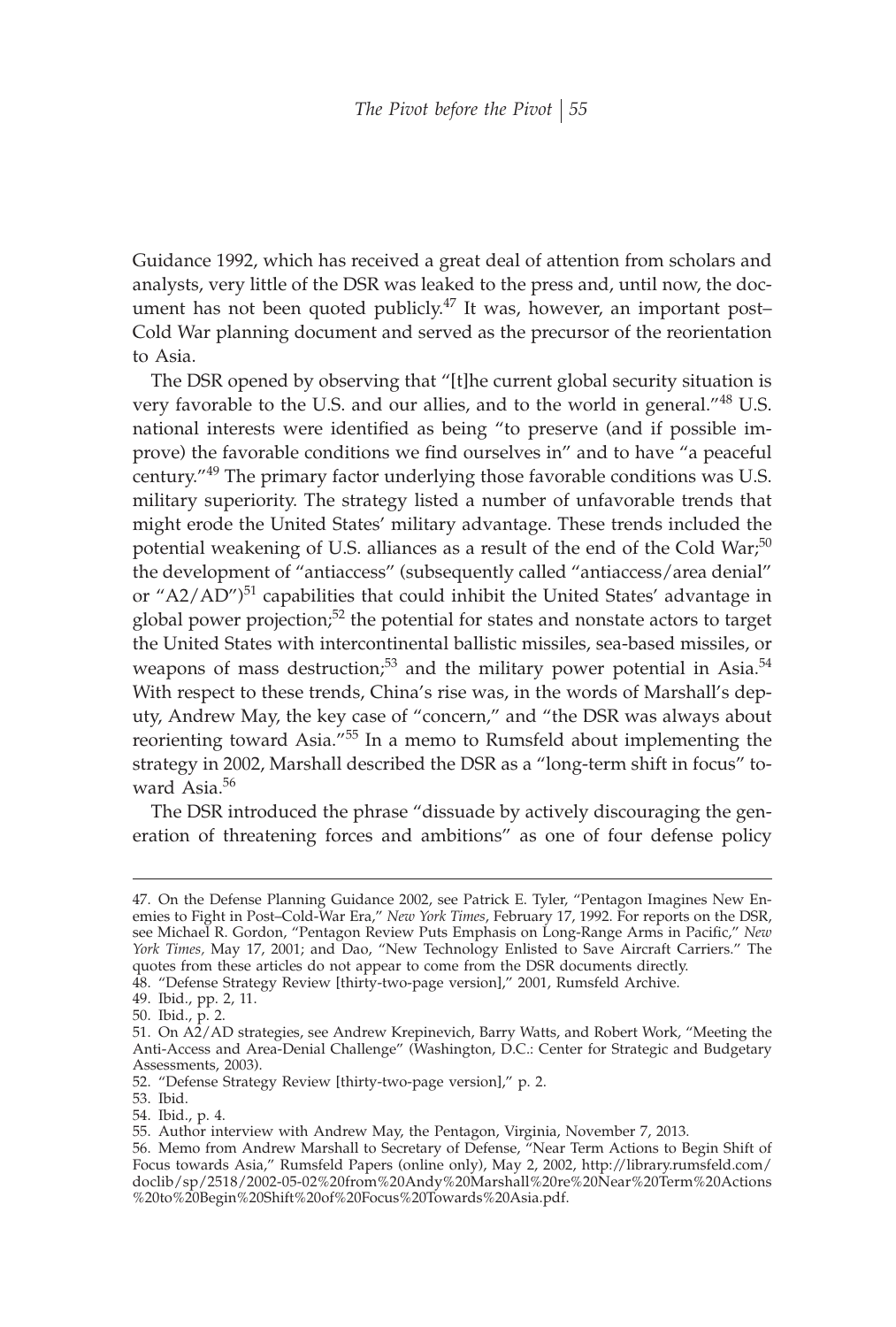goals for the United States, the other three being "to reassure" the American people, allies, and other countries, "to deter the use of force," and "to decisively defeat" adversaries in the event of war.<sup>57</sup> The concept of dissuasion was an innovation because the other three were already established as longstanding U.S. goals.<sup>58</sup> Although the concept of dissuasion was not part of Marshall's original vision,<sup>59</sup> it encapsulated much of the strategy in the DSR.<sup>60</sup> The goal of dissuasion was to discourage potential competitors—and China was the proximate candidate—from developing capabilities that countered the U.S. military advantage. This goal was distinct from the goal of deterring the use of force, which aimed to discourage the offensive use of military capabilities. It can be inferred that the goal of dissuasion had a logical corollary, which was that the successful maintenance of the U.S. military advantage in Asia would preserve the existing power balance in the region, in which the United States enjoyed the superior position. This inference is supported by the DSR's opening observations about the need to preserve the then-current strategic environment and the emphasis of the DSR, detailed below, on preserving and expanding U.S. military superiority.

The DSR identified three means of advancing the goal of dissuasion: (1) the maintenance or extension of U.S. superiority in a select portfolio of specific "advantage" areas; (2) the preservation of strong alliances; and (3) improvement in "the suitability of [U.S.] capabilities to the Asian theater broadly understood."<sup>61</sup> Of these means, approximately thirteen of the DSR's thirty-two pages were devoted to explicating the first, as compared with the approximately half page each devoted to the second and third. The primary substance of the strategy was not, therefore, a geographic relocation of U.S. forces to the Asia Pacific region, but rather investment in weapons systems.

A "candidate" portfolio for investment was contained and discussed in detail in the DSR. The advantage areas included in the portfolio were aerial warfare, sea control, space operations, and unmanned systems. In addition, the DSR noted that the United States had an advantage in military training that should be maintained or expanded. $62$  Maintaining an unassailable lead in these areas would advance the goal of dissuading states—specifically China—

<sup>57. &</sup>quot;Defense Strategy Review [thirty-two-page version]," p. 11.

<sup>58.</sup> This point is made in Andrew F. Krepinevich and Robert C. Martinage, "Dissuasion Strategy" (Washington, D.C.: Center for Strategic and Budgetary Assessments, 2008), p. 2.

<sup>59.</sup> This term was not coined by Marshall. It was added to the DSR by Rumsfeld. Author interview with Marshall. See also Memo from Donald H. Rumsfeld to President George W. Bush, cc. Vice President Richard B. Cheney, the Honorable Colin Powell, and the Honorable Condoleezza Rice, "Some Thoughts on Language," March 12, 2001, Rumsfeld Archive.

<sup>60.</sup> This interpretation was validated by Andrew May. Author interview with May.

<sup>61. &</sup>quot;Defense Strategy Review [thirty-two-page version]," pp. 13–14.

<sup>62.</sup> Ibid, p. 17.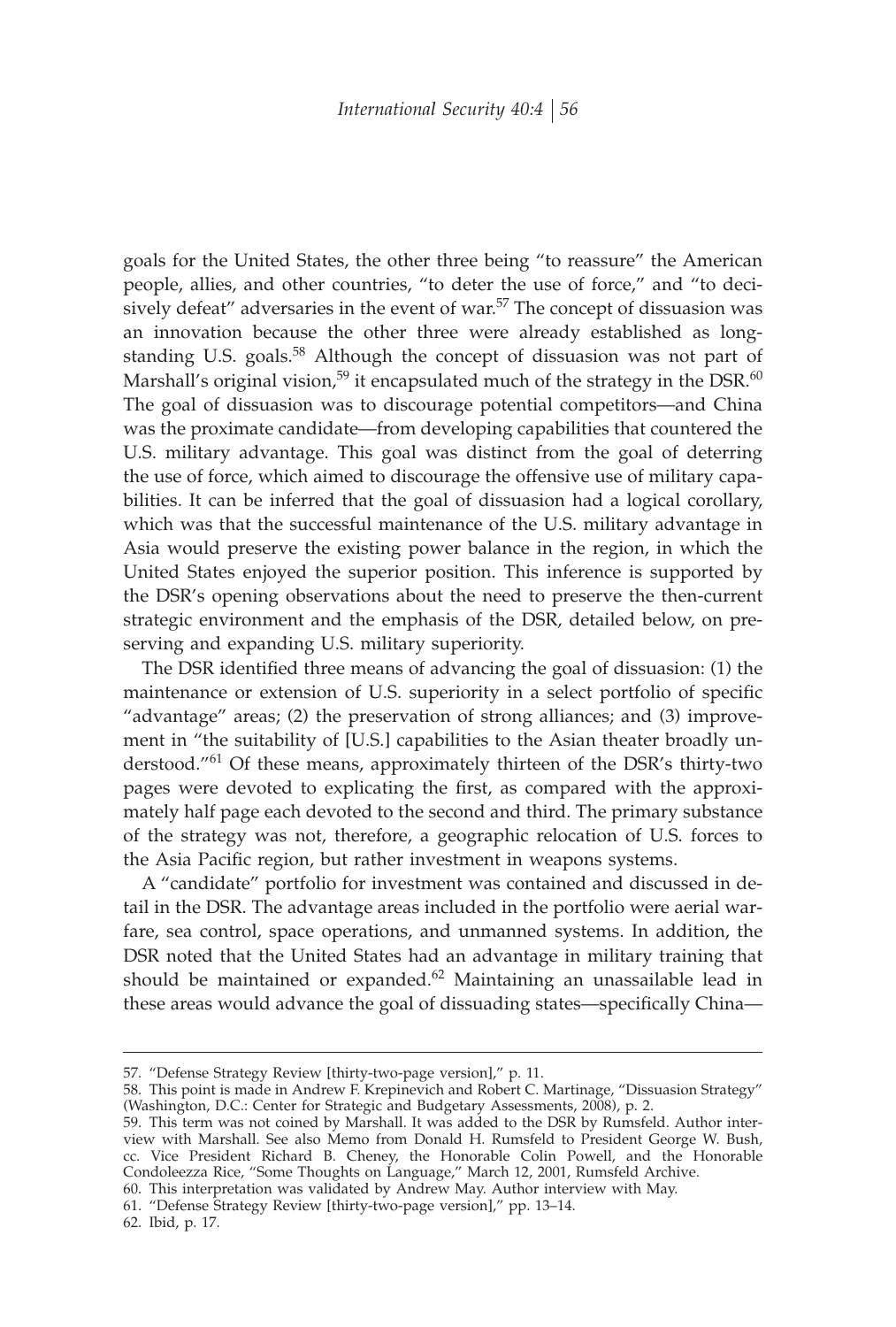from competing with the United States by, in the words of May, raising "the costs of competing such that countries might simply abandon the notion of challenging us in these areas—or, if they did choose to compete, would be taking the U.S. on in an area in which we had established strengths and could expect to compete very efficiently and effectively."<sup>63</sup>

The DSR clearly identified China's rise as the most serious imminent challenge to U.S. interests. Despite this, the strategy did not adopt the goal of containment: to slow the growth in China's power. The whole strategy was premised on the assumption that China was likely to continue to grow. There was no suggestion that the United States would seek to curtail that growth or welcome an economic slowdown. The DSR projected that China's gross domestic product value would represent 13 percent of the world economy in 2025 (a figure that was reached in 2010, following the 2008 financial crisis). $64$ Rather than being a desired outcome of U.S. strategy, the only potential causes of a downturn mentioned in the DSR were problems internal to the Chinese economy.<sup>65</sup> The DSR further evidenced no interest on the part of the United States in undermining the Communist Party regime. A twenty-one-page draft of the DSR noted that "the vulnerability of [the regime] in China" was one among a number of "[u]npredictable discontinuities [that] may affect [the] security environment more severely than predicted trends."<sup>66</sup> For the United States, unpredictability is not a desired feature of a strategic environment. Despite the DSR's concern about China's growing military power, the strategy did not aim to reduce the percentage of China's budget devoted to military spending. Instead, it sought to channel that spending in directions that were less threatening to the U.S. presence and capacity to operate in the Asia Pacific. In short, the DSR did not aim to halt or curtail China's economic or military growth per se, nor did it demonstrate an interest in reducing the political power of the Chinese regime. The goal of containment was, therefore, absent from the foundational document of the reorientation strategy.

The DSR was intended to form the military component of a broader national strategy. To that end, Rumsfeld planned to release an unclassified version of the document.<sup>67</sup> He sent a memo to Principal Deputy Undersecretary of Defense for Policy Stephen Cambone asking him to prepare an unclassified form of the DSR for publication and to reply within twenty-four hours.<sup>68</sup> The

67. Author telephone interview with Donald H. Rumsfeld, April 11, 2014.

<sup>63.</sup> Andrew May, "ONA History Paper," 2009, unpublished, cited with permission from the author, p. 3.

<sup>64.</sup> Eurostat, *The EU in the World 2013* (Luxembourg: European Union, 2012), p. 18.

<sup>65. &</sup>quot;Defense Strategy Review [thirty-two-page version]," p. 10.

<sup>66. &</sup>quot;Defense Strategy Review [twenty-one-page version]," 2001, Rumsfeld Archive, p. 6.

<sup>68.</sup> Memo from Donald Rumsfeld to Steve Cambone, "Marshall Paper," September 11, 2001, Rumsfeld Archive.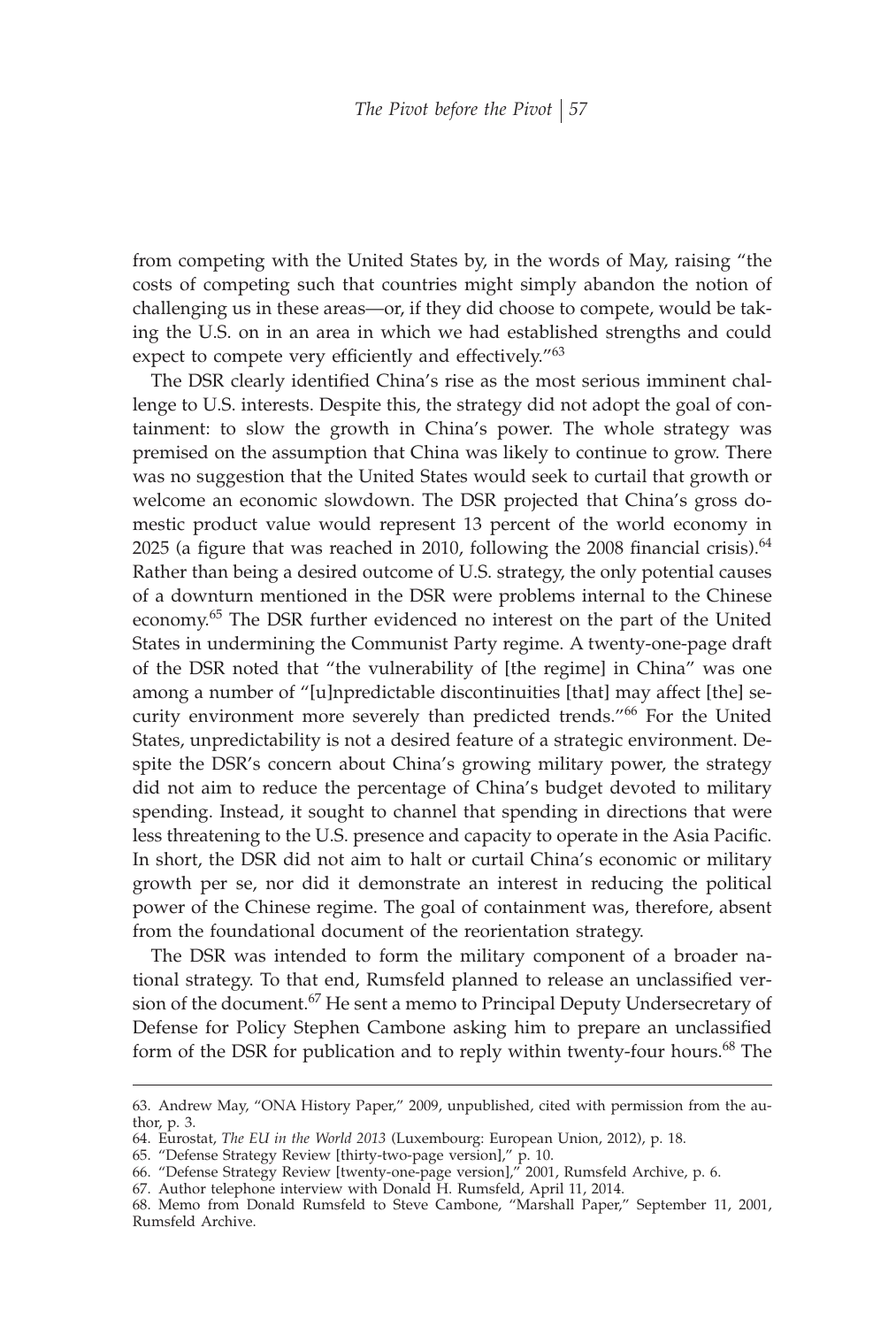memo was sent at 8.08 a.m. on September 11, 2001, one and a half hours before the al-Qaida attack on the Pentagon. Cambone never replied, and the DSR was never released to the public. The basic elements of the strategy can, however, be found in the Quadrennial Defense Review (QDR) report, which was released on September 30, 2001, but had been substantially prepared prior to the September 11 attacks. In a truncated form, the DSR was thus enshrined in U.S. declaratory policy in the QDR.

The QDR articulated the goal of dissuasion in terms of "dissuading future military competition."<sup>69</sup> The means of achieving this goal were expressed as the exertion of "influence through the conduct of [U.S.] research, development, test, and demonstration programs" and the maintenance or enhancement of "advantages in key areas of military capability."<sup>70</sup> The QDR identified six operational goals as "the focus" for DoD's "transformation efforts."<sup>71</sup> The list reflected the DSR's candidate portfolio but did not match it exactly, and included countering A2/AD capabilities and investment in precision-strike capabilities, information technology, and space systems.<sup>72</sup> These operational goals were later described by Thomas Mahnken, who became deputy assistant secretary of defense for policy planning in 2006 and took the lead in drafting the subsequent QDR, as being "really—albeit not exclusively—about China."<sup>73</sup>

Given that the September 11 attacks literally interrupted the process of publishing the DSR, it is tempting to argue that the DSR offers a neat counterfactual about what U.S. strategy would have been if not for those attacks. The case does not present such a clear counterfactual because it was only the means element of the strategy—the investment in a portfolio of advantage areas—that was diverted by the attacks. The DSR articulated a goal that not only survived the attacks, but became explicitly a primary goal in U.S. grand strategy from thenceforth. That was the goal of dissuading China from competing with the United States in the Asia Pacific. After the September 11 attacks, this goal was pursued energetically through a new set of means: a historic undertaking to revise the U.S. global force posture.

## *A New Means of Reorienting: The Global Force Posture Review*

Counterintuitively, the Bush administration's plan to shift toward Asia in the DSR did not focus on reorienting U.S. force posture toward the region. The

<sup>69.</sup> Office of the Secretary of Defense, "Quadrennial Defense Review Report" (Washington, D.C.: U.S. Department of Defense, 2001), p. 11, http://archive.defense.gov/pubs/qdr2001.pdf.

<sup>70.</sup> Ibid., p. 12.

<sup>71.</sup> Ibid., p. 30.

<sup>72.</sup> Ibid.

<sup>73.</sup> Author interview with Thomas G. Mahnken, Washington, D.C., August 26, 2010.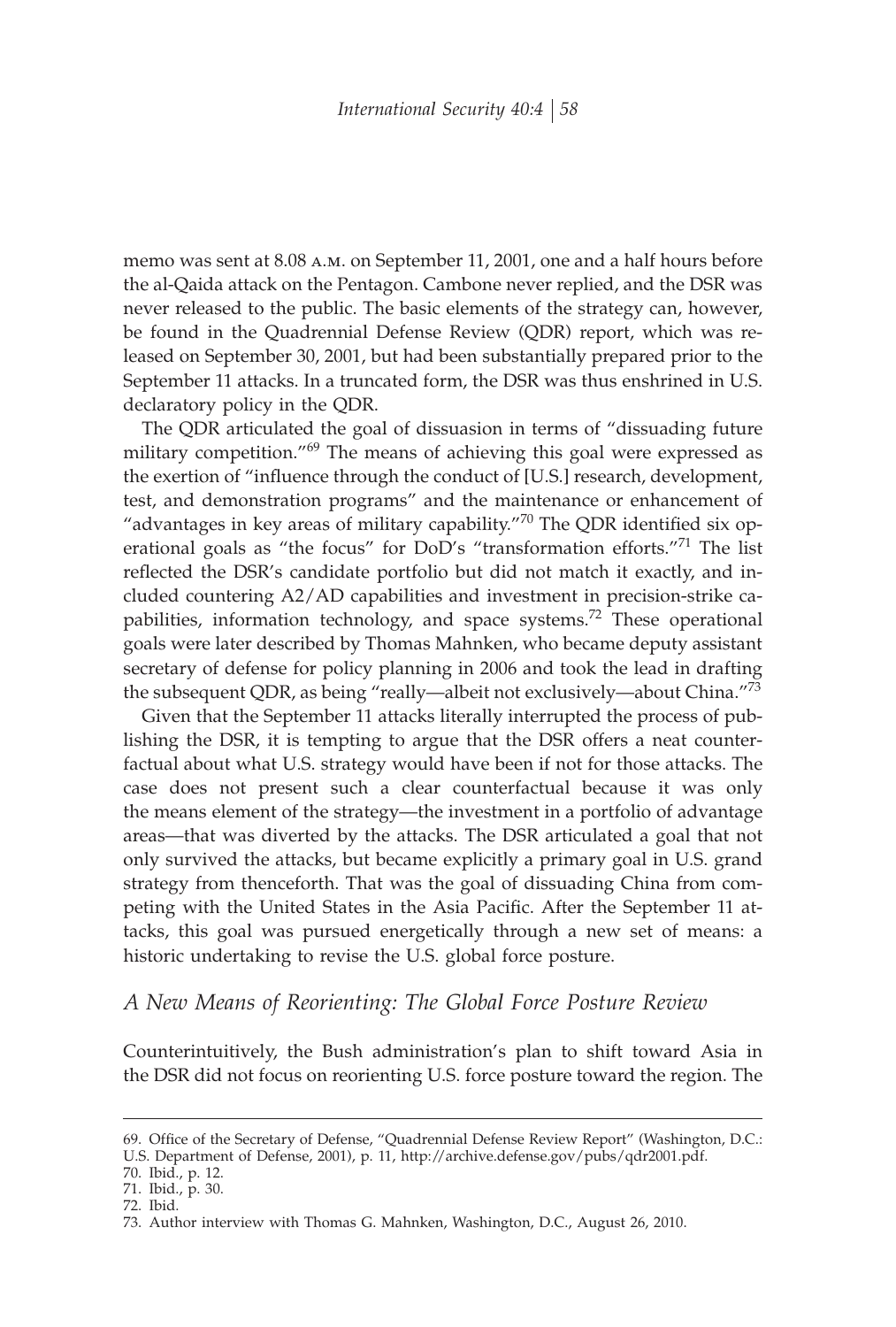half-page of the DSR that was devoted to an improvement in "the suitability of our capabilities to the Asian theater broadly understood" recommended a "shift of emphasis" toward "programs, systems, and personnel" suited to operating in the Asia Pacific.<sup>74</sup> As Marshall recalls it, "Force posture change was not a particular push in the Defense Strategy Review."<sup>75</sup>

During the first half of 2001, Andrew Hoehn, the deputy assistant secretary of defense for strategy, raised with Rumsfeld the idea of revising the U.S. overseas force posture. This suggestion did not make its way into the DSR, even though Marshall thought it was "a very good idea."<sup>76</sup> After the September 11 attacks, Hoehn's idea converged with the ideas in the DSR about shifting focus toward Asia.<sup>77</sup> This convergence prompted what became a major multiyear process that was called officially the Integrated Global Presence and Basing Strategy, and informally, the Global Posture Review (GPR) (2004).<sup>78</sup> Given that the DSR strategy of investing in a portfolio of advantage areas had stalled, the GPR sought—as a primary not sole aim—to dissuade China from challenging the existing power balance by revising the U.S. force posture in the region.

The Bush administration's public statements at the time of announcing the GPR in 2004 justified the strategy on a number of general grounds, including the need to update the overseas posture given the end of the Cold War and the rise of terrorism, and to reduce double deployments (when forward-deployed troops are redeployed, leaving their dependents alone on overseas bases).<sup>79</sup> Although the GPR undoubtedly had these aims, in the final analysis, the GPR is best understood as a reorientation of U.S. force posture toward the Asia Pacific. Hoehn—whom Rumsfeld called the "mastermind" of the GPR—states that in the "overall balance" of the review, "that is an accurate conclusion."<sup>80</sup> Undersecretary of Defense for Policy Douglas Feith explains, "It is fair to say, based on Andy Marshall's paper [the DSR], that the term 'pivot to Asia' could accurately be applied to the Global Force Posture Review. That is what it was."81 Rumsfeld describes the review as being aimed at "shifting our weight from Western

<sup>74. &</sup>quot;Defense Strategy Review [thirty-two-page version]," p. 14.

<sup>75.</sup> Author interview with Marshall.

<sup>76.</sup> Ibid.

<sup>77.</sup> Author interview with Andrew R. Hoehn, Arlington, Virginia, October 5, 2011.

<sup>78.</sup> All subsequent references to the GPR in this article refer to the 2004 GPR.

<sup>79.</sup> U.S. Department of Defense, "Report to Congress: Strengthening U.S. Global Defense Posture" (Washington, D.C.: U.S. Department of Defense, 2004), http://www.dmzhawaii.org/wp-content/ uploads/2008/12/global\_posture.pdf.

<sup>80.</sup> Author interview with Hoehn, October 5, 2011. Rumsfeld's "mastermind" label comes from Donald H. Rumsfeld, testimony before the Senate Committee on Armed Services, *The Global Posture Review of United States Military Forces Stationed Overseas: Hearing before the Senate Committee on Armed Services*, 108th Cong., 2nd sess., September 23, 2004 (Washington, D.C.: Government Printing Office, 2005).

<sup>81.</sup> Author interview with Douglas J. Feith, Washington, D.C., July 11, 2012.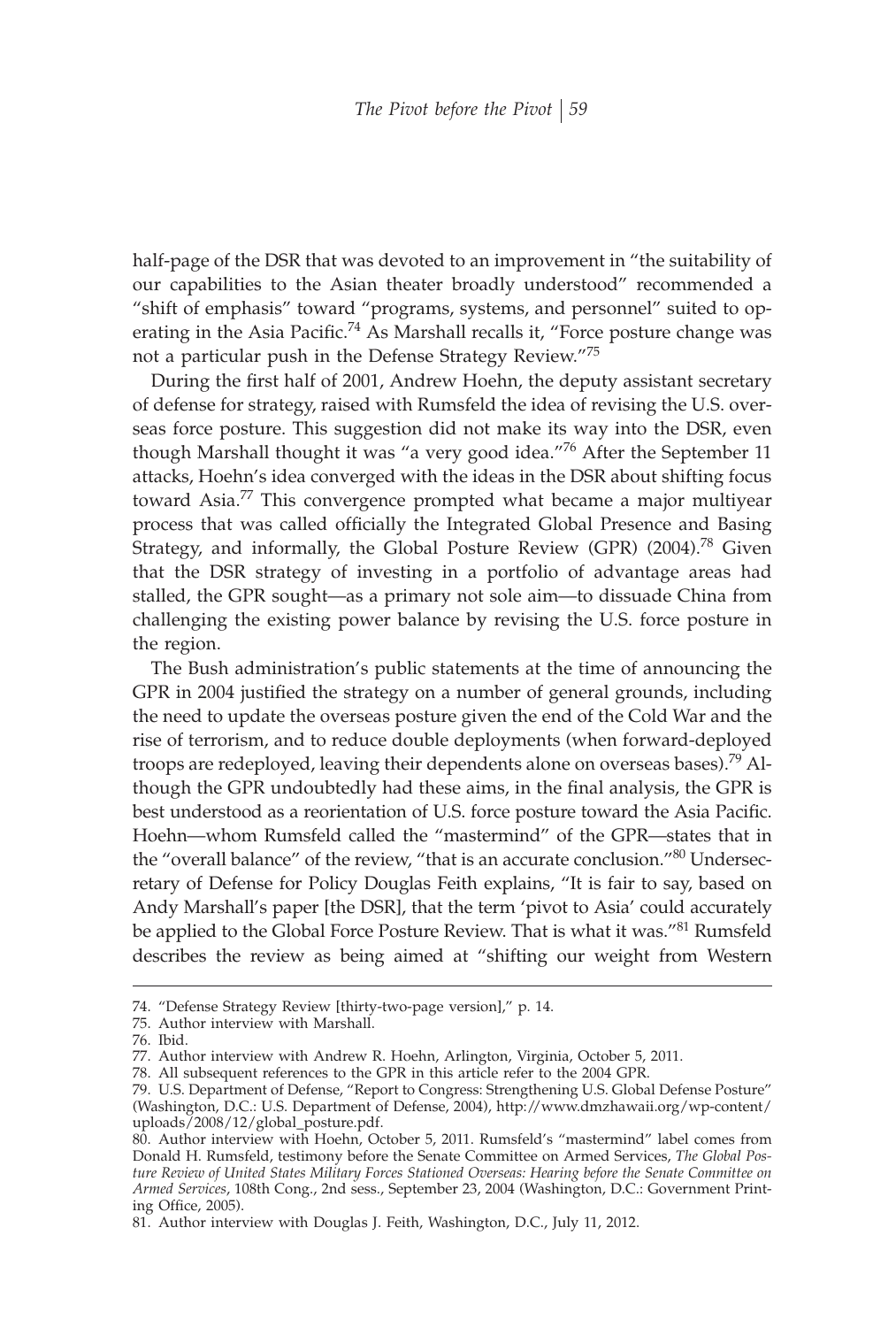Europe toward Asia and the Pacific."<sup>82</sup> That this was Rumsfeld's intention at the time is reflected in a memo he wrote to Cambone in April 2002, entitled "Shifting Forces," in which he asked Cambone to address "the question of how we might shift the total numbers of forces to have less in Europe and more in Asia" in the process of formulating the Defense Planning Guidance.<sup>83</sup>

Whereas the emphasis of the DSR was on dissuading China from investing in military technology, the GPR focused on using an enhanced force posture to dissuade China from developing hegemonic ambitions. Dissuading China was not, Hoehn emphasizes, the sole aim of the planned posture changes in the Asia Pacific, which were also aimed at countering the threats posed by terrorism and North Korea, but it was a central goal of the GPR.<sup>84</sup> Like the DSR, the GPR did not elaborate on the end state that the goal of dissuading China would bring about. It can be inferred, however, that a key characteristic of that end state would be the maintenance of a power balance in which the United States continued to occupy the superior position. Hoehn explains the goals of the GPR in terms that support this inference. "The message" that the strategy aimed to communicate to China, according to Hoehn, was that China must "work within the security structure that exists, and not try to break it." The means of communicating this message was to be a force posture that demonstrated "that you cannot easily keep the United States or U.S. forces out of the region, that the U.S. will be able to operate, and therefore that it is a factor that would have to be contended with in any kind of security calculation that China or others would have."<sup>85</sup>

One reason why the GPR—the original military pivot to Asia—received so little attention was that the Bush administration made a deliberate decision to keep it muted. Rumsfeld explains this decision by comparing the statements about the GPR to the Obama administration's announcement of the pivot in 2011. In Rumsfeld's view, the decision by the Obama administration to make an "announcement that that is what they are doing was a mistake." The intention of the GPR planners was to make changes in the U.S. force posture, but to do so relatively quietly, "in ways that were not jarring in the sense that they would weaken the confidence of our friends and allies, or unduly agitate China into thinking that we were thinking preemptively about them."<sup>86</sup> Consistent with Rumsfeld's recollection, the public statements about the GPR at

<sup>82.</sup> Author interview with Donald H. Rumsfeld, St. Michaels, Maryland, April 13, 2012.

<sup>83.</sup> Memo from Donald H. Rumsfeld to Steve Cambone, "Shifting Forces," April 1, 2002, Rumsfeld Archive.

<sup>84.</sup> Author interview with Hoehn, October 5, 2011.

<sup>85.</sup> Author telephone interview with Andrew R. Hoehn, May 22, 2013.

<sup>86.</sup> Author interview with Donald H. Rumsfeld, Washington, D.C., April 12, 2012.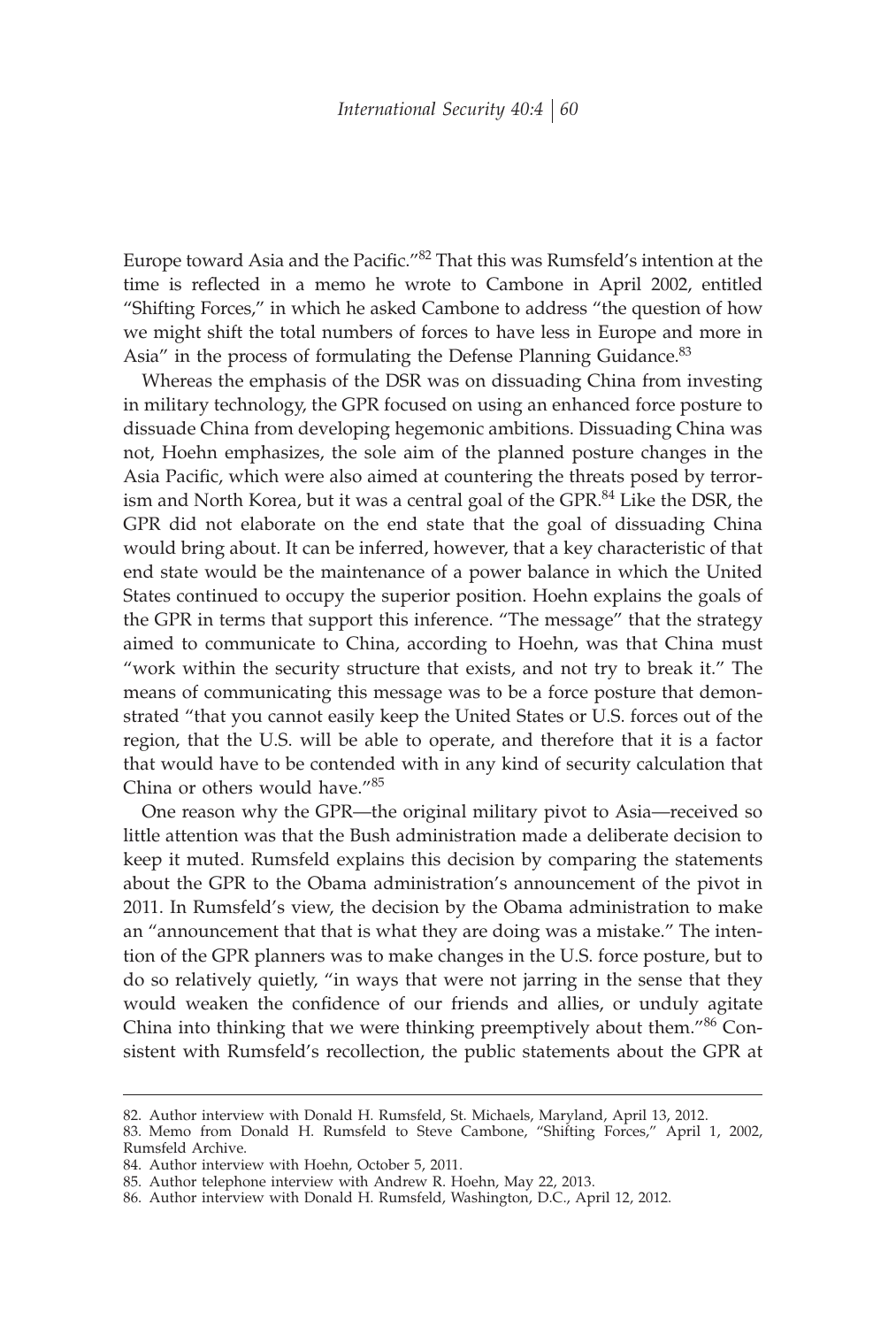the time of its announcement were understated and few in number. For example, in a rare press briefing on the GPR in 2004, a State Department official described the review in the following terms: "[T]he storyline from a historical perspective, is that [U.S. force posture] is no longer aimed at Russia. [. . .] And the storyline of the Global Defense Posture Review in Asia is that the U.S. is better able to carry out its commitments than ever before, as a consequence of technological advances, military advances, and lessons learned, and the quality of our cooperation with countries throughout the region, and we very much expect [...] to make that a reality for many years to come."<sup>87</sup> The GPR planned a pivot to Asia, but it was never announced as such.

## *Pivoting in the Interagency, 2001–04*

The reorientation strategy was not confined to the military sphere. As DoD was finalizing the GPR, the Bush administration undertook a six-month interagency process in late 2003–04 to produce a regional strategy for the Asia Pacific. It was led by Michael Green, the director (and later senior director) of Asia affairs on the National Security Council (NSC) staff, and included officials responsible for Asia from each of the relevant agencies of the executive, including Treasury, Defense, the Central Intelligence Agency, and the State Department. The Asia strategy was informally synchronized with the GPR. In the words of Hoehn, who led the GPR, the processes of drafting the Asia strategy and the GPR were "very complementary and parallel efforts."88 Green reports that he had input into the GPR to "align" it "with our interagency drafting exercise."<sup>89</sup> The interagency strategy was approved by the Deputies Committee and can be considered a codification of the consensus that the administration had reached on the Asia Pacific by 2004.

Like the GPR, the Asia strategy planned for a long-term shift in focus toward Asia. The drafters aimed to look beyond the "war on terror" to secure the United States for the long term, which meant, in the view of the drafters of the document, reorienting toward the Asia Pacific. According to Green, the as-

88. Author telephone interview with Hoehn, May 22, 2013.

<sup>87.</sup> U.S. Departments of State and Defense, "U.S. Global Force Posture Review" (Washington, D.C.: U.S. Department of State Foreign Press Center, August 16, 2004), http://2002-2009 fpc.state.gov/35246.htm. Using similarly understated and general phrasing, Adm. Thomas Fargo, Commander, U.S. Pacific Command, told the Senate Committee on Armed Services in 2004: "Overall, the realignment of forces should signal to our friends and others that the U.S. has longterm interests in the Asia-Pacific region and is adjusting our force structure to reflect those enduring interests." Fargo, testimony before the Senate Committee on Armed Services, *The Global Posture Review of United States Military Forces Stationed Overseas*, p. 87.

<sup>89.</sup> Michael J. Green, correspondence with author, September 25, 2013.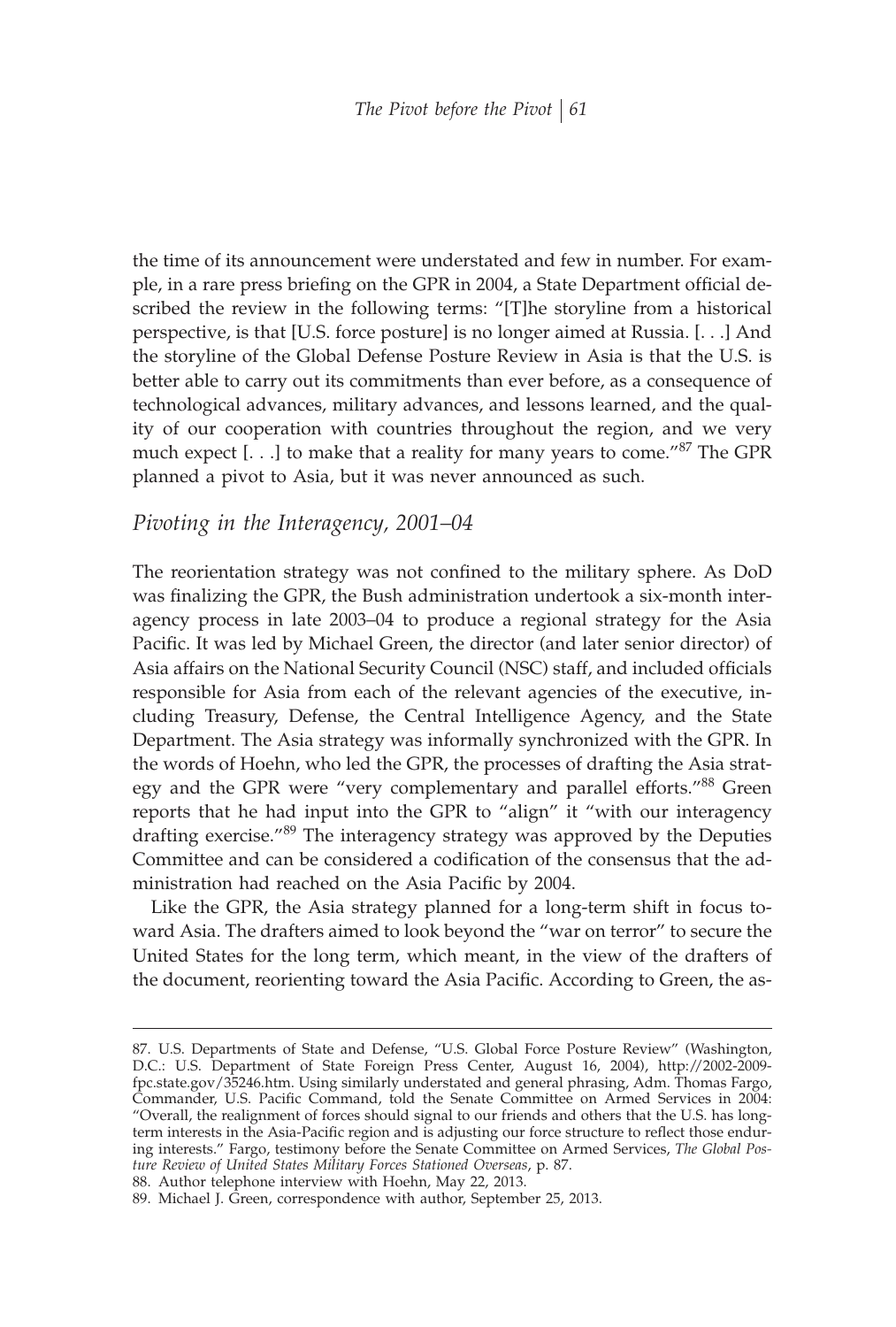sessment underlying the strategy was that Iraq was like an "immediate cancer that had to be taken out." While fighting that cancer, the United States needed to "keep working on its heart and muscles and exercising for the long haul in Asia."<sup>90</sup>

The primary "strategic challenge" identified in the Asia strategy was China's rise.<sup>91</sup> In the process of identifying the appropriate aim of the United States in response to this challenge, the drafters of the strategy discussed the goal of dissuasion. They did not, however, use this term in the document. Instead, the strategy identified as its goal to "shape" China's decisions, which was the more "polite word," as Green explains. Green elaborates on the concept of shaping in the following terms: "China is going to make its own decisions of course, but you need to demonstrate the consequences, the pros and cons, to shape their thinking, and the key to that was getting Asia right."92 Shaping was thus a positive statement of the GPR's goal of dissuading China from developing hegemonic ambitions in the region.<sup>93</sup> This goal was later reflected in a landmark declaratory pronouncement by Deputy Secretary of State Robert Zoellick, who warned China explicitly against "maneuver[ing] toward a predominance of power." Zoellick urged China to, quoting a Chinese policy adviser, "transcend the traditional ways for great powers to emerge," which was a reference to the pursuit of hegemony.<sup>94</sup> Instead, China was encouraged to become a "responsible stakeholder" and "strengthen the international system that has enabled its success."<sup>95</sup>

The means of the Asia strategy were to be "external balancing" and "engagement."<sup>96</sup> The engagement element of the strategy reflected the resolution of contention that had arisen early in the Bush administration about the management of diplomatic relations with China. The issue was not about whether the United States should engage with China, but rather about the extent and tone of diplomatic relations, and how conditional that engagement should be. In general, Rumsfeld and initially Rice were in favor of adopting a more conditional approach that, in Rumsfeld's view, would involve not only "coopera-

<sup>90.</sup> Author interview with Michael J. Green, Washington, D.C., September 1, 2010.

<sup>91.</sup> Author interview with Michael J. Green, Washington, D.C., September 6, 2011.

<sup>92.</sup> Author interview with Michael J. Green, Washington, D.C., August 16, 2010.

<sup>93.</sup> Ibid. Hoehn also frequently uses the word "shaping" to describe the goal of the GPR. Author telephone interview with Hoehn, May 22, 2013.

<sup>94.</sup> Robert B. Zoellick, "Whither China? From Membership to Responsibility," remarks to the National Committee on U.S.-China Relations, September 21, 2005, https://www.ncuscr.org/sites/ default/ªles/migration/Zoellick\_remarks\_notes06\_winter\_spring.pdf. For the source of Zoellick's quote, see Zheng Bijian, "China's 'Peaceful Rise' to Great-Power Status," *Foreign Affairs*, Vol. 84, No. 5 (September/October 2005), p. 22.

<sup>95.</sup> Zoellick, "Whither China?"

<sup>96.</sup> Author interview with Green, August 16, 2010.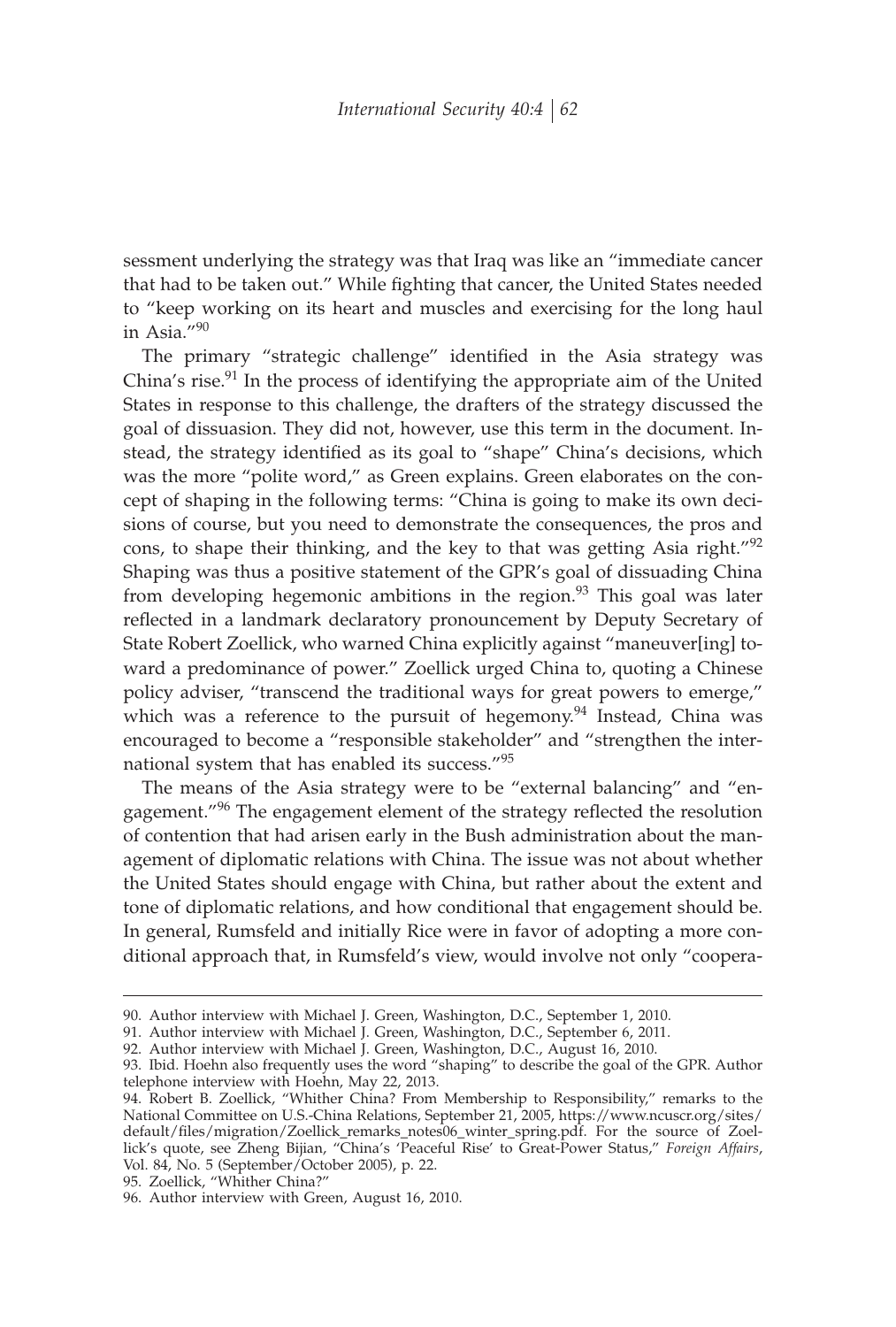tion" but also "demonstrating firmness."<sup>97</sup> Powell and Deputy Secretary of State Richard Armitage were in favor of a broader, more conciliatory diplomatic engagement.<sup>98</sup> Powell describes this as being a "tension" that existed between his view that "we should work with China, cooperate with China, seek a better relationship with China" because it is "not going to be an enemy," and the view of the Pentagon, whose leadership, in Powell's opinion, viewed China as a "potential aggressor."<sup>99</sup> This early tension came to a head over the issue of how to manage the April 2001 "EP-3" crisis, during which China detained the crew of a U.S. EP-3 reconnaissance aircraft that had made an emergency landing on Chinese territory. Powell and Rumsfeld offered Bush differing recommendations about how to manage the crisis.<sup>100</sup> Bush delegated the lead on managing the crisis to the State Department. His decision to do so was widely viewed within the administration as a victory for the State Department's stance on diplomatic engagement with China.<sup>101</sup> The Asia strategy confirmed that the administration's operative position was the pursuit of expanded engagement with China.

On the issue of external balancing, the Asia strategy constituted a statement of a consensus position that had been reached within the administration in relation to alliance relationships. The State Department and DoD approached alliances in Asia with different emphases at the outset of the administration. DoD identified as one of the four strategic goals in the 2001 QDR "to assure allies and friends of the United States' steadiness of purpose and its capacity to fulfill its security commitments."<sup>102</sup> In this conceptualization of U.S. alliance relationships, the United States was to remain an asymmetrical provider of security and the credibility of the U.S. commitment would be based on its capacity to provide that security. According to this model of alliance relationships, any balancing by the United States against China's rise would take the form primarily of internal balancing. The initial approach of the State Department and the NSC staff to U.S. allies in Asia was different. This approach was reflective of a widely read bipartisan report coauthored by Armitage and former Clinton administration official Joseph Nye in  $2000$ .<sup>103</sup> The report identified

<sup>97.</sup> Rumsfeld, *Known and Unknown*, pp. 312–315; James Mann, *Rise of the Vulcans: The History of Bush's War Cabinet* (London: Penguin, 2004), p. 281; and Condoleezza Rice, "Campaign 2000: Promoting the National Interest," *Foreign Affairs*, Vol. 79, No. 1 (January/February 2000), pp. 45–62. 98. Author interview with Richard L. Armitage, Arlington, Virginia, September 28, 2011. 99. Author telephone interview with Colin L. Powell, July 12, 2012.

<sup>100.</sup> Ibid.

<sup>101.</sup> Author interview with Green, August 16, 2010. For Rumsfeld's interpretation of this incident, see Rumsfeld, *Known and Unknown*, pp. 312–315.

<sup>102.</sup> Office of the Secretary of Defense, "Quadrennial Defense Review Report," p. 20.

<sup>103.</sup> Institute for National Strategic Studies, "The United States and Japan: Advancing toward a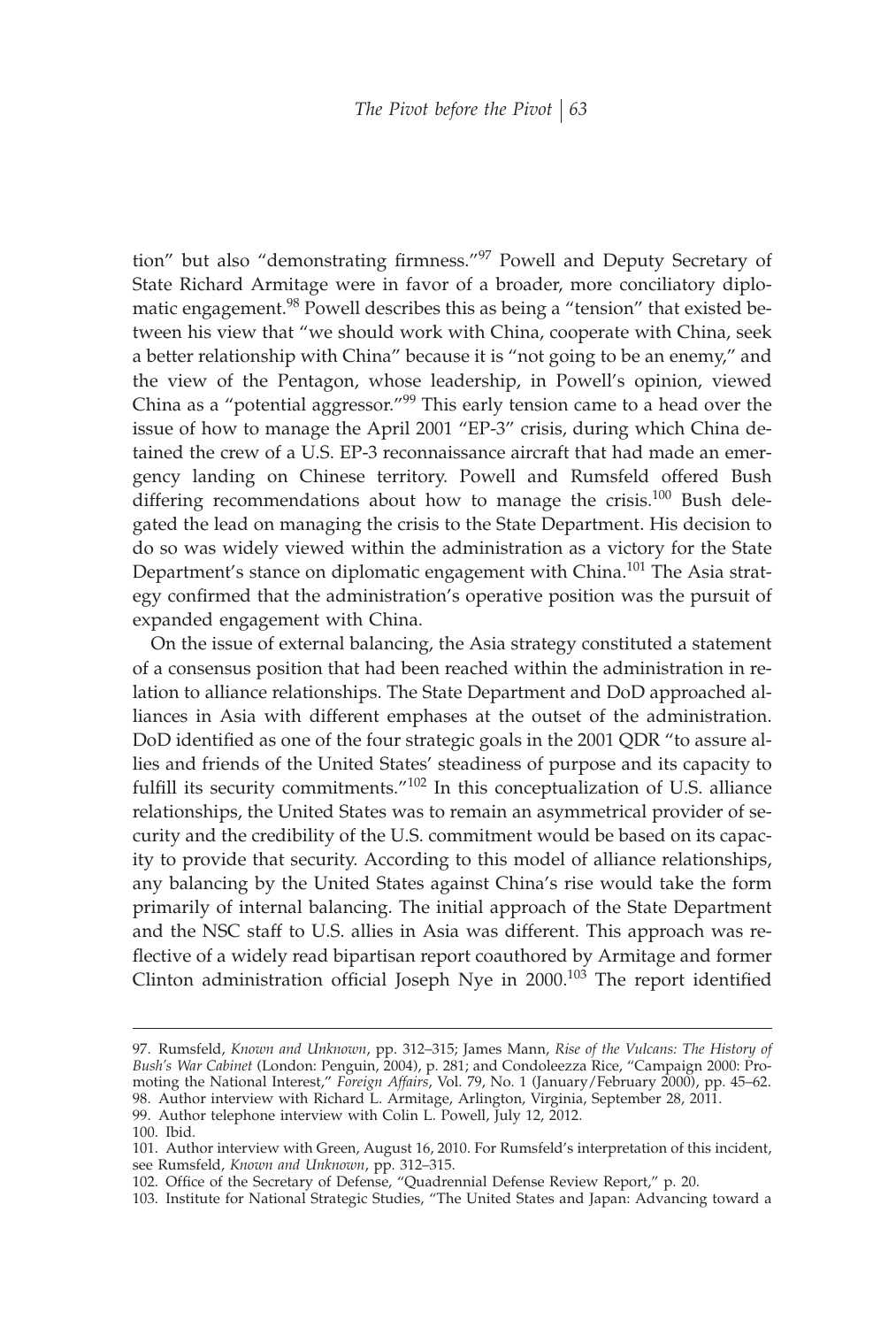Japan as the "keystone" to U.S. security in Asia and called on Japan to become "a more equal alliance partner." $104$  In this model of alliance relationships, U.S. efforts to balance against China would emphasize external balancing to a greater extent.

Hoehn, who was the primary author of the QDR 2001, confirms that these two different conceptualizations of the role of allies in Asia existed at the outset of the Bush administration but cautions against reading too much into the concept of assurance in the QDR. According to Hoehn, the alliance strategy in the QDR might have been more carefully phrased had there been more time to work on the document, which was substantially written before the September 11 attacks, but finalized in a hurry after them. He acknowledges, however, that there was an evolution in DoD's thinking on alliances over the course of the first term of the administration. Hoehn explains, "I think there was a maturing in terms of the role of allies and partners, new and old, in terms of what we are seeking and [. . .] that is beyond assurance. It is [. . .] helping partners build capacity  $[...]$  to deal with new problems.<sup> $n$ 105</sup> This maturation within DoD meant that the Asia strategy reflected a consensus across the administration about increasing the emphasis on external balancing in Asia. External balancing was not intended to be a replacement for internal balancing, but, as Rumsfeld puts it, the administration sought to create "a blend between them," with the aim of increasing the combined strength of the United States and its allies and partners in the Asia Pacific.<sup>106</sup>

The plan to balance externally was focused foremost on the U.S.-Japan alliance. According to Green, however, the drafters of the Asia strategy "included and infused the whole discussion with India." A premise of the strategy was that "India's role in East Asia was going to be a critical part of our strategy and that [the United States] needed to think about India in that context." There were two reasons for not including India directly in the Asia strategy. The first was bureaucratic. The Bush administration had reorganized the NSC to combine the East Asia and the South Asia offices, but these offices remained separate in the State Department and DoD. The second reason for not including India explicitly in the strategy was, according to Green, that "we didn't need to  $[...]$  [because] we already had a well-established India strategy."<sup>107</sup> That India strategy, which brought about the July 2005 U.S.-India Civil Nuclear Agreement, is widely credited to have been the brainchild of the U.S. ambassa-

Mature Partnership ['The "Nye-Armitage" Report']" (Washington, D.C.: National Defense University Press, 2000).

<sup>104.</sup> Ibid., p. 3.

<sup>105.</sup> Author interview with Hoehn, October 5, 2011.

<sup>106.</sup> Author interview with Rumsfeld, April 13, 2012.

<sup>107.</sup> Author interview with Green, September 6, 2011.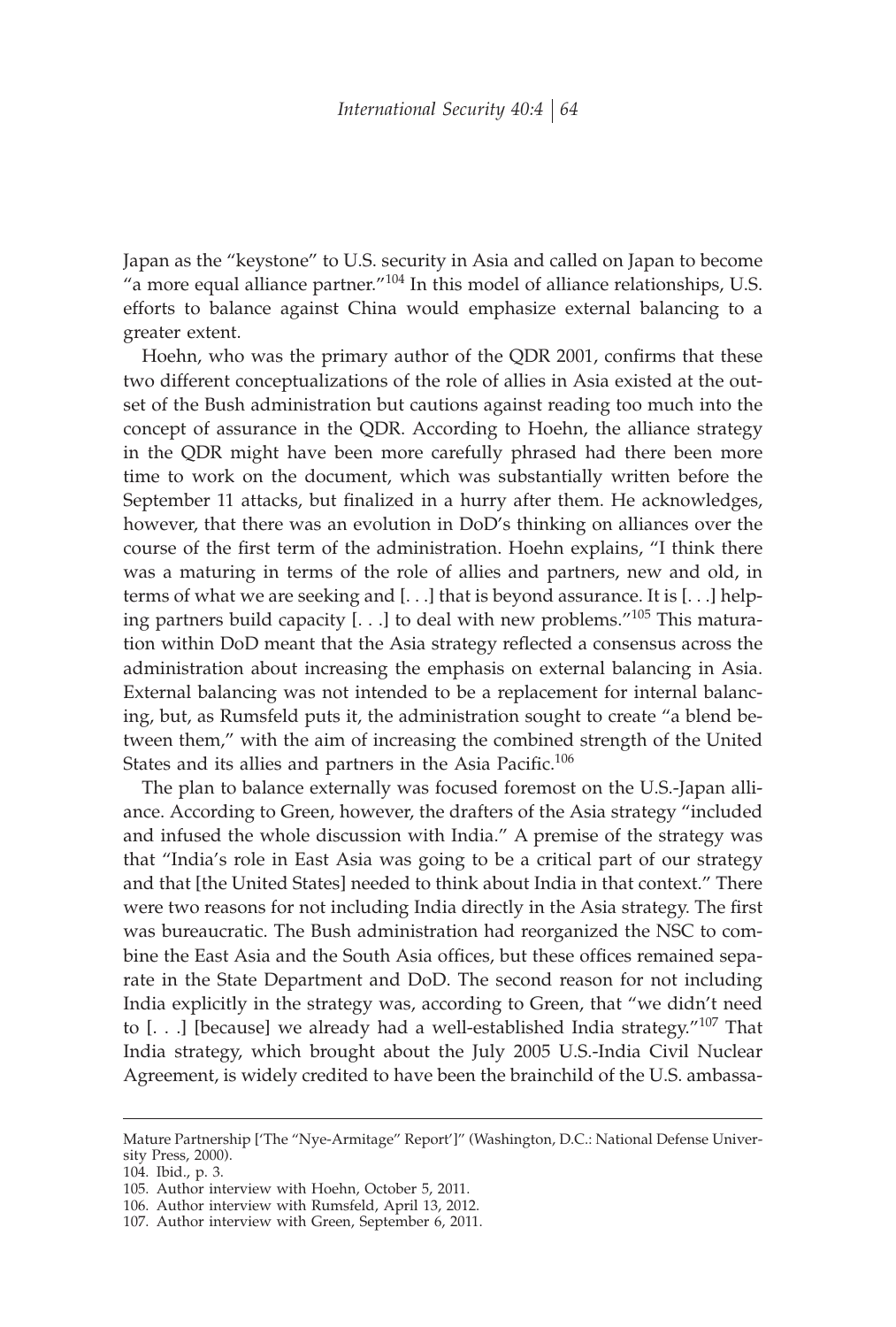dor to India, Robert Blackwill, and his senior adviser, Ashley Tellis.<sup>108</sup> In a post hoc article, Tellis explained that a stronger relationship with India would help to consolidate U.S. primacy by, among other means, balancing against a rising China.109 Similarly, Blackwill subsequently described the opening to India as related to managing China's rise, in addition to other issues such as terrorism and the proliferation of weapons of mass destruction. In Blackwill's words, with reference to the United States and India, "[T]here are, in my opinion, no two countries which share equally the challenge of trying to shape the rise of China."<sup>110</sup>

The Asia strategy and the GPR alike identified building interoperability among the United States and its allies and partners as an important means of dissuasion.<sup>111</sup> Green reports that he and some of the others involved in drafting the Asia strategy thought in terms of creating "not a NATO per se, but a federated set of capabilities and interoperability that [would] enhance dissuasion without creating a security dilemma or two blocs in the region." They "conceived that this would help dissuade China from using force in the region by demonstrating the latent potential for closer security ties among China's neighbors if provoked."<sup>112</sup> This plan to create a federated network signaled a historic shift in U.S. strategy toward the region. Prior to 2004, the primary feature of the region's security architecture was the hub-and-spokes arrangement of U.S. bilateral alliance relationships. The network model sought to connect the spokes to one another by creating a web of defense relationships and interoperability among them, federated under the United States. The Obama administration later described this shift in almost identical terms, when it explained that it was "moving beyond the "hub and spokes" model of the past, toward a more networked architecture of cooperation among our allies and partners—including through expanded trilateral cooperation frameworks [. . .]."<sup>113</sup>

Alongside the claim made by critics in China that the United States aimed to

112. Michael J. Green, correspondence with author, March 22, 2012.

<sup>108.</sup> Author telephone interview with Robert B. Zoellick, April 24, 2013.

<sup>109.</sup> Ashley J. Tellis, "The Evolution of U.S.-Indian Ties: Missile Defense in an Emerging Strategic Relationship," *International Security*, Vol. 30, No. 4 (Spring 2006), p. 127.

<sup>110. &</sup>quot;U.S. and India Getting Closer Than Ever," *Voice of America*, October 28, 2009, http://www .voanews.com/content/a-13-2005-07-22-voa46-66932297/377355.html.

<sup>111.</sup> Interoperability was emphasized in Commission on Review of Overseas Military Facility Structure of the United States, "Report to the President and U.S. Congress" (Arlington, Va.: Commission on Review of Overseas Military Facility Structure of the United States, May 9, 2005), pp. 9–10, app. O. With regard to the Obama administration, this aspect of the strategy is noted in Mark E. Manyin et al., *Pivot to the Pacific? The Obama Administration's "Rebalancing" toward Asia* (Washington, D.C.: Congressional Research Service, 2012), pp. 11–12.

<sup>113.</sup> White House, "Advancing the Rebalance to Asia and the Pacific" (Washington, D.C.: White House, November 16, 2015), https://www.whitehouse.gov/the-press-office/2015/11/16/factsheet-advancing-rebalance-asia-and-pacific.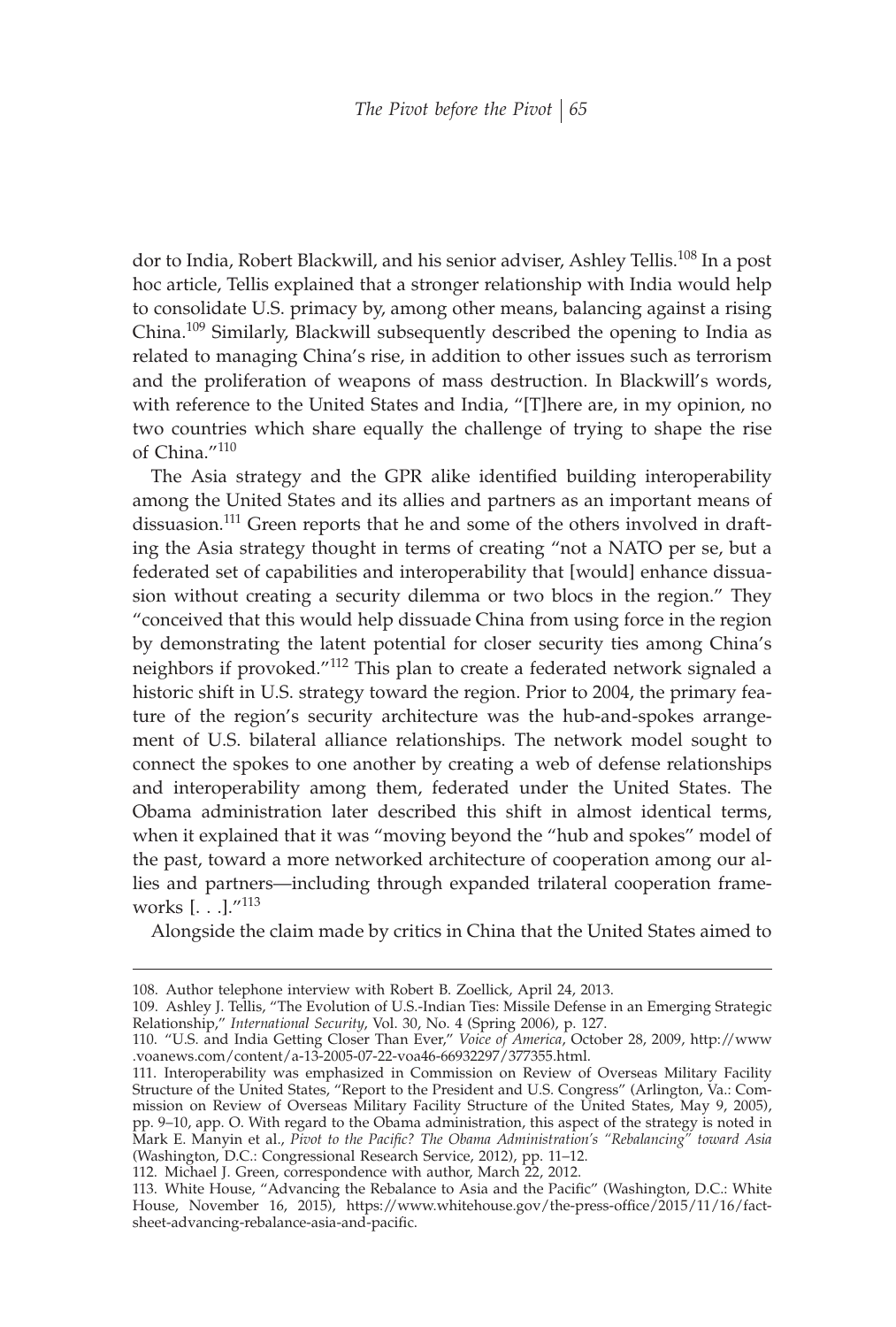contain China is the charge that the pivot constituted encirclement.<sup>114</sup> The existence of an explicit plan to develop a federated network in the Asia Pacific provides ostensible support for this charge. It would be a mistake, however, to equate encirclement with containment. Containment is a strategy that consists of multiple means devoted to the end of slowing the growth of an adversary's power. The geographical encirclement of a state is one means to that end, but it does not necessarily aim at that goal nor is the existence of encirclement alone sufficient to constitute a containment strategy. Encirclement may be a means toward other ends or a by-product of other means.

If the federated network were an element of a containment strategy, then it should have been accompanied by economic denial and diplomatic isolation. Yet membership in the network did not require forsaking economic or diplomatic relations with China. On the contrary, the construction of the federated network was accompanied by a substantial expansion of U.S. diplomatic and economic engagement with China, as detailed below. These observations—which would be anomalous if the reorientation strategy were a containment strategy—are consistent with classifying the federated network as an element of a balancing strategy aimed at preserving the existing power balance in Asia by increasing the combined power of the United States and its allies and partners.

Containment is not the only strategy available to a hegemon in response to a rising power. A power balance can also be preserved in the face of a rising power by increasing the power of the hegemonic state through internal balancing and/or by increasing the power of the alliance led by the hegemon, among other strategies. Although the distinction between containment and balancing may seem slight, the two strategies mandate different approaches toward the rising power. In a containment strategy, the power balance is preserved by undertaking efforts to suppress the growth of the rising power, which requires adopting a directly hostile posture toward the rising state across all domains of statecraft. In a balancing strategy, the hegemon does not adopt a position of direct hostility toward the rising power because it does not aim to thwart the rising power's growth. Rather, it aims to match the rate of growth of the rising power to maintain the power balance.

# *The Implementation of the Pivot to Asia, 2004–14*

By 2004, the Bush administration had planned a military-diplomatic reorientation toward Asia. The goal of the reorientation was described either as dissua-

<sup>114.</sup> Bonnie Glaser and Brittany Billingsley, "U.S. Pivot to Asia Leaves China Off Balance," *Comparative Connections*, January 2012, http://csis.org/ªles/publication/1103qus\_china.pdf.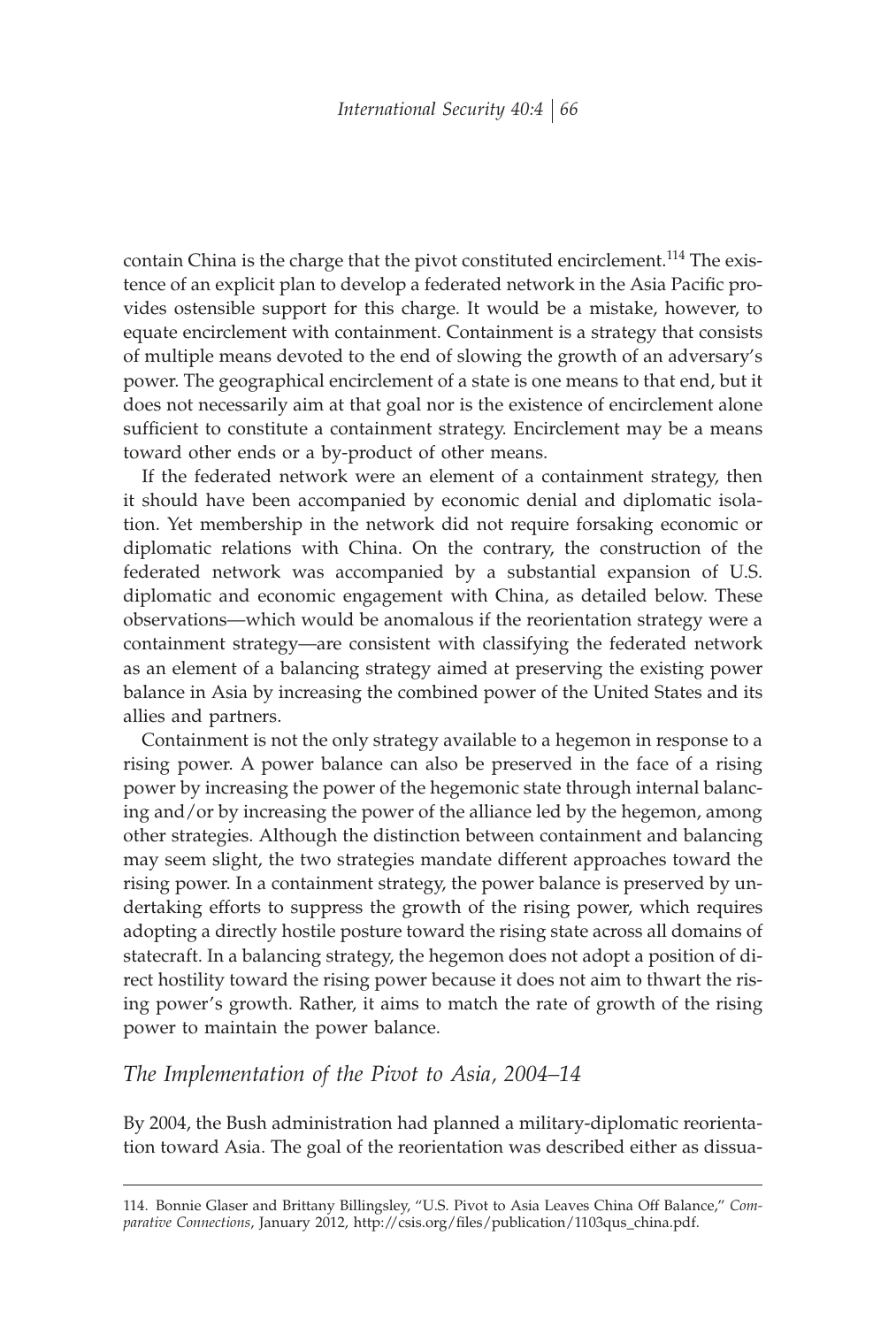sion or shaping, which were positive and negative ways to frame the same goal: to prevent China from challenging the United States for superiority in Asia. The reorientation was to consist of several elements. The first was internal balancing: revisions to the U.S. force posture and doctrinal innovations to enhance U.S. capabilities in Asia. The second was external balancing: the construction of a strong, federated network of allies and partners in the region. The third was expanded diplomatic engagement with China. Some of these elements of U.S. strategy were new; others were extensions of existing policies. Each of these elements was, however, notably advanced, and each accelerated from 2004 onward to produce a substantive U.S. reorientation toward Asia.

#### internal balancing

The pivot to Asia has been most commonly criticized in the United States for heralding an insubstantial reallocation of U.S. military assets to Asia. This section addresses that criticism by providing details of U.S. internal balancing efforts, which consisted of an expansion of bases on U.S. territories adjacent to Asia in Guam, Alaska, and Hawaii; a reallocation of naval assets to Asia; and later, innovations in U.S. military doctrine.

The GPR planned to expand Anderson Air Force Base in Guam to house a Global Strike Task Force including fighters; bombers; intelligence, surveillance, and reconnaissance assets; aerial refueling tankers; and a Global Hawk (unmanned aerial vehicle) detachment.<sup>115</sup> From 2004 onward, units of B-52, B-1, and B-2 bombers were on cycles of four-month rotations that provided a continual presence of six bombers on Guam.<sup>116</sup> F-22s started regular but not continuous rotations to Guam in January 2009.<sup>117</sup> The first Global Hawk ar-

<sup>115.</sup> Department of the Air Force, "Final Environmental Impact Statement: Establishment and Operation of an Intelligence, Reconnaissance, and Strike Capability, Anderson Air Force Base, Guam" (Washington, D.C.: Department of the Air Force, 2006), http://www.agriculturedefensecoalition .org/sites/default/ªles/ªle/us\_air\_force/214A\_2006\_US\_Air\_Force\_Final\_EIS\_Establishment \_Operation\_Intelligence\_Surveillance\_Reconnaissance\_Strike\_Capability\_Andersen\_AFB\_Guam \_Vol\_1\_NOV\_2006.pdf.

<sup>116. &</sup>quot;Continuous Presence Historical Data," email attachment to author from Lt. Col. Harry R. Dyson, Commander 36th Ops Support Squadron, U.S. Air Force, pursuant to an approved request for Air Force Book Support, October 23, 2013.

<sup>117.</sup> Ryan Whitney, "Raptors Back on Guam," *Air Force Magazine*, January 21, 2009, http:// www.airforcemag.com/DRArchive/Pages/2009/January%202009/January%2021%202009/ RaptorsBackonGuam.aspx; Bryan C. Sualog, "Air Force Brings 12 F-22 Raptors to Guam," *Pacific Daily News*, May 18, 2009; and Holloman Air Force Base 49th Fighter Wing Public Affairs, "F-22s Set to Deploy to Japan, Guam" (Holloman Air Force Base, N.M.: Holloman Air Force Base 49th Fighter Wing Public Affairs, May 20, 2010), http://www.holloman.af.mil/news/story.asp?id -123205680. F-22 rotations were suspended in 2011 and 2012, years in which there were problems with the F-22 program as a whole. See W.J. Hennigan, "Sky-High Overruns, Safety Ills Plague Jet," *Los Angeles Times*, August 7, 2011; and W.J. Hennigan, "F-22 Raptor Oxygen Problems May Be Worse Than Previously Disclosed," *Los Angeles Times*, June 14, 2012.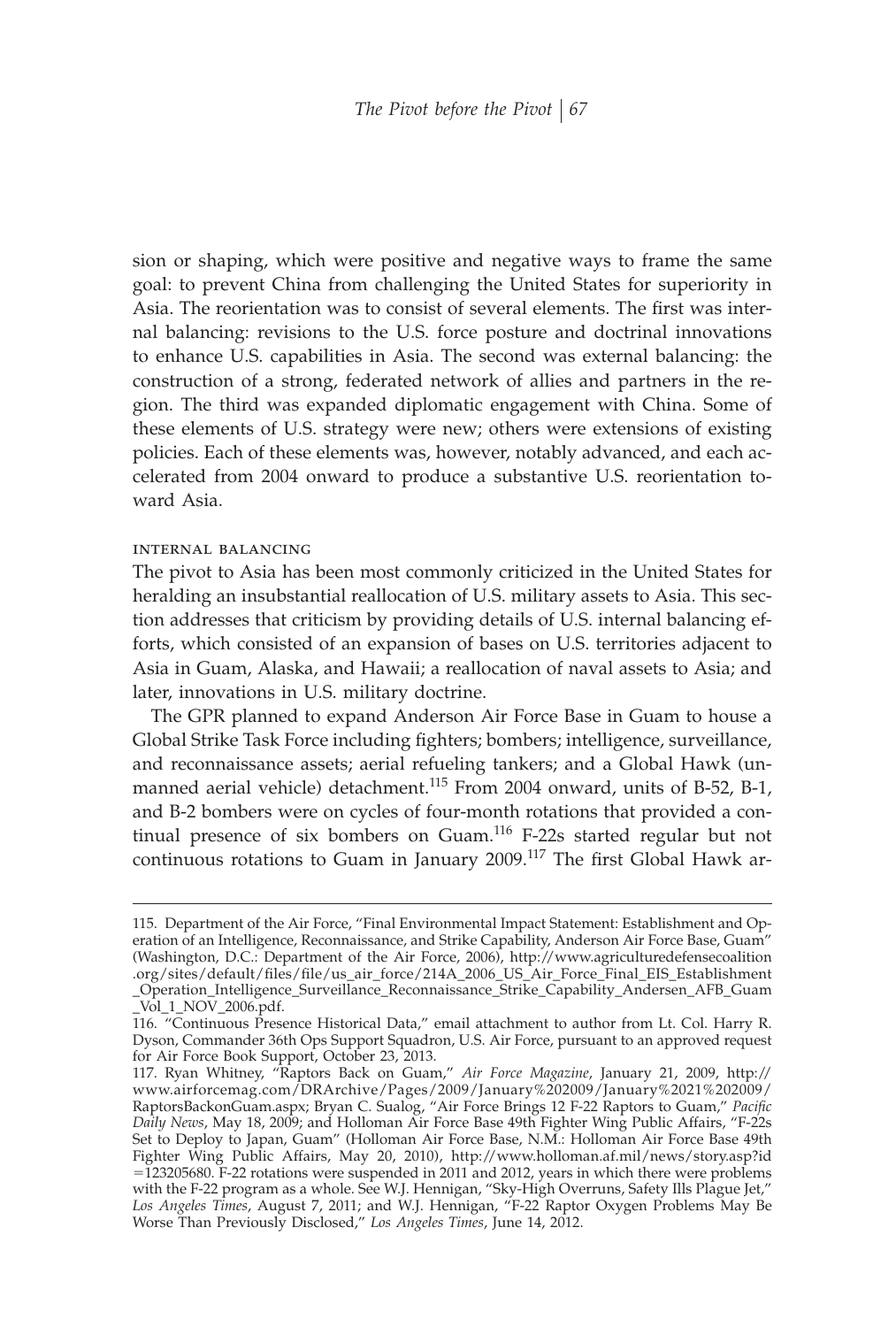rived on Guam in September 2010,<sup>118</sup> and three Global Hawks were based on Guam by 2012.<sup>119</sup> Four KC-135 tankers were regularly rotated to Guam from 2007 onward.<sup>120</sup>

The GPR also planned to sustain an extant U.S. Navy plan to increase the nuclear-powered attack submarine (SSN) force homeported on Guam from two to three, as well as to use Guam as a base to increase the "on-station time/ persistent presence" of SSNs and guided missile submarines (SSGNs) in the region.<sup>121</sup> The third of the three SSNs was homeported in Apra Harbor by 2007. This meant that approximately 60 percent of the SSN fleet was assigned to the Pacific by 2009.<sup>122</sup> A fourth SSN was homeported in Guam in  $2014$ .<sup>123</sup> Upgrades to the Alpha and Bravo wharfs in Apra Harbor were completed in 2008, which provided Guam with the capacity to host SSGNs.<sup>124</sup> From then on, the USS *Ohio* (SSGN-727) and USS *Michigan* (SSGN-728) spent considerable time forward deployed to Guam.<sup>125</sup> The significant expansion in Guam's capacity to host submarines was highlighted in June 2012, when Guam hosted five SSNs and one SSGN simultaneously.<sup>126</sup> The GPR further proposed the "[p]otential relocation of III MEF [Marine Expeditionary Force] from Okinawa to Guam," although the relocation was delayed to 2020 for domestic political reasons in Japan.<sup>127</sup>

The buildup on Guam was to be augmented by enhancing U.S. capabilities in Alaska and Hawaii. The GPR planners recognized that Guam would be increasingly vulnerable as China developed its missile forces over time and that it was important not to have "all your eggs in one basket." $128$  Consequently, the GPR proposed to colocate Stryker brigades with high-speed ves-

<sup>118.</sup> Marc V. Schanz, "Guam Welcomes First Global Hawk," *Air Force Magazine*, September 17, 2010, http://www.airforcemag.com/DRArchive/Pages/2010/September%202010/September% 2017%202010/GuamWelcomesFirstGlobalHawk.aspx.

<sup>119.</sup> Shirley A. Kan, *Guam: U.S. Defense Deployments* (Washington, D.C.: Congressional Research Service, 2012), p. 3.

<sup>120.</sup> Richard Halloran, "Guam, All Over Again," *Air Force Magazine*, January 2008, http:// www.airforcemag.com/MagazineArchive/Documents/2008/January%202008/0108guam.pdf.

<sup>121.</sup> Commission on Review of Overseas Military Facility Structure of the United States, "Report to the President and U.S. Congress," p. J5.

<sup>122.</sup> Kan, *Guam*, p. 2.

<sup>123.</sup> Submarine Force Commander, U.S. Pacific Fleet, "Fourth Attack Sub to be Homeported in Guam" (Washington, D.C.: U.S. Navy, February 2, 2014), http://www.navy.mil/submit/ display.asp?story\_id-79065.

<sup>124.</sup> Kyra Hawn, "New Wharf Hosts Navy's First SSGN on Guam" (Washington, D.C.: U.S. Navy, January 15, 2008), http://www.navy.mil/submit/display.asp?story\_id-34327. 125. Ibid.

<sup>126.</sup> Kan, *Guam*, p. 2; and David R. Krigbaum, "Guam Welcomes Submarines" (Washington, D.C.: U.S. Navy, June 8, 2012), http://www.navy.mil/submit/display.asp?story\_id-67687.

<sup>127.</sup> Commission on Review of Overseas Military Facility Structure of the United States, "Report to the President and U.S. Congress," p. H11.

<sup>128.</sup> Author interview with Hoehn, October 5, 2011.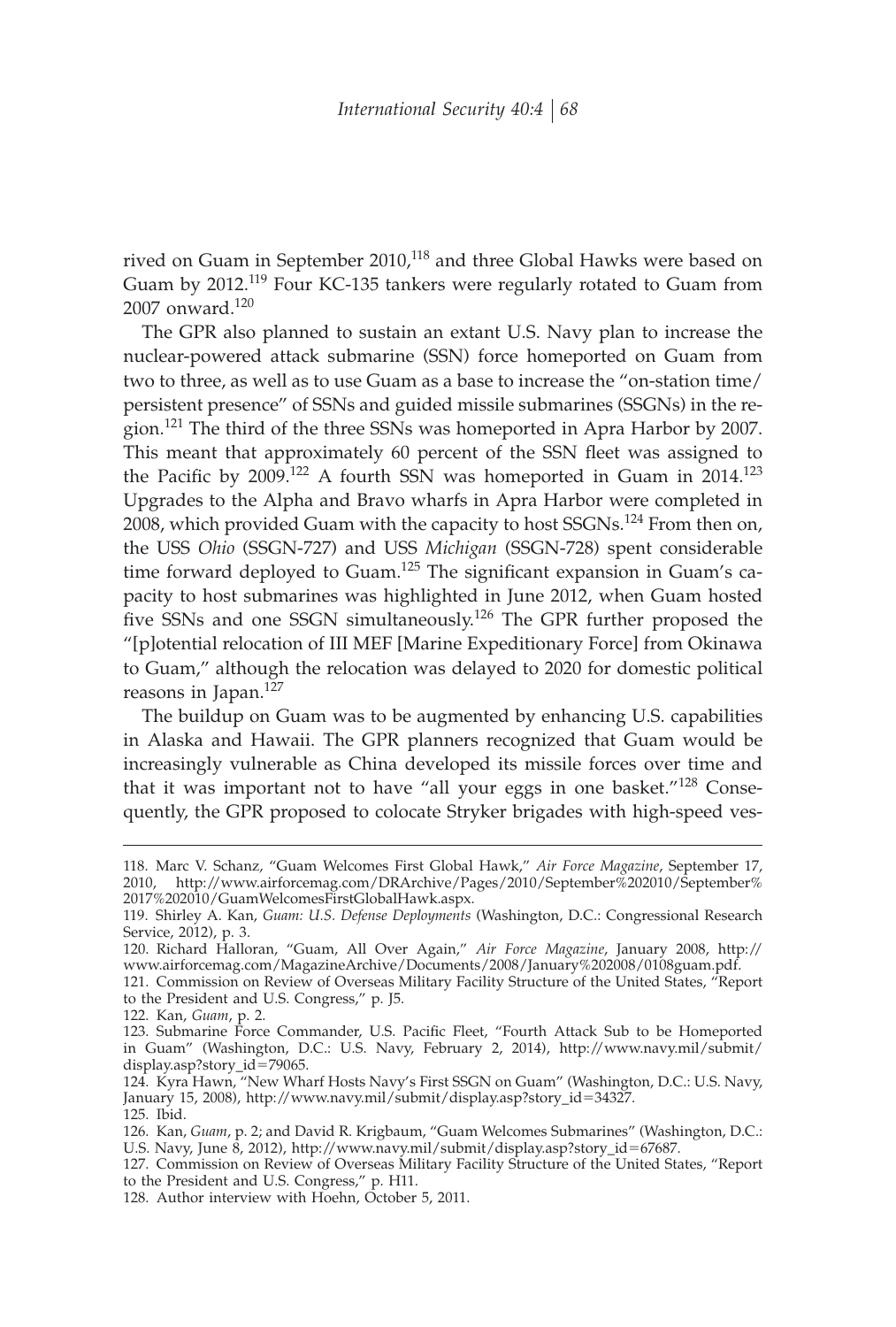sels and C-17 airlifters in Alaska and Hawaii.<sup>129</sup> In 2004, the 2nd Brigade, 25th Infantry Division, based in Hawaii, began its conversion into the Army's fifth Stryker Brigade Combat Team.<sup>130</sup> In 2006, the 204th Airlift Squadron in Hawaii replaced its C-130s with eight new C-17s.<sup>131</sup> The 1st Brigade of the 25th Infantry Division in Alaska had already begun the process of converting into a Stryker brigade in 2002 prior to the completion of the GPR.<sup>132</sup> After the GPR, the brigade was linked with C-17s when the new 249th Airlift Squadron was established in Alaska in 2007.<sup>133</sup> The Navy also decided in 2007 to base an additional aircraft carrier for the Pacific in San Diego.<sup>134</sup> This decision was implemented when USS *Carl Vinson* arrived in San Diego in April 2010.<sup>135</sup>

The Obama administration added to the Bush administration's internal balancing strategy in two respects, both of which were introduced with more fanfare, although the administration refrained from linking these moves to China explicitly. The first was the announcement by Secretary of Defense Leon Panetta in June 2012 that the United States would deploy 60 percent of its Navy fleet to the Pacific by 2020.<sup>136</sup> As noted above, the Navy had already based an additional aircraft carrier in the Pacific in 2010 and assigned 60 percent of its SSN fleet to the Pacific by 2009. What was new in Panetta's speech was, therefore, a reallocation of cruisers and destroyers plus the rotation of up to four littoral combat ships (LCSs) to Singapore, amounting to a 5 percent additional shift in naval resources to the Pacific. $137$ 

The second addition to the internal balancing element of the reorientation strategy by the Obama administration was the AirSea Battle operational con-

134. Halloran, "Guam, All Over Again."

<sup>129.</sup> Fargo, testimony before the Senate Committee on Armed Services, *The Global Posture Review of United States Military Forces Stationed Overseas*.

<sup>130.</sup> U.S. Army, "2nd Stryker Brigade Combat Team" (Honolulu, Hawaii: U.S. Army, n.d.), http:// www.25idl.army.mil/UNIT\_2BDE/UNIT\_INFORMATION/2SBCT\_HISTORY.pdf.

<sup>131.</sup> Air National Guard, "154th Wing" (Honolulu: Air National Guard, n.d.), http://www .154wg.ang.af.mil/units/; and Boeing, "Boeing Delivers 'Spirit of Hawaii—Ke Aloha,' First USAF C-17 in Pacific Region," news release (Seattle, Wash.: Boeing, 2006), http://boeing.mediaroom .com/2006-02-07-Boeing-Delivers-Spirit-of-Hawaii-Ke-Aloha-First-USAF-C-17-in-Pacific-Region. 132. First Stryker Brigade Combat Team, "Unit History" (Fort Wainwright, Ala.: U.S. Army, n.d.), http://www.wainwright.army.mil/1\_25\_SBCT/history.html.

<sup>133.</sup> Eric Hamilton, "Alaska's Newest Airlifter: Globemaster III Arrives" (Anchorage, Alaska: 176th Wing Air National Guard Public Affairs, July 14, 2007), http://www.176wg.ang.af.mil/ news/story.asp?id-123094264.

<sup>135.</sup> Commander, 3rd Fleet Public Affairs, "*Carl Vinson* Arrives at New Home Port" (Washington, D.C.: U.S. Navy, April 12, 2010), http://www.navy.mil/submit/display.asp?story\_id-52541.

<sup>136.</sup> Leon E. Panetta, "The U.S. Rebalance towards the Asia-Pacific," speech to the International Institute for Security Studies (the "Shangri-La Dialogue") (Singapore: International Institute of Strategic Studies, June 2, 2012), http://www.iiss.org/en/events/shangri%20la%20dialogue/ archive/sld12-43d9/first-plenary-session-2749/leon-panetta-d67b.

<sup>137.</sup> Gidget Fuentes, "U.S. Plans for Larger Presence in Pacific," *Navy Times*, April 21, 2012, http:// www.navytimes.com/article/20120421/NEWS/204210313/U-S-plans-larger-presence-Pacific.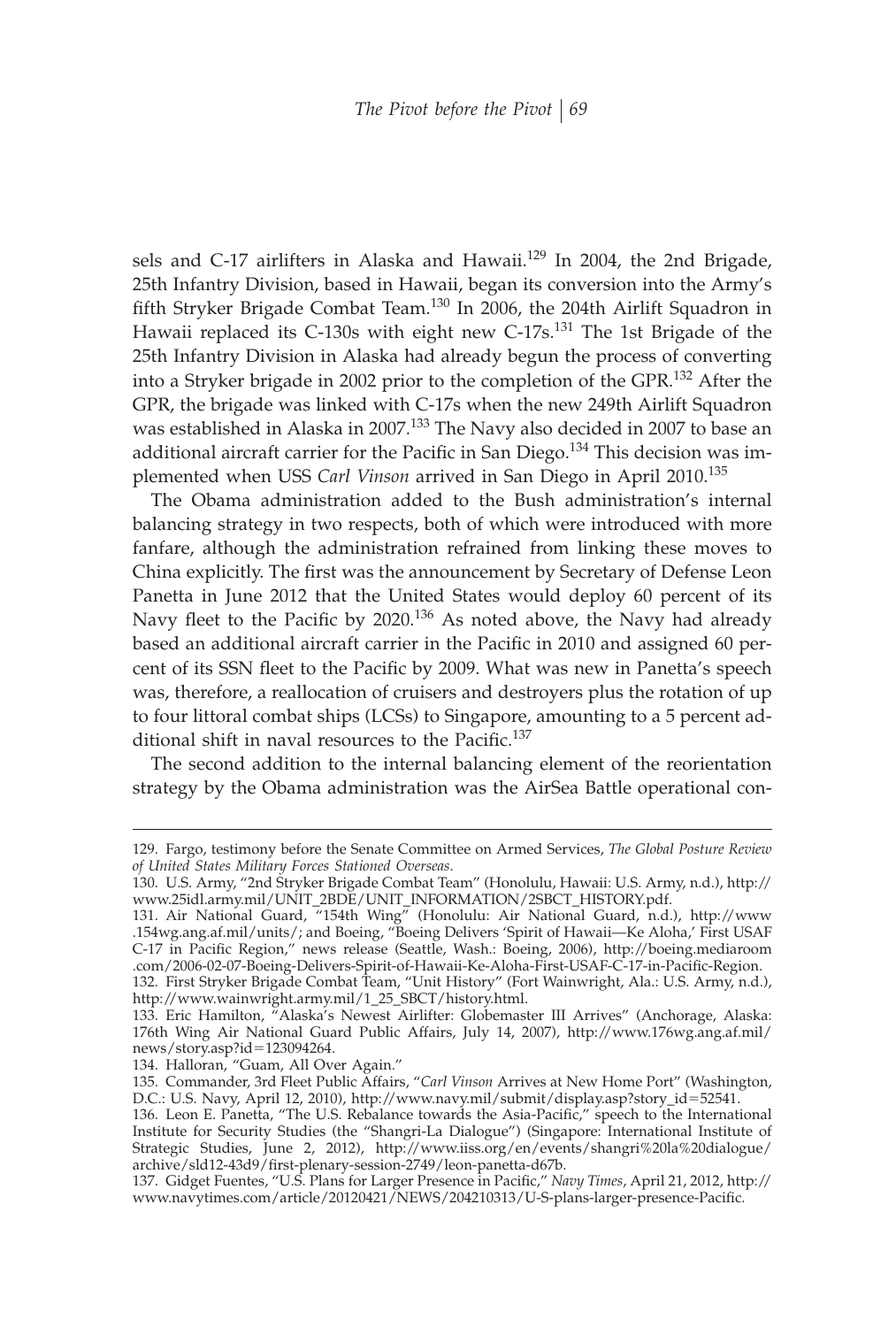cept, which was introduced publicly in the 2010 QDR. Like Obama's pivot to Asia, AirSea Battle was criticised for lacking substance. In support of this claim, critics pointed to the tendency in DoD to define AirSea Battle by emphasizing what it was not (that it was not a strategy, nor a war plan against China), the small size and output of the office that was established in DoD to promote the concept, and later the effort to "find a role" for the Army in AirSea Battle associated with the renaming of the concept to Joint Concept for Access and Maneuver in the Global Commons (JAM-GC) in January 2015.<sup>138</sup>

The substance of AirSea Battle is easily identified when AirSea Battle is understood as a public manifestation of the reorientation strategy detailed in this article, dating back to the 2001 DSR. The concept of AirSea Battle had been developed by the Center for Strategic and Budgetary Assessments (CSBA), a Washington think tank, which released detailed reports on the subject in 2010.<sup>139</sup> CSBA's president, Andrew Krepinevich, had been Andrew Marshall's military assistant at ONA in the 1990s.<sup>140</sup> While at ONA he worked on three assessments about what later became known as A2/AD strategies.<sup>141</sup> These reports informed the DSR, one of the primary aims of which was to counter the A2/AD challenge to U.S. power projection capabilities. AirSea Battle had the same aim: to counter "adversaries equipped with sophisticated anti-access and area denial capabilities."<sup>142</sup> AirSea Battle thus owed its strategic lineage to the DSR.

In this context, AirSea Battle can be understood to consist of several elements. First, AirSea Battle was to shift the relative allocation of resources between the services away from the Army and toward the Air Force and the Navy. This was well understood within DoD—despite the inclusion of "land" as one of the five AirSea Battle "domains" in the QDR—because AirSea Battle focused on operating at long ranges in an aerospace and maritime theater. It is

<sup>138.</sup> See, for example, Colin Clark, "Air-Sea Battle: What's It All About, or Not," *Breaking Defense*, November 10, 2011, http://breakingdefense.com/2011/11/air-sea-battle-whats-it-all-about-ornot/; and Sydney Freedberg, "Glimpse inside Air-Sea Battle: Nukes, Cyber at Its Heart," *Breaking Defense*, July 9, 2013, http://breakingdefense.com/2013/07/glimpse-inside-air-sea-battle-nukescyber-at-its-heart/. On the name change, see Paul McLeary, "New U.S. Concept Melds Air, Sea, and Land," *Defense News*, January 24, 2015, http://www.defensenews.com/story/defense/policybudget/warfare/2015/01/24/air-sea-battle-china-army-navy/22229023/.

<sup>139.</sup> Andrew F. Krepinevich, "Why AirSea Battle?" (Washington, D.C.: Center for Strategic and Budgetary Assessments, 2010); and Jan Van Tol et al., "AirSea Battle: A Point of Departure Operational Concept" (Washington, D.C.: Center for Strategic and Budgetary Assessments, 2010).

<sup>140.</sup> Greg Jaffe, "U.S. Model for a Future War Fans Tensions with China and inside Pentagon," *Washington Post*, August 1, 2012.

<sup>141.</sup> Ibid.

<sup>142.</sup> U.S. Department of Defense, "Quadrennial Defense Review Report" (Washington, D.C.: U.S. Department of Defense, 2010), p. 32, http://www.defense.gov/qdr/images/QDR\_as\_of\_12Feb10  $1000.pdf.$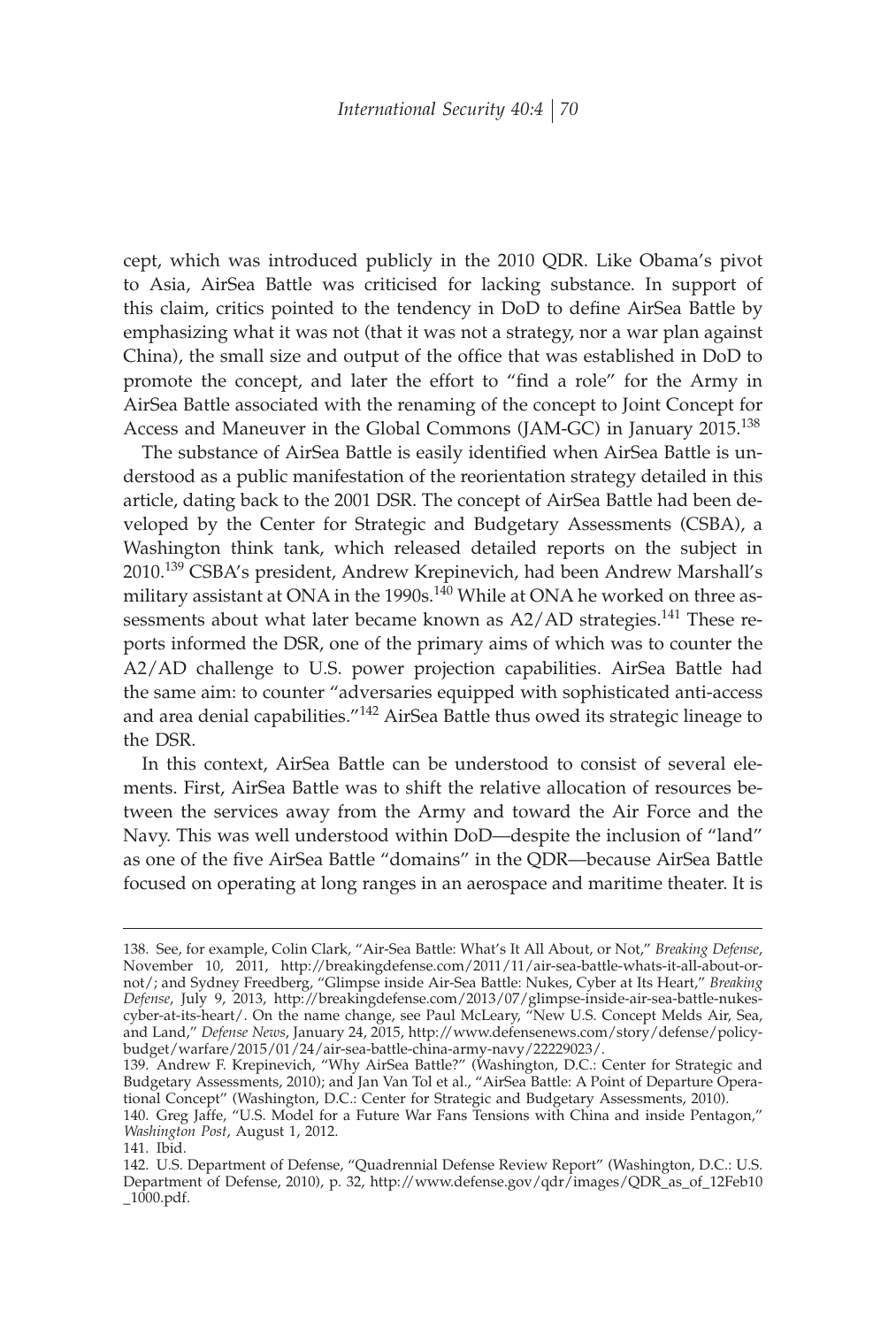also evidenced by the subsequent efforts to find a role for the Army in AirSea Battle.<sup>143</sup> Relatedly, AirSea Battle was intended to promote greater jointness between the Air Force and the Navy inspired by the AirLand Battle doctrine of the 1980s.<sup>144</sup>

Second, AirSea Battle promoted an effective shift in the focus of military training toward the Asia Pacific. Although official statements insisted that AirSea Battle was not focused on China, in 2010 China remained the state with by far the most advanced A2/AD strategy. Unlike the 2010 QDR, the CSBA literature on AirSea Battle was explicit about the target of the concept. AirSea Battle, according to a report by Krepinevich published just prior to the release of the 2010 QDR, was foremost about responding to the "spread of advanced military technologies and their exploitation by other militaries, especially China's People's Liberation Army and to a far lesser extent Iran's military and Islamic Revolutionary Guards Corps."<sup>145</sup> In shying away from mentioning China, the QDR was "a little bit politically correct to avoid antagonizing China" in the opinion of former Undersecretary of Defense for Policy Eric Edelman, who was a member of the Congressional Independent Review Panel for the 2010 QDR.<sup>146</sup>

Third, although the official documents detailing AirSea Battle did not translate the concept into specific programs, in general terms the concept was associated with an increased emphasis on space, cyber, and electronic warfare capabilities, which would be used in the initial phases of a conflict to "blind" the adversary by targeting command, control, communications, computers, intelligence, surveillance, and reconnaissance assets; stealthy manned and unmanned long-range vehicles to locate mobile targets; attack submarines with long-range conventional missiles and stealthy long-range bombers to attack targets "in depth" (i.e., deep into China's territory); and antisubmarine warfare.<sup>147</sup> These emphases echoed and expanded the portfolio for priority investment proposed in the 2001 DSR, which, as mentioned, included sea control, space operations, and unmanned systems.

AirSea Battle had an effect on training, budgeting, and programming. Adm. Jonathan Greenert, chief of naval operations, and Gen. Mark Welsh,

<sup>143.</sup> McLeary, "New U.S. Concept Melds Air, Sea, and Land."

<sup>144.</sup> Jointness and interoperability were emphasized in Air-Sea Battle Office, "Air-Sea Battle: Service Collaboration to Address Anti-Access and Area Denial Challenges" (Washington, D.C.: U.S. Department of Defense, May 2013), pp. 4–5.

<sup>145.</sup> Krepinevich, "Why AirSea Battle?" p. vii.

<sup>146.</sup> Author interview with Eric S. Edelman, Washington, D.C., September 2, 2010.

<sup>147.</sup> On these points generally, see Air-Sea Battle Office, "Air-Sea Battle"; and Aaron L. Friedberg, *Beyond Air-Sea Battle: The Debate over U.S. Military Strategy in Asia* (New York: Routledge, 2014), pp. 82–84.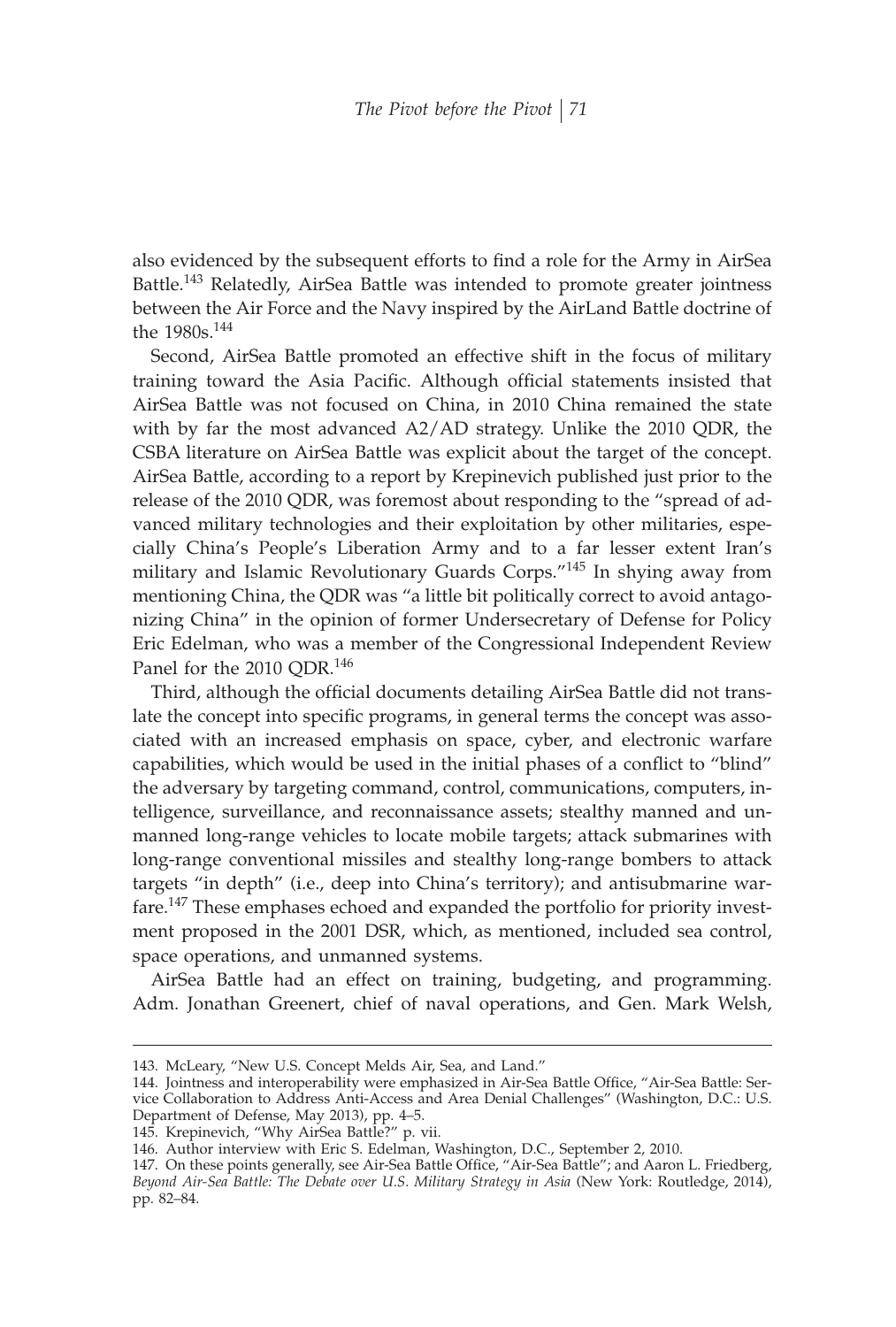chief of staff of the Air Force, report that each of the services' war games in 2012 "included objectives that explored Air-Sea Battle as a way to meet antiaccess challenges" and that the focus on AirSea Battle "increased with each successive game. $148$  The unclassified reports of exercises in that year verify these claims.<sup>149</sup> Furthermore, the concept informed the Air Force and the Navy's Program Objective Memoranda, which plan how each service will invest in programs over a six-year period.<sup>150</sup> Consistent with AirSea Battle, some relative prioritization of the Air Force and the Navy can be observed in the DoD base budget.<sup>151</sup> The budgets of all services declined in the period following the 2010 QDR as a result of the Budget Control Act of 2011, a set of measures commonly referred to as "sequestration."<sup>152</sup> They declined, however, at dissimilar rates, with the greatest decline experienced by the Army (34 percent including war-related funding, 18 percent excluding war-related funding), followed by the Air Force (18 percent or 15 percent) and the Navy (13 percent or 10 percent), amounting to a relative shift in the proportion of funding away from the Army toward the Air Force and the Navy.<sup>153</sup>

If understood in the context of its history dating back at least to the 2001 DSR, therefore, AirSea Battle was far more substantive than critics claimed. There is, however, truth to the criticism that the renaming of AirSea Battle to JAM-GC weakened the initiative, at least insofar as AirSea Battle was a manifestation of the longer-term reorientation strategy described here.<sup>154</sup> As with the revival of important tenets of the DSR in the GPR, however, the strategic thinking that animated AirSea Battle is likely to manifest in yet other forms

153. Harrison, "Chaos and Uncertainty," p. 22.

<sup>148.</sup> Jonathan Greenert and Mark Welsh, "Breaking the Kill Chain," *Foreign Policy*, May 16, 2013, http://www.foreignpolicy.com/articles/2013/05/16/breaking\_the\_kill\_chain\_air\_sea\_battle.

<sup>149.</sup> See "Expeditionary Warrior 12 Final Report" (Washington, D.C.: U.S. Marine Corps, July 23, 2012), http://defenseinnovationmarketplace.mil/resources/Marine\_Corps\_War\_Game.pdf; Robert W. Cone, "Uniªed Quest Army Future Game," *Small Wars Journal* blog, May 16, 2012, http:// smallwarsjournal.com/blog/unified-quest-army-future-game; and Marc V. Schanz, "AirSea Battle's Battle," *Air Force Magazine*, April 2013, http://www.airforcemag.com/MagazineArchive/ Pages/2013/April%202013/0413battle.aspx.

<sup>150.</sup> James M. Holmes, "Air-Sea Battle: Concept and Implementation" (Washington, D.C.: U.S. Air Force, 2012), http://www.ndiagulfcoast.com/events/archive/38th\_symposium/HolmesSymp12 .pdf.

<sup>151.</sup> Todd Harrison, "Analysis of the FY 2015 Defense Budget" (Washington, D.C.: Center for Strategic and Budgetary Assessments, 2014), p. 18; and Todd Harrison, "Chaos and Uncertainty: The FY 2014 Defense Budget and Beyond" (Washington, D.C.: Center for Strategic and Budgetary Assessments, October, 2013), p. 22.

<sup>152.</sup> Some assessment of the effect of sequestration on the pivot is provided in Hugo Meijer, "The Reconfiguartion of American Primacy in World Politics: Prospects and Challenges for the U.S. Rebalance in Asia," in Meijer, ed., *Origins and Evolution of the U.S. Rebalance toward Asia: Diplomatic, Military, and Economic Dimensions* (New York: Palgrave Macmillan, 2015), pp. 10–12.

<sup>154.</sup> J. Randy Forbes, "RIP Air-Sea Battle?" *National Interest*, January 29, 2015, http:// nationalinterest.org/feature/rip-air-sea-battle-12147.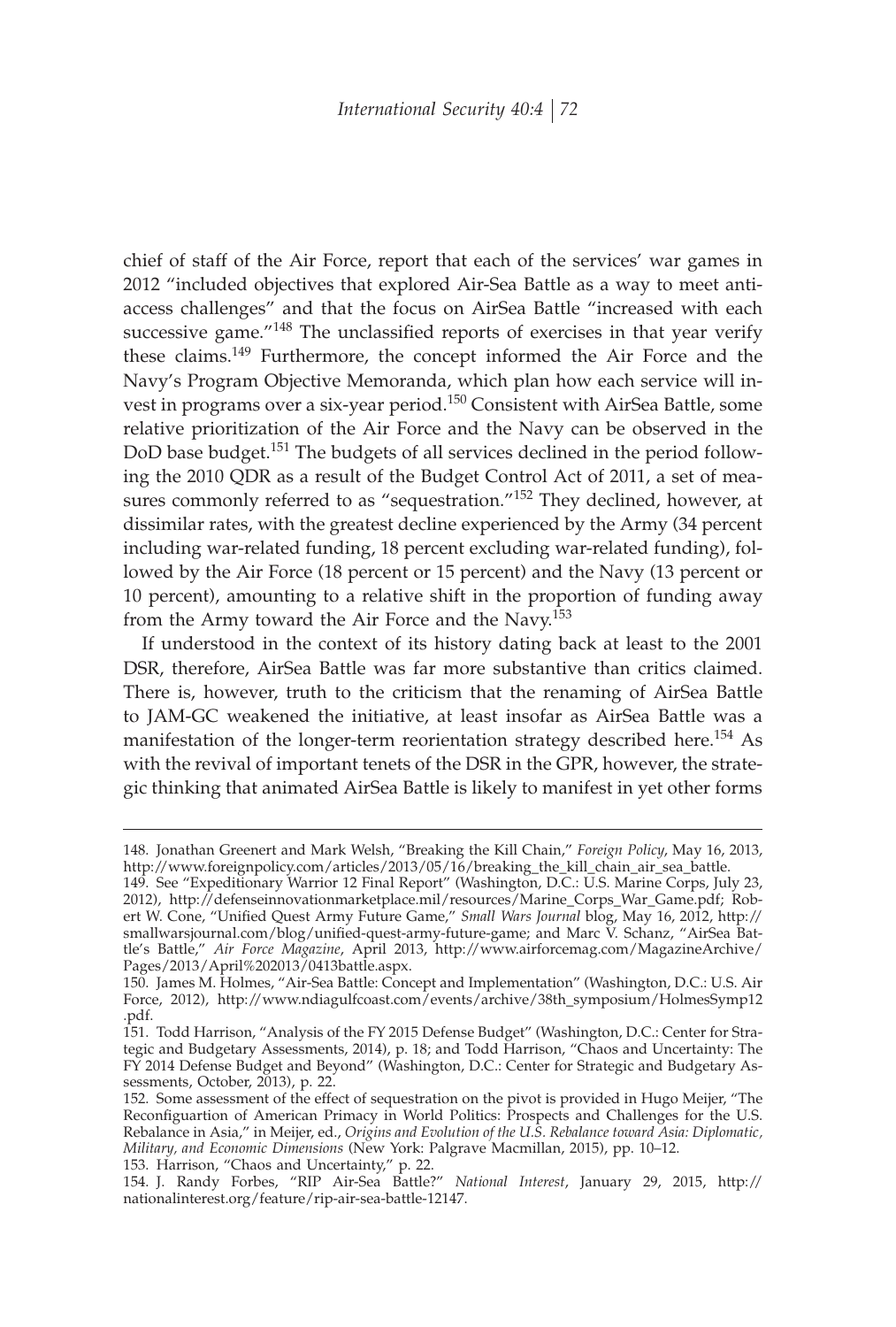that will further promote a reorientation toward Asia. The successor to AirSea Battle may not be JAM-GC, but rather the Defense Innovation Initiative, commonly known as the search for a "Third Offset Strategy," announced by Secretary of Defense Chuck Hagel in November 2014.<sup>155</sup>

The Third Offset Strategy initiative echoed both the DSR and AirSea Battle in important respects, although officials avoided referencing AirSea Battle in the context of the Third Offset Strategy, probably because of the widespread criticism of AirSea Battle. In explaining the initiative, Deputy Secretary of Defense Robert Work—who had held senior positions at CSBA in the 2000s echoed Marshall's Competitive Strategies approach when he stated that "we're actually thinking of this in terms of a never-ending [competition]." The Third Offset initiative further followed Marshall's thinking by highlighting the strategic importance of the development of long-range precision strike capabilities, which Work identified as the "Second Offset" that provided the United States with a decisive advantage in Cold War conflict scenarios in Europe. Like the DSR, the goal of the initiative was to maintain the United States' "unfair competitive advantage" and "unchallenged military superiority" by finding the next strategic breakthrough that would offset the advantage gained by adversaries through their A2/AD capabilities. In Work's words, the Third Offset Strategy initiative was "about developing the means to offset advantages or advances in anti-access area denial weapons and other advanced technologies that we see proliferating around the world." The initiative encouraged investment in new technologies, which—because they focused on countering A2/AD—broadly encompassed and extended the portfolio suggested in the DSR. The initiative also went beyond the DSR to echo the GPR and the interagency Asia strategy in emphasizing the importance of developing interdependence with allies.<sup>156</sup> To the extent that the Third Offset Strategy initiative remains oriented toward offsetting A2/AD, it is likely to further promote the reorientation toward Asia.

The United States thus began an internal balancing effort in 2004 that promoted a reorientation toward Asia. The effort comprised a buildup of U.S. forces based on U.S. territories adjacent to East Asia and the reallocation of naval assets to the region, as well as doctrinal innovations to focus military training, budgeting, and acquisitions on countering A2/AD capabilities. This internal balancing effort has been discounted in analyses of the pivot for sev-

<sup>155.</sup> Chuck Hagel, "Reagan National Defense Forum Keynote" (Washington, D.C.: U.S. Department of Defense, November 15, 2014), http://www.defense.gov/News/Speeches/Article/606635. 156. Robert O. Work, "The Third U.S. Offset Strategy and Its Implications for Partners and Allies" (Washington, D.C.: U.S. Department of Defense, January 28, 2015), http://www.defense.gov/ News/Speeches/Article/606641.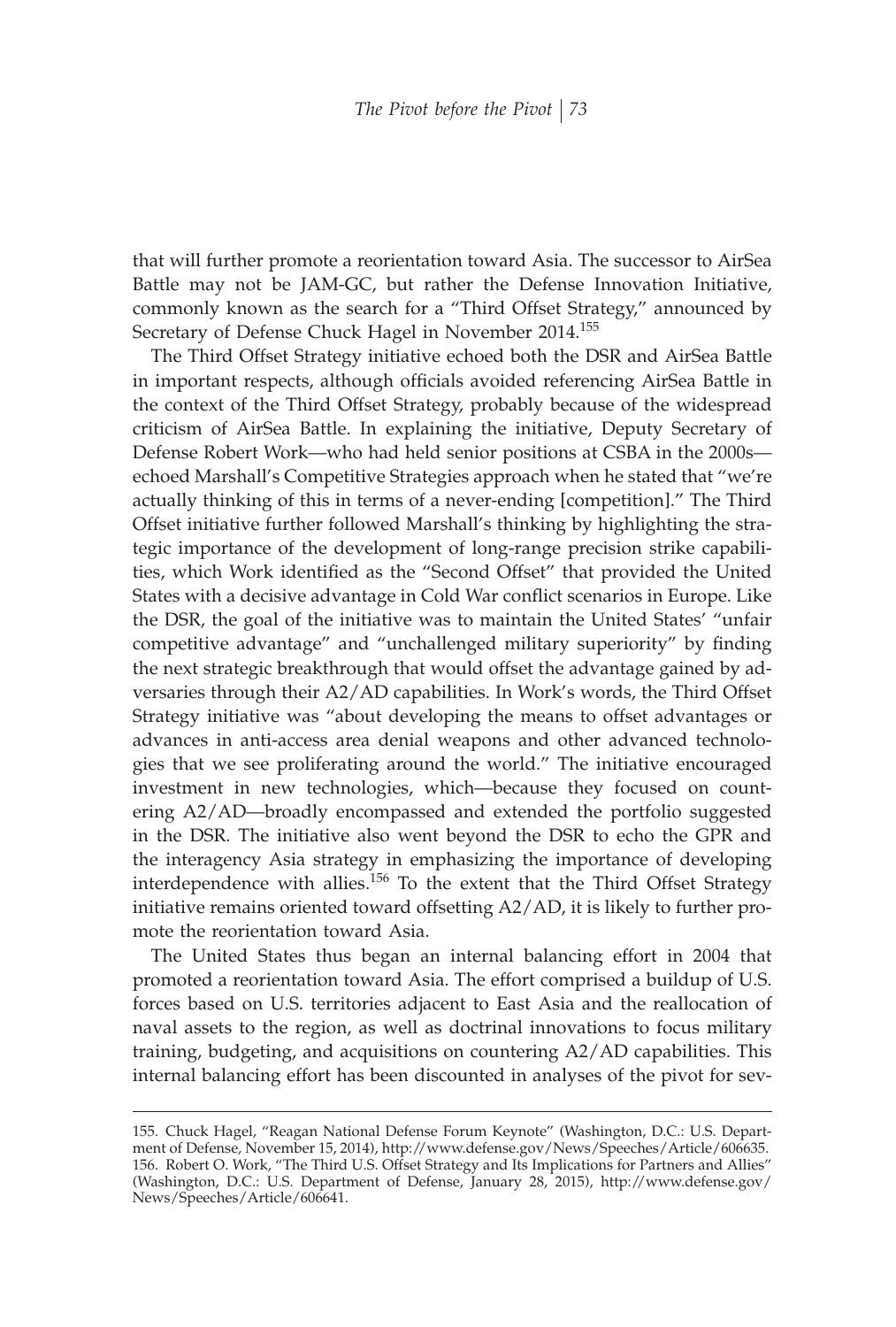eral reasons. First, the military buildups in Guam, Alaska, and Hawaii were introduced with little fanfare, consistent with the Bush administration's decision to keep the reorientation quiet. Apart from the few official statements surrounding the GPR in 2004, government statements did not link the buildups in each location to one another nor indicate that they were part of a broader strategy. Second, much of the internal balancing pre-dated the pivot announcement. Third, the doctrinal elements of the rebalance have either been dismissed inaccurately as being insubstantial (in the case of AirSea Battle) or have not been identified as likely to promote the reorientation toward Asia (in the case of the Third Offset Strategy initiative).

### external balancing

The second element of the long-term reorientation strategy was that of external balancing. This element of the strategy explains many of the actions of the United States in the Asia Pacific that—when viewed in isolation—appear to make little strategic sense. U.S. efforts to reduce the numbers of U.S. forces based in South Korea and Japan seem a perplexing move in the context of China's rise.<sup>157</sup> The rotation of a Marine Air-Ground Task Force (MAGTF) to northern Australia from 2012 seems a puzzlingly small-scale force in the context of any potential contingency involving China.<sup>158</sup> Similarly, the rotation of LCSs to Singapore from 2012 seems bewildering given the LCS's lack of survivability in the context of such a contingency.<sup>159</sup> Each of these moves make clear strategic sense, however, when understood in the context of the United States' long-term reorientation strategy.

The external balancing element of the strategy consisted of two interrelated parts: (1) increasing the military capabilities of, and building stronger bilateral interoperability with, allies and partners; and (2) encouraging allies and partners to develop stronger military relationships and greater interoperability with one another. The second part was the innovation in the strategy given that the first part had been a constant desideratum for the United States in Asia. As originally conceived, the aim of the external balancing strategy, in Hoehn's words, was to "show the strength of relationships [part one of the external balancing strategy] and the strength of commitments among al-

<sup>157.</sup> One commentator attempted to resolve this puzzle by suggesting—incorrectly—that the troop withdrawals were intended to "mollify" China. See Christian Le Mière, "America's Pivot to East Asia: The Naval Dimension," *Survival*, Vol. 54, No. 3 (June/July 2012), pp. 82–83, 89. 158. Friedberg, "Bucking Beijing." See also Manyin et al., *Pivot to the Pacific*? p. 7.

<sup>159.</sup> On the survivability of the LCS, see U.S. House Armed Services Committee, Subcommittee on Seapower and Projection Forces, *Acquisition and Development Challenges Associated with the Littoral Combat Ship: Hearing before the U.S. House Armed Services Committee*, 113th Cong., 1st sess., July 25, 2013, http://armedservices.house.gov/index.cfm/hearings-display?ContentRecord \_id- 1ede5577-2759-4ee9-97f0-63b9cbbdfc87.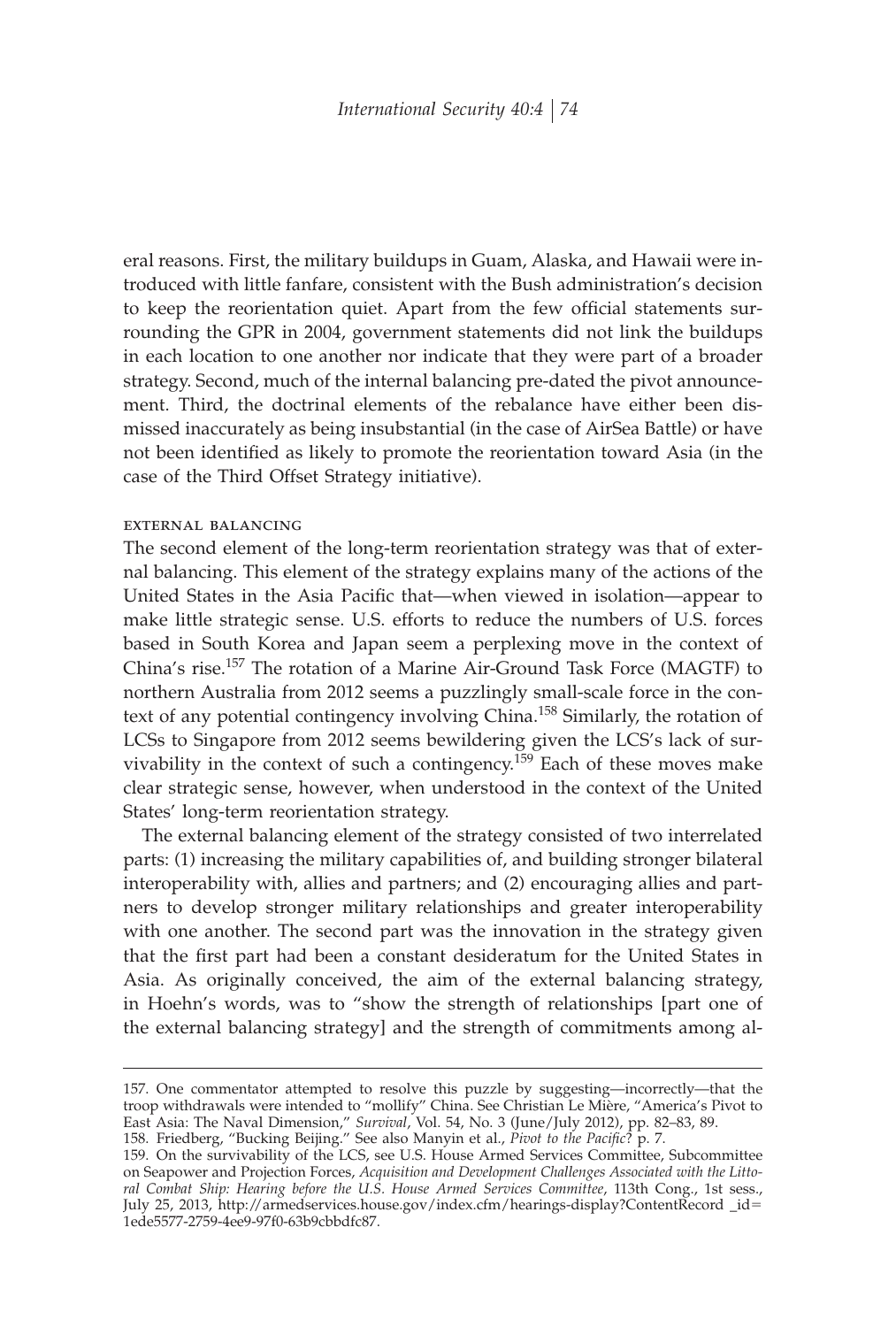lies and partners [part two of the external balancing strategy]" to signal to "China and others [. . .] [that] their ability to disrupt or interfere or weaken these relationships" would not increase over time. External balancing was, according to Hoehn, to be an important "part of dissuasion."<sup>160</sup>

increasing the military capabilities of allies and partners. The GPR planned to reduce the number of U.S. troops based in South Korea and Japan by relocating them back to U.S. territory. Originally, the plan was to draw down from 37,500 to 25,000 in South Korea and to relocate 9,000 Marines from Okinawa to Guam, although the figures to date have been considerably fewer than that.<sup>161</sup> Counterintuitively, the aim of these relocations was not to reduce the role of these alliances in U.S. Asia strategy. Rather, these allies were to play a greater role in U.S. strategy, albeit of a different type. U.S. officials believed that South Korea and Japan had the capacity to assume more responsibility for their own defenses and for regional security.<sup>162</sup> Moreover, the GPR planners envisaged that the United States would provide additional support to these allies to transform their militaries and develop greater expeditionary capabilities.<sup>163</sup> This support was not aimed at eventual military independence for these allies. The intention was to develop their military capabilities in a way that would complement U.S. capabilities and orient the South Korean and Japanese militaries toward operating jointly with the United States.

By way of illustration, it can be observed that the United States made substantial progress in this respect with Japan from 2004. The United States and Japan announced the Alliance Transformation and Realignment Agreement in October 2005, followed by the United States–Japan Roadmap for Realignment Implementation in May 2006, and the Guidelines for U.S.-Japan Defense Cooperation in April 2015. Missile defense cooperation was advanced in December 2005, when Japan announced that it would upgrade its cooperation with the United States from joint research to the joint development of interceptor missiles. This marked a significant policy shift because it challenged Japan's constitutional commitment to field military forces only in selfdefense.<sup>164</sup> Pursuant to the Roadmap agreement, the headquarters of the Japanese Ground Self-Defense Forces moved along with the U.S. Army I Corps

<sup>160.</sup> Author telephone interview with Hoehn, May 22, 2013.

<sup>161.</sup> Commission on Review of Overseas Military Facility Structure of the United States, "Report to the President and U.S. Congress," p. H8; and David J. Berteau and Michael J. Green, "U.S. Force Posture Strategy in the Asia Pacific Region: An Independent Assessment" (Washington, D.C.: Center for Strategic and International Studies, June 27, 2012), p. 27.

<sup>162.</sup> Author interview with Rumsfeld, April 13, 2012.

<sup>163.</sup> See Department of Defense, "Report to Congress"; and Richard B. Myers, testimony before the Senate Committee on Armed Services, *The Global Posture Review of United States Military Forces Stationed Overseas*, p. 86.

<sup>164.</sup> Andrew L. Oros, *Normalizing Japan: Politics, Identity, and the Evolution of Security Practice* (Singapore: National University of Singapore Press, 2008), p. 149.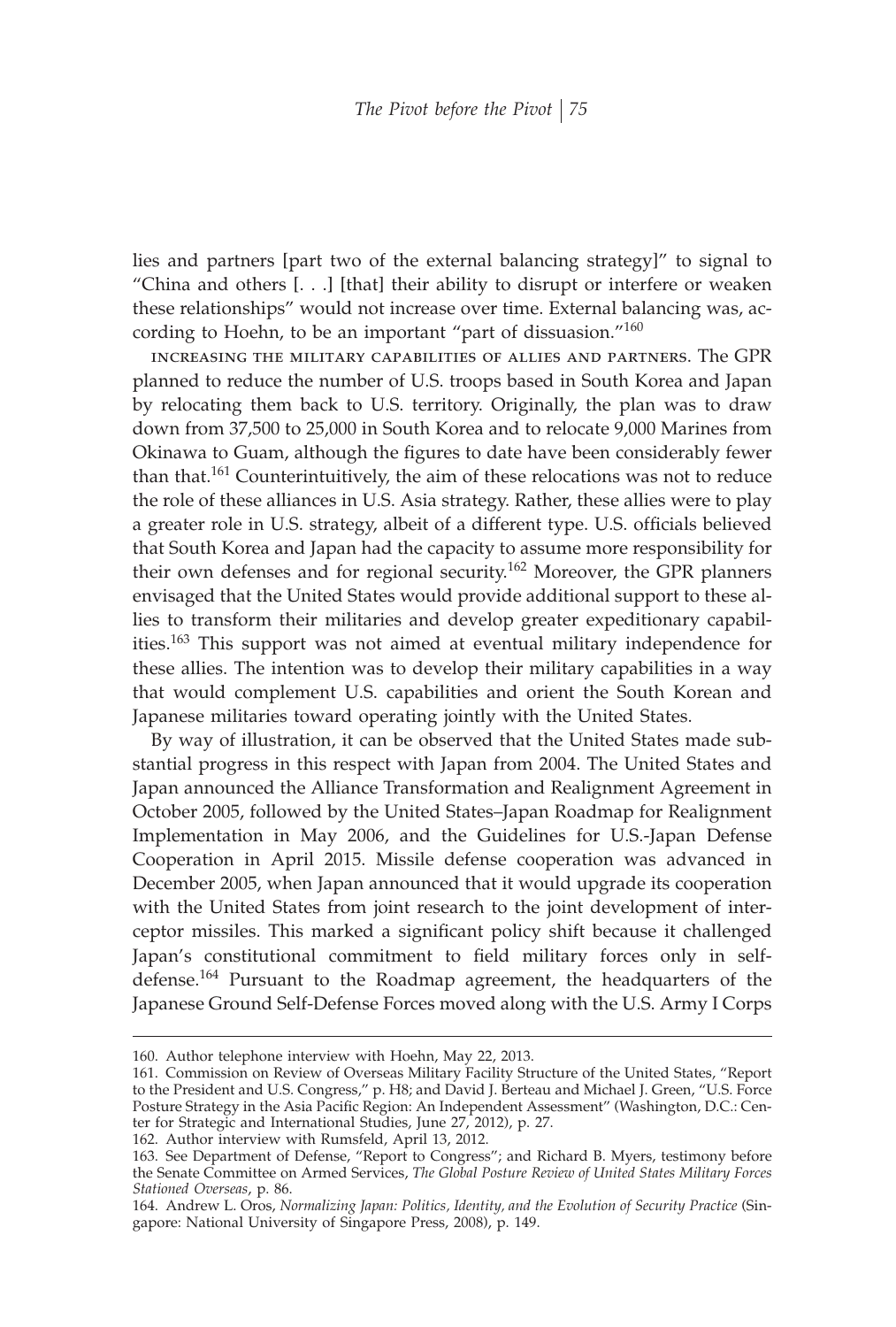(Forward) to Camp Zama in 2007, the U.S. deployed an X-band radar to the Shariki Base in June 2006 and another to Kyogamisaki in 2014, and the Japanese Air Defense Command relocated to Yokota Air Base in March 2012. According to the U.S. Air Force, the relocation of the Japanese command "place[d] key decision makers from both nations' air components across the street from one another, and improved interoperability on issues ranging from defense planning to daily operations and a broad range of contingencies in between."<sup>165</sup> The increased levels of interoperability brought by these new arrangements were assessed by an independent evaluation of the implementation of the GPR in 2012 to "have essentially created a joint command relationship between the United States and Japan from the perspective of any possible adversary."<sup>166</sup>

multilateral interoperability. The United States worked toward building greater multilateral interoperability in Asia by forging new agreements with local allies and partners for rotational deployments of U.S. forces, encouraging allies and partners to develop stronger defense relationships with each other, and greatly expanding the frequency and scale of multilateral military training in the region. That states in Asia have built stronger defense ties with one another and trained more frequently together has been noted by other observers. What these observers failed to identify, however, is that these outcomes were driven by a deliberate U.S. external balancing strategy.<sup>167</sup>

As the GPR envisaged, the United States established new facilities on the territory of allies and partners to host "rotational rather than permanently stationed forces and be a focus for bilateral and regional training" in Australia and Singapore, and regained access to the naval and air facilities in the Philippines, which had been revoked by the Philippines in  $1991<sup>168</sup>$  The first of these agreements, which was many years in the making—and which was presaged by Marshall in the process of operationalizing the DSR in 2002—was that between the United States and Australia in November 2011.<sup>169</sup> The agreement provided for the rotational deployment of a MAGTF of 2,500 Marines to

<sup>165.</sup> Christopher W. Love, "Air Defense Command Commences Operations at Yokota" (Fussa, Japan: Yokota Air Force Base, U.S. Air Force, March 26, 2012), http://www.yokota.af.mil/news/ story.asp?id-123295402.

<sup>166.</sup> Berteau and Green, "U.S. Force Posture Strategy in the Asia Pacific Region," p. 26.

<sup>167.</sup> See, for example, Patrick M. Cronin et al., *The Emerging Asia Power Web: The Rise of Bilateral Intra-Asian Security Ties* (Washington, D.C.: Center for a New American Security, 2013).

<sup>168.</sup> Department of Defense, "Report to Congress." On the Philippines, see Jaine Laude, "U.S. Troops Can Use Clark, Subic Bases," *Philippine Star*, June 6, 2012, http://www.philstar.com/ headlines/814109/us-troops-can-use-clark-subic-bases.

<sup>169.</sup> Memo from Andy Marshall to Secretary of Defense, "Near Term Actions to Begin Shift of Focus towards Asia." See also Matt Siegal, "As Part of Pact, U.S. Marines Arrive in Australia, in China's Strategic Backyard," *New York Times,* April 4, 2012.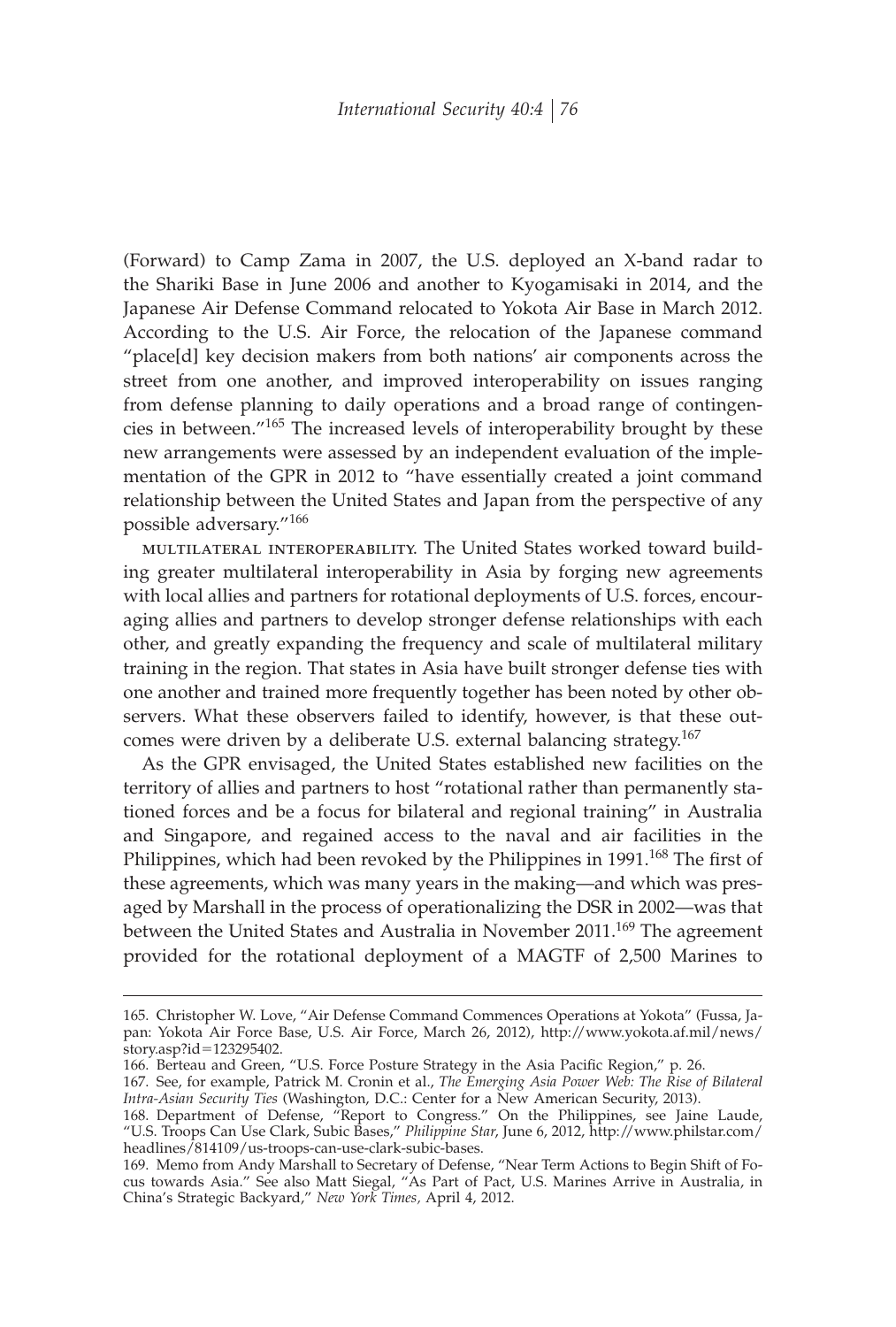Darwin, in Australia's north, as well as for increased visits to Australian bases by U.S. aircraft, ships, and submarines. The MAGTF deployment was interpreted by critics in the United States as being a merely "symbolic" gesture because of its small size, particularly in the context of any major contingency involving China.<sup>170</sup> This interpretation fueled criticism of the pivot policy because the Marine deployment is commonly identified as one of the few "concrete" elements of the pivot.<sup>171</sup>

The MAGTF deployment makes strategic sense if it is understood in the context of the long-term external balancing strategy. It was primarily intended to advance multilateral training in the region, a purpose for which Australia's geography is uniquely suited because of its location in the region and the vast sizes of its training ranges.<sup>172</sup> This purpose of the deployment was clearly explained by both U.S. President Barack Obama and Australian Prime Minister Julia Gillard upon announcing the agreement. In Obama's words, the rotations would "enhance our ability to train, exercise, and operate with allies and partners across the region."<sup>173</sup> The first contingent of 250 Marines arrived in Australia in March 2012 for six months, during which they trained with the Australian Army as well as with forces from Thailand, Malaysia, and Indonesia.<sup>174</sup> From the outset, the MAGTF deployment thus immediately began to contribute toward increasing multilateral interoperability.

The June 2011 announcement by the United States of the deployment of up to four new LCSs to Singapore on a rotational basis can be understood similarly as a substantive strategic move. The debate about the survivability of the LCS obscured the important point that a primary aim of the deployment was to improve interoperability in the region. This was explained clearly by Panetta upon making the announcement in 2011, when he "reaffirmed that the LCS deployment would strengthen U.S. engagement in the region, through the port calls at regional ports, and engagement of regional navies through activities such as exercises and exchanges." $175$  The LCS might not have the sur-

<sup>170.</sup> Friedberg, "Bucking Beijing."

<sup>171.</sup> Manyin et al., *Pivot to the Pacific*? p. 7.

<sup>172.</sup> Seth Robson, "Plenty of Reasons for Marines to Train in Australia—Just Don't Mention China," *Stars and Stripes*, 2013, http://www.stripes.com/news/plenty-of-reasons-for-marines-totrain-in-australia-just-don-t-mention-china-1.230050.

<sup>173. &</sup>quot;Remarks by President Obama and Prime Minister Gillard of Australia in Joint Press Conference" (Washington, D.C.: White House, November 16, 2011), http://www.whitehouse.gov/ the-press-office/2011/11/16/remarks-president-obama-and-prime-minister-gillard-australiajoint-press.

<sup>174.</sup> Gidget Fuentes, "Marines Pave Way for Larger Force in Australia," *Marine Corps Times* October 16, 2012, http://www.marinecorpstimes.com/article/20121016/NEWS/210160318/Marinespave-way-larger-force-Australia.

<sup>175.</sup> Marcus Weisgerber, "Agreement Calls for 4 U.S. Littoral Combat Ships to Rotate through Sin-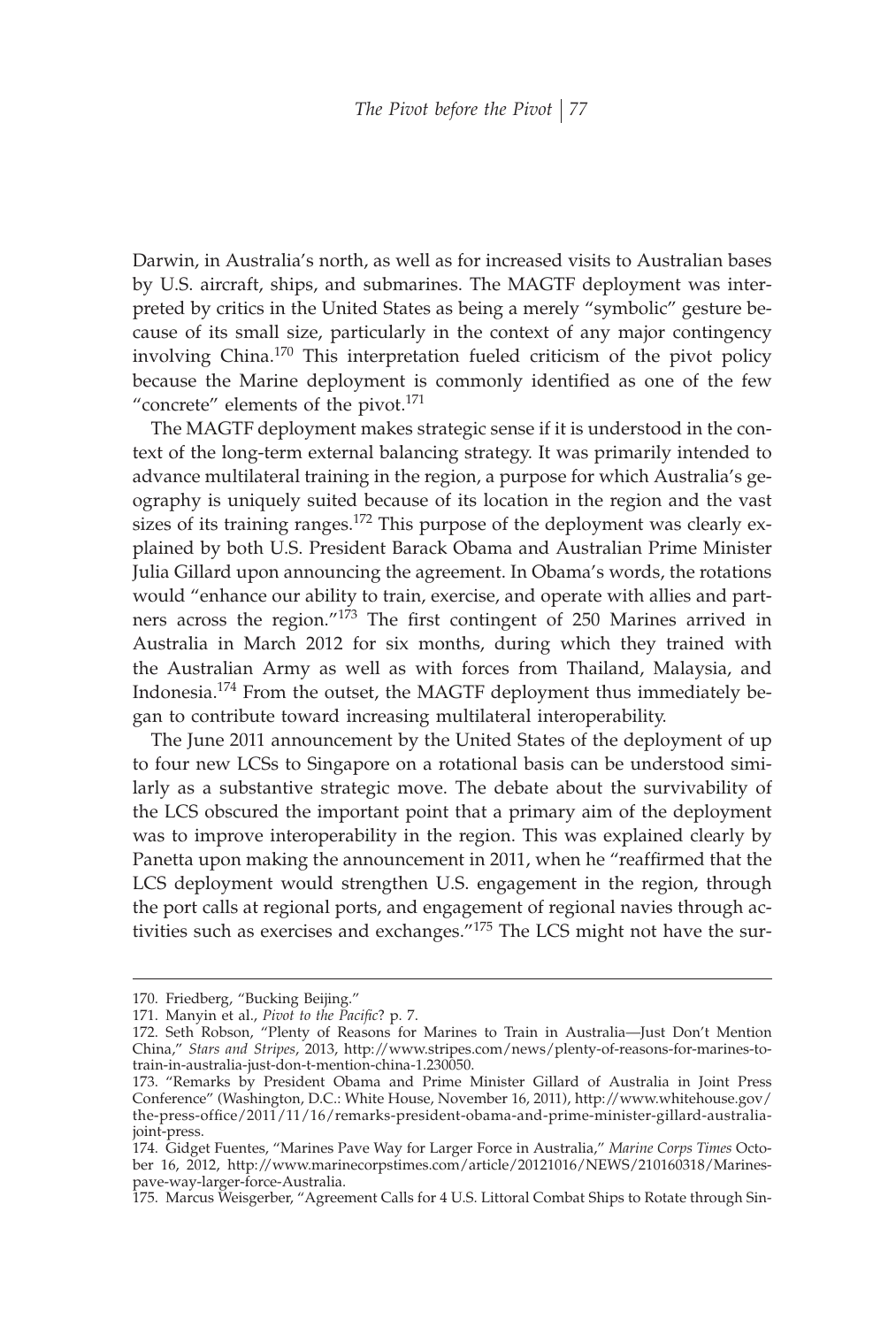vivability to participate directly in major conflict but its capabilities were, according to the commander of the Logistics Group in the Western Pacific, Rear Adm. Thomas Carney, "very closely matched to many of the other navies in the region," which were smaller in scale.<sup>176</sup> The utility of the LCS in this respect was highlighted by U.S. Navy officials in the context of the Cooperation Afloat Readiness and Training exercises in which the LCS participated for the first time in 2013.<sup>177</sup> In this context, Lt. Anthony Falvo, a spokesman for the U.S. Pacific Fleet, stated: "[U]nlike the deep draft known to accompany some of the U.S. Navy's larger ships, the LCS can more readily and easily interoperate in shallow water with ships from allies' navies such as the Philippines, Malaysia, Thailand, and others.<sup>"178</sup>

The United States also took unprecedented measures to lay the foundations for enhancing interoperability among its allies and partners in Asia by encouraging them to forge new formal security relationships with one another. The United States supported a Japanese proposal to create a "quadrilateral" security dialogue among the United States, Japan, India, and Australia in 2007.<sup>179</sup> The dialogue did not endure,  $180$  but the proposed "quad" states all established or upgraded their bilateral security agreements with each other,<sup>181</sup> with the encouragement of the United States. The Trilateral Security Dialogue among the United States, Japan, and Australia was upgraded to the foreign and defense ministerial level in 2006. Australia and Japan signed the Joint Declaration on Security Cooperation in 2007, which marked the first time that Japan signed a permanent security cooperation agreement with a country other than the United States.<sup>182</sup> The U.S. external balancing strategy was an important factor motivating the agreement. Upon signing the agreement, Australian and Japanese "[m]inisters emphasized the contribution that bilateral defence cooperation could make to the development of trilateral cooperation between Japan, Australia and the United States [. . .] and to broader multilateral ex-

gapore," *Defense News*, June 2, 2012, http://www.defensenews.com/article/20120602/DEFREG03/ 306020001/Agreement-Calls-4-U-S-Littoral-Combat-Ships-Rotate-Through-Singapore.

<sup>176.</sup> Mariko Oi, "USS *Freedom* Arrives in Singapore as Part of U.S. 'Pivot,'" *BBC News*, April 17, 2013, http://www.bbc.com/news/world-asia-22156283.

<sup>177.</sup> Kris Osborn, "Navy Pivots Training to Match Pacific Transition," *DoD Buzz*, July 2, 2013, http://www.dodbuzz.com/2013/07/02/navy-pivots-training-to-match-pacific-transition. 178. Ibid.

<sup>179.</sup> Dennis Shanahan, "Pacific Allies to Enlist India," Australian (newspaper), March 15, 2007.

<sup>180.</sup> Australia unilaterally withdrew from the Quad because of concern about alienating China. See Brendan Nicholson, "Japan Jittery over Closer Ties between Australia and China," *Age* (newspaper), February 6, 2008.

<sup>181.</sup> This point is made in David Brewster, "The Australia-India Security Declaration: The Quadrilateral Redux?" *Security Challenges*, Vol. 6, No. 1 (Autumn 2010), pp. 1–9.

<sup>182.</sup> Reiji Yoshida, "Japan Signs Landmark Security Pact with Australia," *Japan Times*, March 14, 2007.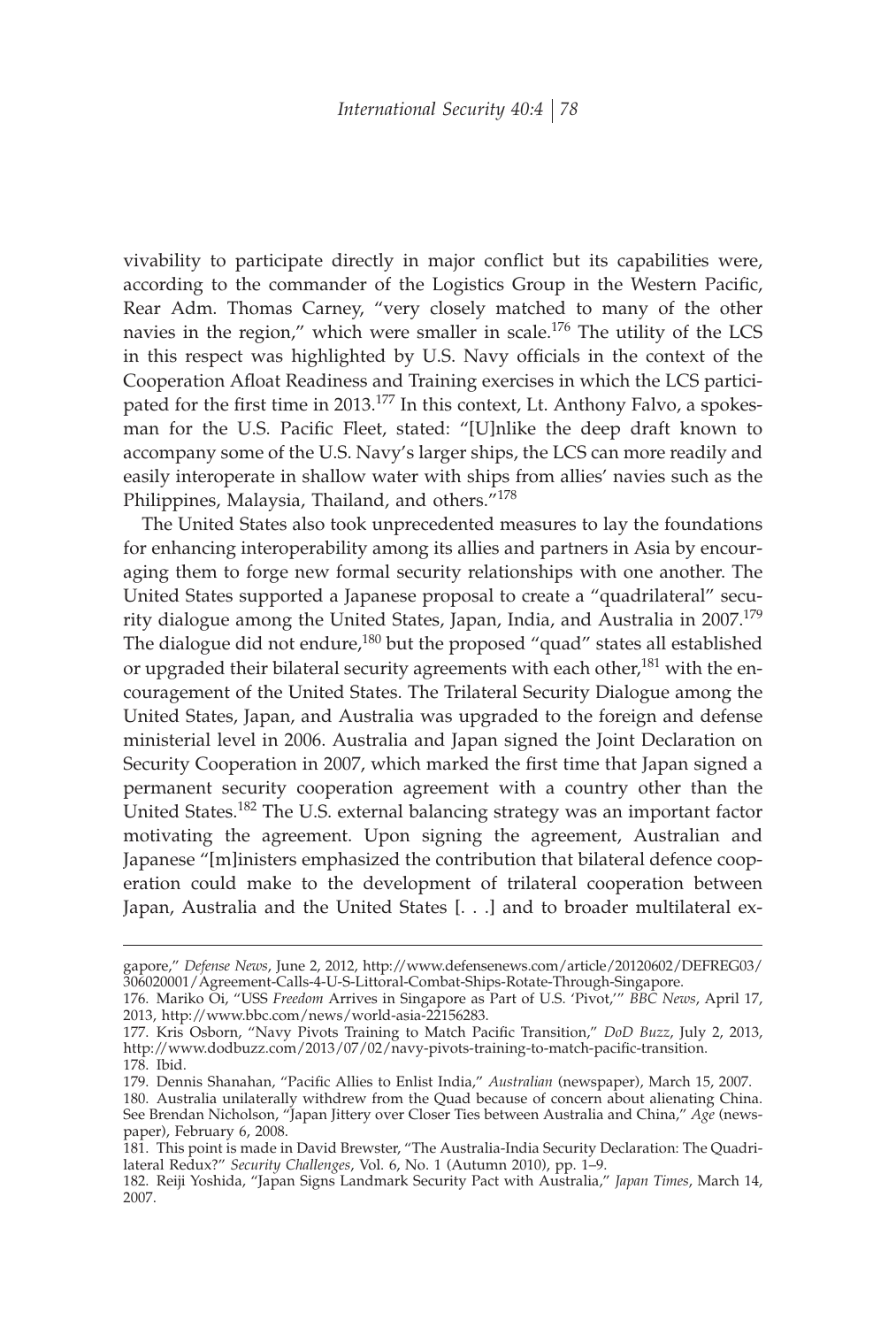changes and activities."<sup>183</sup> Even more important, given their combined power, Japan and India signed a defense cooperation agreement in 2008 and then the Strategic and Global Partnership agreement in 2014. India and Australia completed the web of quadrilateral relations in November 2009, with the encouragement of the United States, when they signed a joint declaration on security cooperation.<sup>184</sup> The United States also promoted security cooperation between Japan and South Korea with mixed success, including a proposal to create a U.S.-Japan–South Korea trilateral secretariat in Seoul, which South Korea rejected.<sup>185</sup> The three states did, however, establish an annual security dialogue in 2008, and conducted annual trilateral naval exercises beginning in that year.

Furthermore, the frequency of U.S.-led multilateral exercises grew significantly. The United States, Japan, and India conducted their first trilateral naval exercises in the western Pacific in April 2007. Later in 2007, the annual U.S.-India Malabar exercise was expanded to include Japan, Australia, and Singapore, which was the first time that such multilateral exercises had been conducted on India's east coast.<sup>186</sup> Japan joined the TAMEX antisubmarine maritime surveillance exercise hosted by Australia—along with the United States, the United Kingdom, and New Zealand—for the first time in 2009. Another first was marked in February 2012, when Australia joined the U.S.-Japan Cope North air exercise at Anderson Air Force Base in Guam.

#### expanded engagement

The previous section provided a detailed account of the military dimensions of the reorientation, because it is that dimension that critics of the pivot to Asia most often point to as insufficient. The claim that the United States has expanded its diplomatic engagement with China—and later under Obama with other Asian states and institutions—is less controversial and has been documented in detail elsewhere, so the key developments are merely noted here.<sup>187</sup>

<sup>183.</sup> Japan-Australia Joint Foreign and Defense Ministerial Consultations, "Joint Statement 2007" (Canberra: Minister for Foreign Affairs, Australia, June 6, 2007), http://foreignminister.gov.au/ releases/2007/fa064\_07.html. See also Alan Boyd, "US, Japan in Security Overdrive," *Asia Times* [online], March 17, 2007, http://www.atimes.com/atimes/Japan/IC17Dh04.html.

<sup>184.</sup> The United States encouraged Australia to deepen its strategic ties with India further at the 2011 Australia–United States Ministerial Consultations. See U.S. Department of State, "Australia– United States Ministerial Consultations (AUSMIN) 2011 Joint Communiqué" (Washington, D.C.: U.S. Department of State, September 15, 2011), http://www.state.gov/r/pa/prs/ps/2011/09/ 172517.htm.

<sup>185.</sup> Berteau and Green, "U.S. Force Posture Strategy in the Asia Pacific Region," p. 30. On the efforts by the United States to encourage trilateral cooperation, see "U.S. Eyes 'Trilateral' Military Cooperation," *Japan Times*, March 9, 2006.

<sup>186.</sup> K. Alan Kronstadt et al., *India: Domestic Issues, Strategic Dynamics, and U.S. Relations* (Washington, D.C.: Congressional Research Service, 2011), p. 85 n. 347.

<sup>187.</sup> See Swaine, *America's Challenge*; Bonnie S. Glaser, "The Diplomatic Relationship: Substance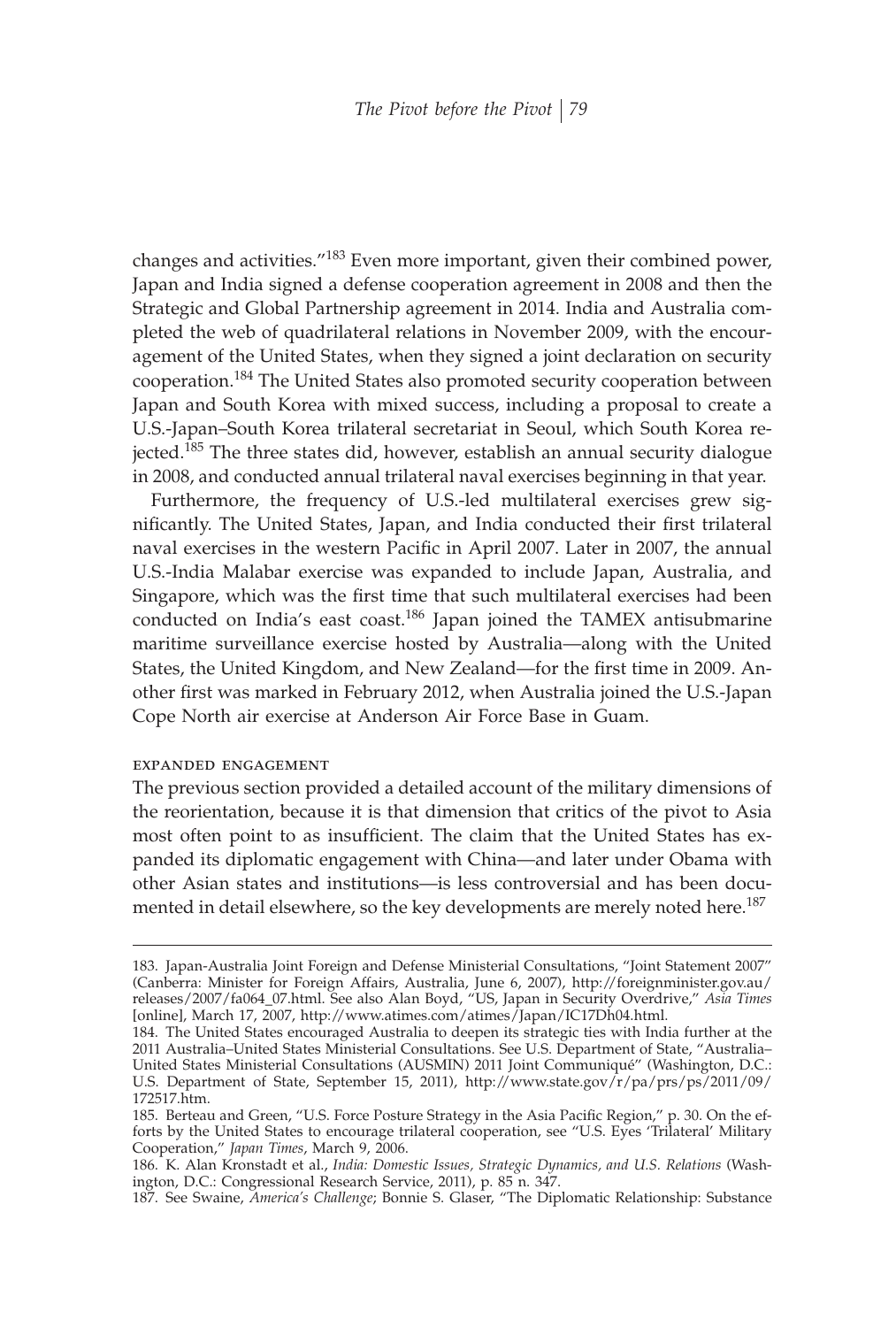What is most noteworthy about the history of the expansion of U.S. engagement with China is that it accelerated from 2004 onward, precisely the same moment at which the United States initiated the military reorientation toward Asia described above. Prior to that year, the United States and China had no mechanisms for regular political and security discussions at senior diplomatic levels. In 2004, Armitage initiated a process to establish what became the Senior Dialogue with China. The dialogue was conceived as a mechanism for engaging with the most senior foreign policy official under the Chinese president and establishing a forum for that person to spend extended time with the deputy secretary of state.<sup>188</sup> Armitage had deliberately called the dialogue "senior" rather than "strategic" because he wanted to reserve the label "strategic" for U.S. allies, which China was not.<sup>189</sup> This distinction was dispensed with when the Bush administration established the Strategic Economic Dialogue with China in 2006, led by Secretary of the Treasury Henry Paulson. The United States and China already had mechanisms for dialogues on economic matters such as the U.S.-China Joint Commission on Commerce and Trade and the U.S.-China Joint Economic Committee, but the view of the administration was that these mechanisms did not engage Chinese officials at sufficiently senior levels and that they were too limited in their focus on technical trade matters.<sup>190</sup> The United States pursued an expansive agenda in the Strategic Economic Dialogue, including market access, environmental protection, finance-sector reform, energy policies, and encouraging China to shift away from export-led growth toward greater domestic consumption.<sup>191</sup>

The trend toward expansion continued during the Obama administration. The administration inaugurated the Strategic and Economic Dialogue (S&ED) in 2009, which combined the Senior Dialogue and the Strategic Economic Dialogue. This had the effect of elevating the Senior Dialogue from the level of the deputy secretary of state to the level of the secretary of state. The S&ED constituted a uniquely intensive and comprehensive diplomatic dialogue, as illustrated by the fact that the United States did not have equivalent mechanisms even with its close allies.<sup>192</sup>

192. Bader, *Obama and China's Rise*, p. 22.

and Process," in David Shambaugh, ed., *Tangled Titans: The United States and China* (Plymouth, U.K.: Rowman and Littlefield, 2013), pp. 151–180; and Bader, *Obama and China's Rise*, chap. 9.

<sup>188.</sup> Author interview with Dennis C. Wilder, Arlington, Virginia, July 20, 2012.

<sup>189.</sup> Randall G. Schriver, "The U.S.-China Relationship and the Role of the Strategic and Economic Dialogue," testimony before the House Foreign Affairs Committee, *Hearing on U.S.-China Relations: Maximizing the Effectiveness of the Strategic Economic Dialogue,* 111th Cong., 1st sess., September 10, 2009, http://project2049.net/documents/testimony\_randall\_schriver\_strategic\_and \_economic\_dialogue.pdf.

<sup>190.</sup> Swaine, *America's Challenge*, pp. 198–199.

<sup>191.</sup> Ibid., p. 199; and Henry M. Paulson Jr., "A Strategic Economic Engagement," *Foreign Affairs*, Vol. 87, No. 5 (September/October 2008), pp. 59–77.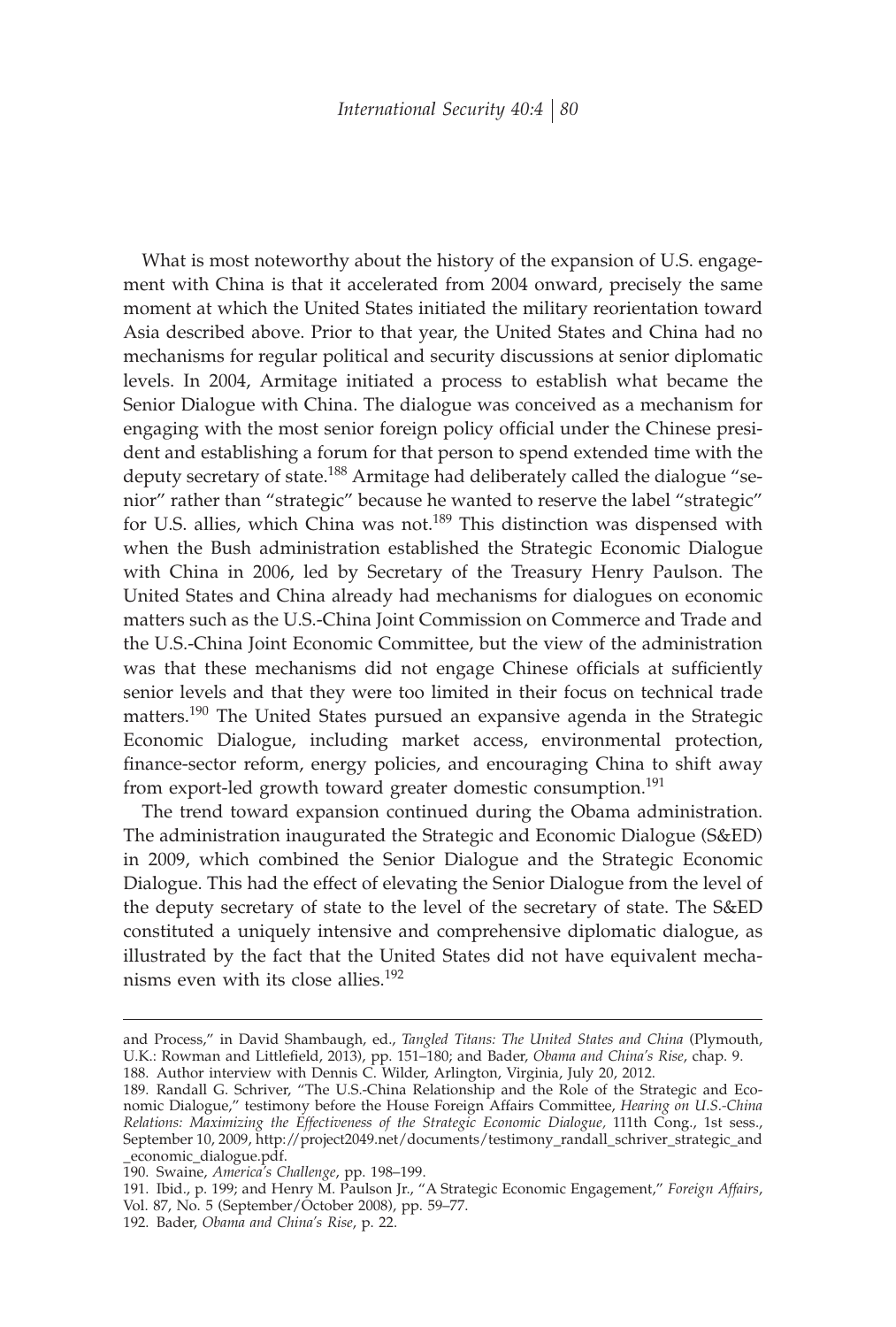The Obama administration added to the diplomatic element of the pivot by intensifying diplomatic engagement with other states and institutions in Asia. As has been documented elsewhere, the administration joined the East Asia Summit in 2011, which the Bush administration had refused to do, and prioritized attending that and other regional dialogues.<sup>193</sup>

The existence of a strong engagement element in the reorientation provides obvious, compelling evidence that the reorientation was not a containment strategy. This conclusion is bolstered when the relationship between the engagement and balancing elements of the reorientation is understood. There is a trend in U.S. policy commentary to believe that the United States instituted two strategies simultaneously—engagement and hedging—because of uncertainty about the future of China's rise.<sup>194</sup> In this interpretation, hedging is understood to have been the "insurance" in case engagement were to fail.<sup>195</sup> This is not an accurate representation of the reorientation strategy. There is no evidence to suggest that U.S. officials intended balancing to be a form of insurance. Rather, engagement and balancing were symbiotic means toward a single end. That end was described either as shaping or dissuasion. Shaping, as the more positive term, tended to be used more frequently in the context of engagement with China, whereas dissuasion was used more frequently in the context of balancing China. These terms were, however, interchangeable and defined similarly to refer to reducing the likelihood that China would bid for hegemony.

The interdependent nature of the engagement and balancing elements of the reorientation is articulated clearly by Thomas Christensen, deputy assistant secretary of state for East Asian and Pacific affairs, who emphasized in a post hoc analysis that preserving U.S. military superiority in the Asia Pacific was not a hedge against the possible failure of engagement. Instead, military superiority would contribute to engagement to further the goal of the strategy. In Christensen's words, "[T]he maintenance of U.S. military superiority in the region, properly considered, is an integral part of [the] broader engagement strategy, and makes diplomatic engagement itself more effective. The military strength of the United States and its allies and security partners in Asia com-

<sup>193.</sup> On the East Asia Summit, see David Capie and Amitav Acharya, "The United States and the East Asia Summit: A New Beginning?" *East Asia Forum*, November 20, 2011, http://www .eastasiaforum.org/2011/11/20/the-united-states-and-the-east-asia-summit-a-new-beginning.

<sup>194.</sup> See, for example, Swaine, *America's Challenge*, p. 26; Øystein Tunsjø, "China's Rise: Towards a Division of Labor in Transatlantic Relations," in Vinod K. Aggarwal and Sara A. Newland, eds., *Responding to China's Rise: US and EU Strategies* (New York: Springer, 2014), pp. 151–174; and Daniel Twining, "America's Grand Design in Asia," *Washington Quarterly*, Vol. 30, No. 3 (Summer 2007), p. 79.

<sup>195.</sup> For a critique of this approach, see Evelyn Goh, "Understanding 'Hedging' in Asia-Pacific Security," *PacNet*, August 31, 2006, http://csis.org/ªles/media/csis/pubs/pac0643.pdf.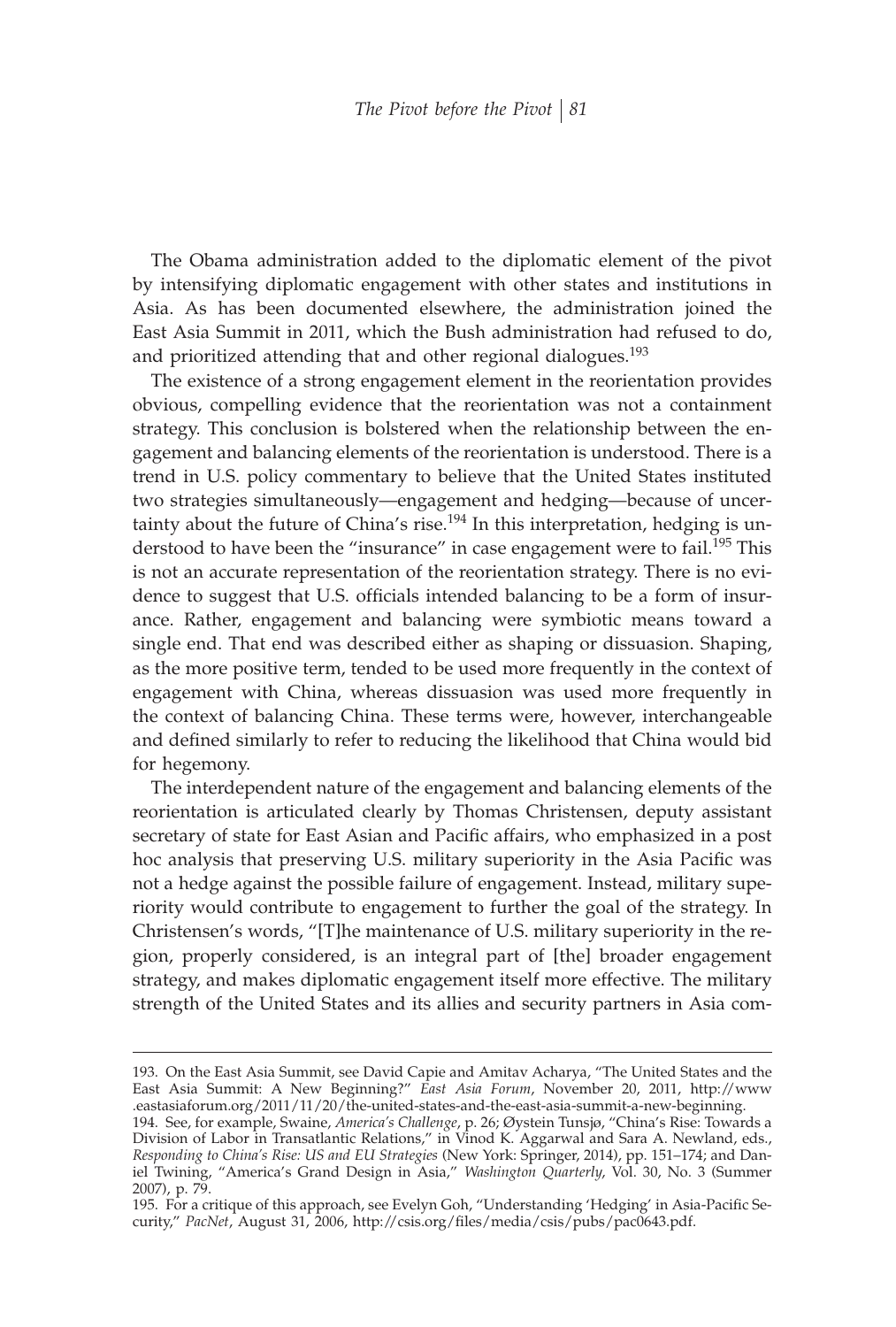plements positive U.S. diplomacy by channelling China's competitive energies in more beneficial and peaceful directions."<sup>196</sup>

There was not, therefore, a containment strategy that was instituted simultaneously with the engagement strategy as a hedge against future uncertainty. Engagement and balancing—as distinct from containment—were integral elements of the one reorientation strategy.

#### the economic element of the pivot

Upon announcing the pivot to Asia, the Obama administration emphasized that the pivot would not refer only to the military, but would also include the diplomatic and economic spheres of statecraft. As discussed above, the longterm reorientation toward Asia had a strong diplomatic dimension, which extended across the second-term Bush and Obama administrations. The questions that follow are: To what extent—and at what point—did the reorientation toward Asia also have an economic element and did that element constitute an economic denial strategy?

Although some Chinese critics believe that the Bush administration sought to establish "an FTA [free trade agreement] sphere geo-economically surrounding China,"<sup>197</sup> the original plans to shift focus toward Asia did not have a strong economic component. The administration did implement a free trade strategy that had some bearing on China, but the free trade strategy was not coordinated explicitly with the shift toward Asia and did not have a particular focus on that region. Zoellick reports that as U.S. trade representative he was mindful of U.S. national security interests in developing the strategy, but that foreign policy and security goals provided the background context for the strategy and were not the primary considerations. The first consideration for Zoellick in determining which countries to target for FTAs was whether the conditions within the United States and within the target countries were conducive to the negotiation of a successful agreement, such as whether there were favorable counterparts in the target country with whom to negotiate. To the extent that the FTA strategy had a bearing on China, it operated according to what Zoellick called "the logic of competitive liberalization." Given that the global free trade agenda had stalled, the United States would work on multiple fronts: bilaterally, regionally, and globally, to promote trade liberalization. In relation to the effect of that strategy on China, Zoellick explains, the idea was "if China does not move up the standards and terms of the rules-based

<sup>196.</sup> Thomas J. Christensen, "Shaping the Choices of a Rising China: Recent Lessons for the Obama Administration," *Washington Quarterly*, Vol. 32, No. 3 (July 2009), p. 91. 197. Quoted in Friedberg, *A Contest for Supremacy*, p. 139.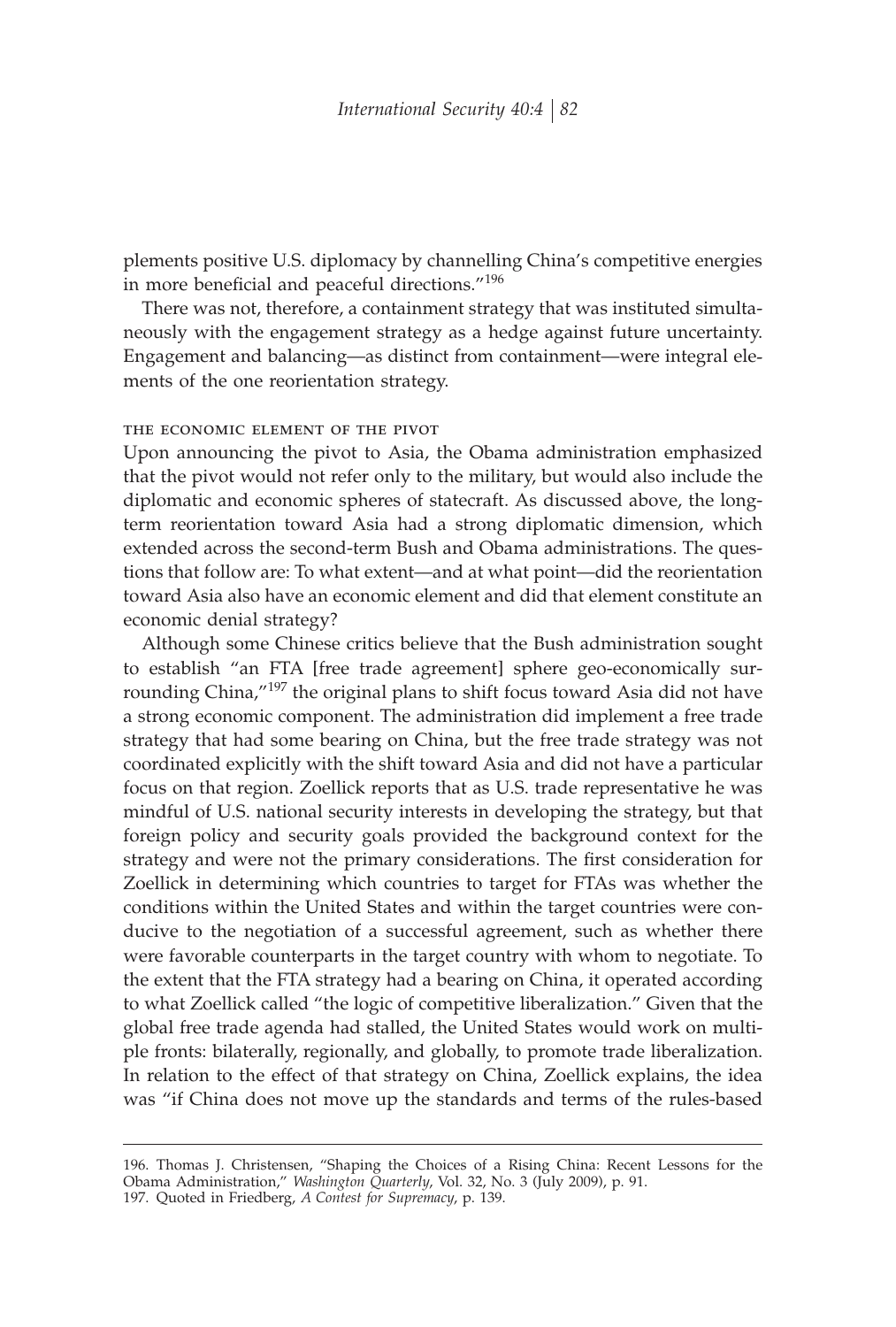system, we will move ahead with those who are willing to liberalize, and then we will welcome China at the appropriate point."<sup>198</sup>

That the free trade strategy was not deliberately coordinated with the military-diplomatic reorientation is evidenced in an exchange between Rumsfeld and Zoellick in 2003. In what appears to be a discrete, one-off correspondence on this topic, Rumsfeld sent Zoellick a note in June to express his support for Zoellick's work in negotiating FTAs. In reply, Zoellick offered to deliver a presentation to DoD to explain his trade strategy, which he did later that month.<sup>199</sup> This presentation indicated no particular focus on pursuing FTAs in the Asia Pacific region or on China.<sup>200</sup> Zoellick's reply to Rumsfeld explains why the FTA strategy was kept separate from defense strategy. He wrote, "[T]he Congressional trade committees are extremely sensitive about our using FTAs for 'foreign policy' reasons." He continued that he would, "of course, welcome any suggestions" from Rumsfeld, but there is no evidence in the available documentary record to suggest that the issue of directly coordinating trade and defense strategies was taken any further than this interaction  $201$ 

The 2004 reorientation was, therefore, primarily military and diplomatic in nature. It was only when the United States joined the negotiations for the Trans-Pacific Partnership (TPP) in February 2008 that the United States added an economic dimension to the reorientation, although this development like others pre-dated the pivot announcement. If successful, the TPP would be an extensive free trade agreement involving (at the time of writing) twelve countries in the Pacific, notably including Japan and excluding China. The U.S. commitment to the TPP was touted by the Obama administration as a key plank of its pivot and as evidence that the pivot was not only military in nature but also diplomatic and economic. The notion that the economic dimension of the pivot was to consist of a regional free trade agreement that would exclude China fueled the argument—made in China and also by some in the West—that the pivot to Asia was a containment strategy.<sup>202</sup>

The conclusion that the TPP constituted a shift toward an economic denial strategy would be puzzling, surprising, or anomalous given the consistency with which the United States had pursued efforts to integrate China into the

<sup>198.</sup> Author telephone interview with Zoellick, April 24, 2013.

<sup>199.</sup> Memo from Robert Zoellick to Donald Rumsfeld, "Free Trade Agreements," June 30, 2003, Rumsfeld Archive.

<sup>200.</sup> Robert B. Zoellick, "U.S. Trade Policy and Foreign-Security Policy Interests," June 23, 2004, presentation to the Department of Defense, email attachment to author, April 26, 2013.

<sup>201.</sup> Memo from Robert Zoellick to Donald Rumsfeld, "Free Trade Agreements."

<sup>202.</sup> See, for example, Marc Palen, "Containing China," *Australian*, May 18, 2012.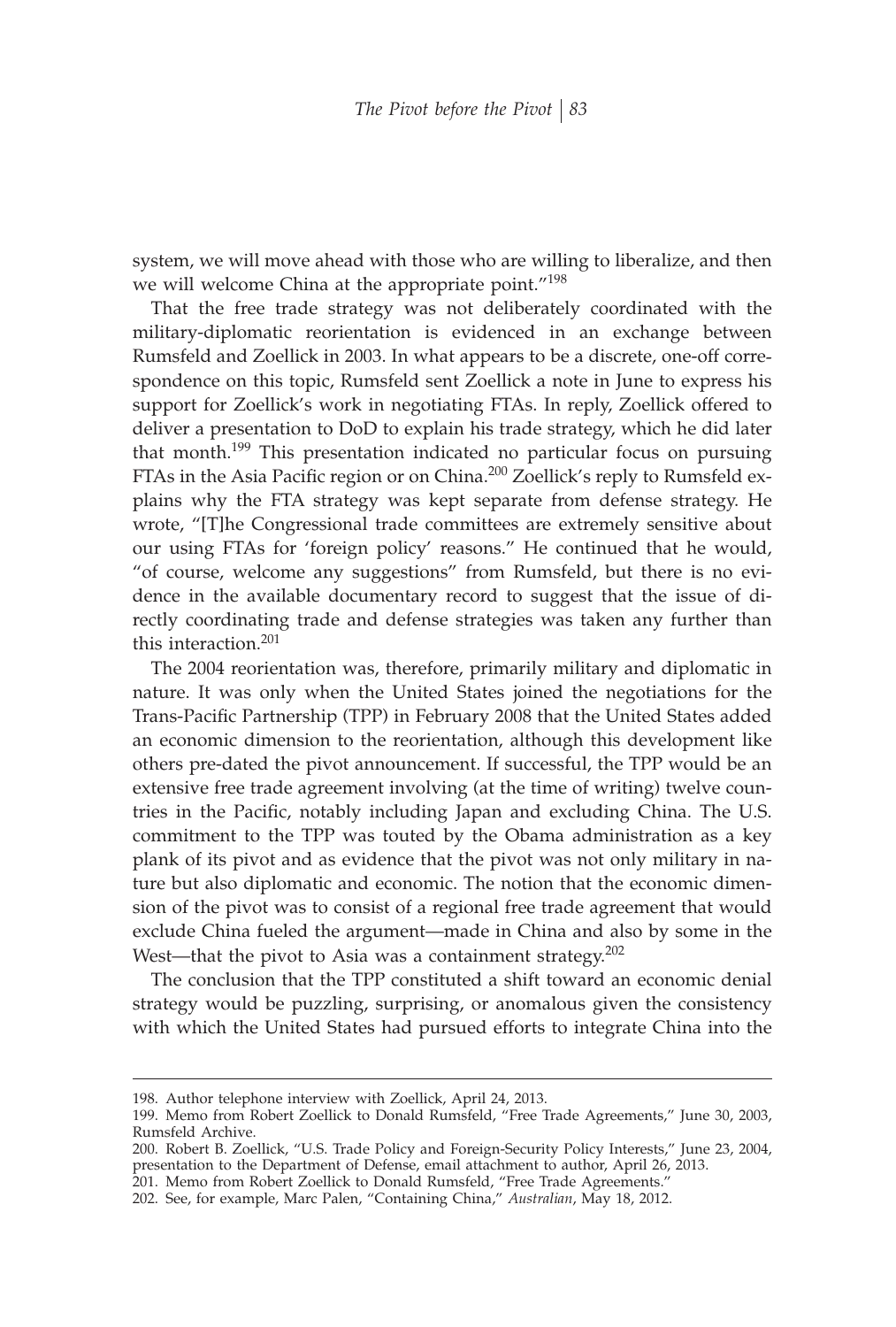global economy. Economic engagement had been a constant feature of U.S. policy toward China since the mid-1980s, when China and the United States struck what Harry Harding calls an "economic partnership" characterized by "American cooperation in China's modernization and reform."<sup>203</sup> This element of U.S. strategy was maintained and extended throughout the George W. Bush and Obama administrations. Indeed, economic engagement was the central aim of the Strategic Economic Dialogue and later the S&ED.<sup>204</sup>

If, however, engagement and balancing are understood to be complementary means toward a single goal—rather than distinct strategies mobilized simultaneously to hedge against uncertainty—then the TPP is neither surprising nor anomalous. The logic of using competitive liberalization as a means of advancing economic engagement with China accords closely with the logic of using internal balancing to advance diplomatic engagement described by Christensen above. According to Department of Treasury Senior Coordinator for China Affairs David Loevinger, China was not excluded from the TPP negotiations because the United States wanted to create an exclusive trade bloc but because U.S. officials knew that China would work to dilute the liberalization provisions of the agreement. Moreover, there was no desire on the part of U.S. officials to exclude China from joining the final agreement once enacted, although most officials believed it to be unlikely that China would agree to such broad, deep liberalization. The intended effect of the TPP, insofar as it related to China, was to raise the bar for liberalization standards and thereby place greater pressure on China to further reform its economic system.<sup>205</sup> In this respect, the TPP was consistent with the long-term economic engagement strategy. Although the TPP appeared to signal a shift toward economic denial, in fact this element of the reorientation was intended to advance the process of economic engagement.

#### RESPONDING TO CHINA'S GROWING GLOBAL INFLUENCE

There is one element of containment that has yet to be addressed in this account of the reorientation strategy and that is whether the United States aimed to, in Art's terms, thwart China's rising global influence. Throughout the course of the planning and implementation of the reorientation strategy, China

<sup>203.</sup> Harry Harding, *A Fragile Relationship: The United States and China since 1972* (Wasington, D.C.: Brookings Institution Press, 1992), p. 298.

<sup>204.</sup> Paulson, "A Strategic Economic Engagement."

<sup>205.</sup> Author telephone interview with David Loevinger, August 19, 2014. It is important to note that the TPP was not primarily intended to pressure China, but to further another long-standing goal of U.S. strategy in Asia: securing access to markets. See Michael McDevitt, "The Origin and Evolution of the Rebalance," in Meijer, *Origins and Evolution of the U.S. Rebalance toward Asia*, pp. 31–54, at pp. 43–44.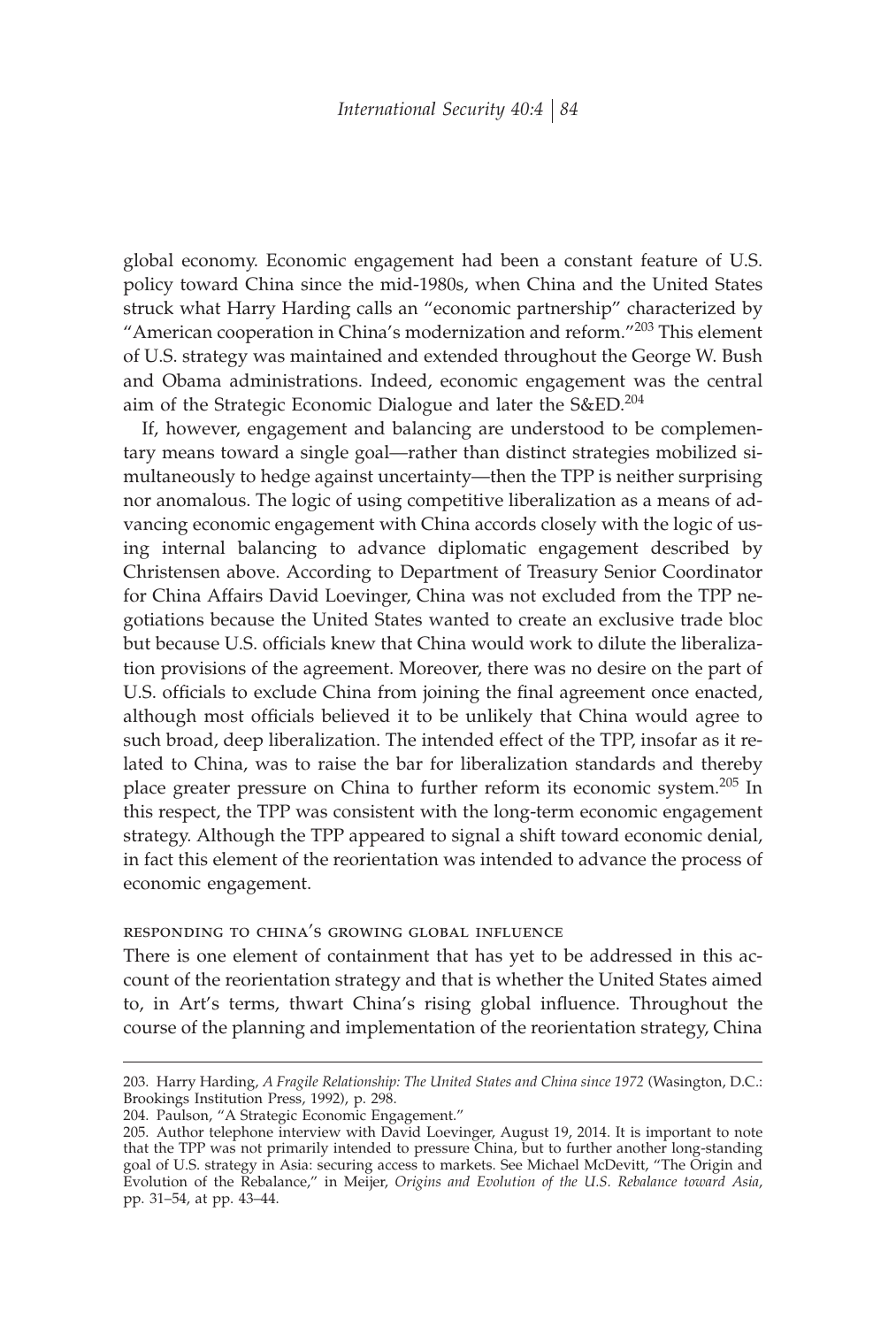sought to expand its political influence outside the Asia Pacific in Africa, Latin America, and Central Asia. The available evidence suggests that there was little emphasis in U.S. strategy on countering these efforts by China. As with any negative result in a historical inquiry, absence may be the result of nonexistence or it may be the result of unavailable sources. There is some evidence to indicate nonexistence. It was only in 2005–06, well after the 2004 reorientation strategy was developed, that Rumsfeld evidently became concerned about China's extra-regional influence and dictated a number of memos about it, all of which made the point that the United States was failing to address the issue. For example, in March 2005, Rumsfeld sent a briefing prepared by a private consultancy firm to Bush about China's objectives in Latin America, and wrote: "It seems to me that this is a subject that might usefully be discussed at some point."<sup>206</sup> Later, in July of that year, Rumsfeld wrote a memo to National Security Adviser Stephen Hadley to suggest that Bush invite the president of Kazakhstan to visit, because "there was the Shanghai Cooperation Organization meeting where Russia and China were trying to push the US out of Central Asia."<sup>207</sup> In another example, Rumsfeld argued that the United States was "behind the curve" relative to the expanding influence of Cuba, Venezuela, and China in Latin America.<sup>208</sup>

Rumsfeld's exhortations did not appear to affect U.S. strategy. Although U.S. officials monitored China's expanding influence, that influence was not interpreted as a threat to be countered in U.S. strategy. For example, in a cable dated February 2010, Assistant Secretary of State for Africa Affairs Johnnie Carson reported that China's influence in Africa would only become a threat when it expanded in the military sphere. "There are," Carson explained, "trip wires for the United States when it comes to China. Is China developing a blue water navy? Have they signed military base agreements? Are they training armies? Have they developed intelligence operations? Once these areas start developing then the United States will start worrying."<sup>209</sup> One of these tripwires was already in the process of being triggered in 2009 when China began to participate in anti-piracy operations in the Gulf of Aden. Even though, in the words of a senior DoD official, China viewed its participation as "a major step forward in the reach of their navy," the United States welcomed

<sup>206.</sup> Memo from Donald Rumsfeld to President George W. Bush, "China and Latin America," March 16, 2005, Rumsfeld Archive.

<sup>207.</sup> Memo from from Donald Rumsfeld to Steve Hadley, "Invitation to President of Kazakhstan," July 27, 2005, Rumsfeld Archive.

<sup>208.</sup> Memo from Donald Rumsfeld to President George W. Bush, "Cuban Medical Missions," March 28, 2006, Rumsfeld Archive.

<sup>209. &</sup>quot;U.S. Embassy Cables: U.S. Monitors China and Its Expanding Role in Africa," *Guardian*, December 8, 2010, http://www.theguardian.com/world/us-embassy-cables-documents/250144.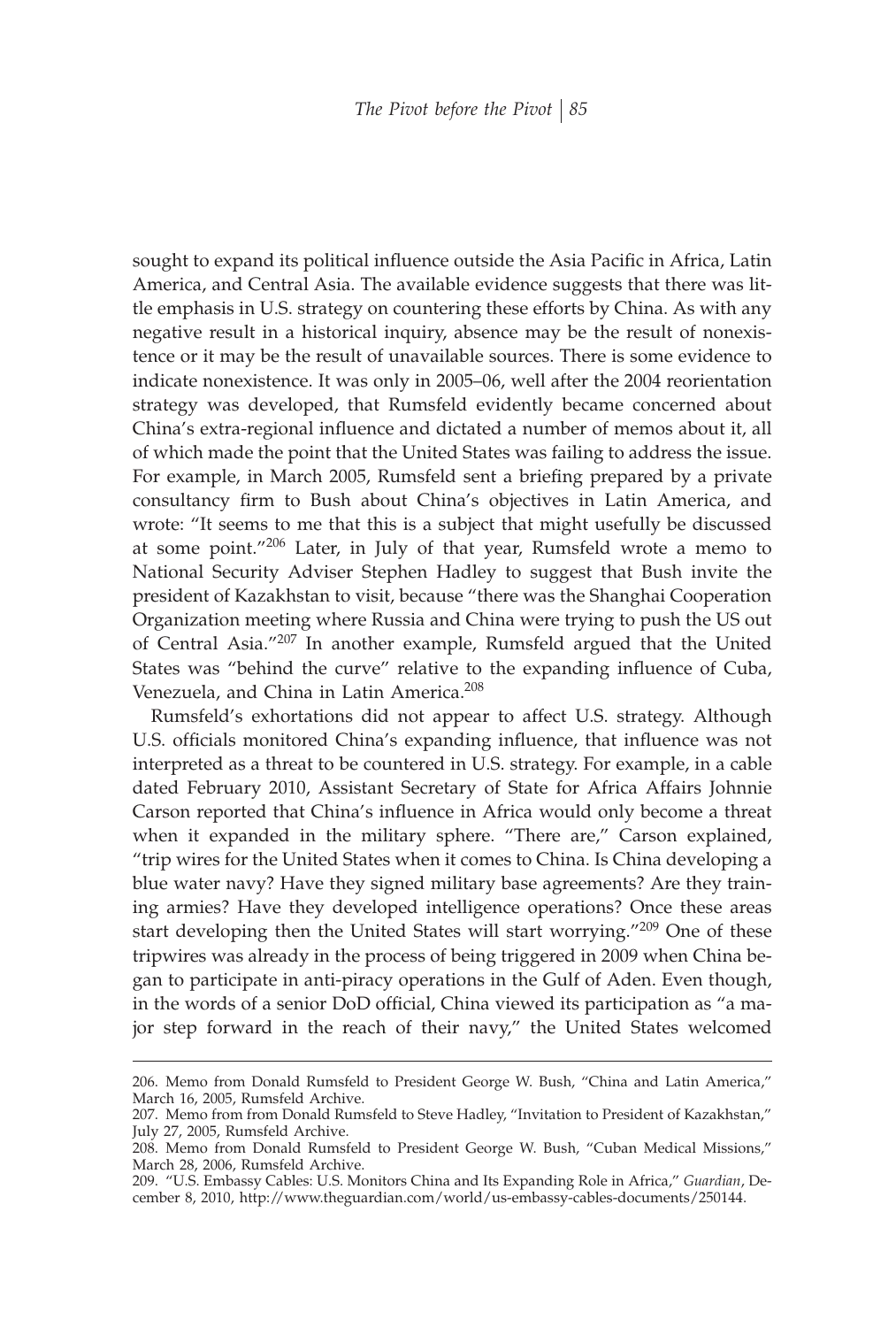China's involvement.<sup>210</sup> In this respect, as in all others, the United States did not institute a strategy to contain China's rise.

## *Conclusion*

This article has provided a revised history of U.S. strategy toward the Asia Pacific that has revealed the presence of many misperceptions about that strategy. Foremost among these misperceptions are that the pivot to Asia was either "all talk and no walk" or that it was a containment strategy. Newly available sources reveal neither of these claims to be accurate. The United States undertook a sustained and substantial reorientation toward Asia, but that reorientation began in the mid-2000s, not in 2011. From then, the United States implemented major revisions to its force posture in Asia to increase the overall capabilities of the United States and its allies and partners in the region. The hub-and-spokes model of alliance relationships, which had endured since the end of the Korean War, was substantially revised to build stronger defense relationships among the spokes and add India—an important new partner—to the arrangement. The United States departed from the prior pattern of ad hoc, irregular diplomacy with China and embarked upon a concerted strategy to regularize, expand, and elevate diplomatic engagement with China. An economic element was added to the reorientation in 2008, when the United States committed to the TPP. These moves were designed deliberately to work in concert toward the goal of reducing the likelihood of a Chinese bid for hegemony in Asia. If the strategy were successful, it would preserve the existing power balance in the region, in which the United States held the superior position.

The reorientation did not aim to slow China's growth. China's rise was a given premise of the strategy. Instead of trying to curtail China's rise, the Bush and Obama administrations sought to increase the combined power of the United States and its allies and partners to match China's rise and thereby preserve the relative power balance in the region. Moreover, the reorientation did not mobilize economic denial as a means of containing China. Although the TPP negotiations excluded China, the purpose of the agreement was not to slow China's growth or isolate China. Rather, U.S. officials intended the TPP to place additional pressure on China to liberalize and integrate with the global economy. Neither was the construction of a federated network of allies

<sup>210.</sup> Author interview with senior official in the Department of Defense, Arlington, Virginia, September 27, 2011. See also Thomas J. Christensen, *The China Challenge: Shaping the Choices of a Rising Power* (New York: W.W. Norton, 2015), pp. 239–240.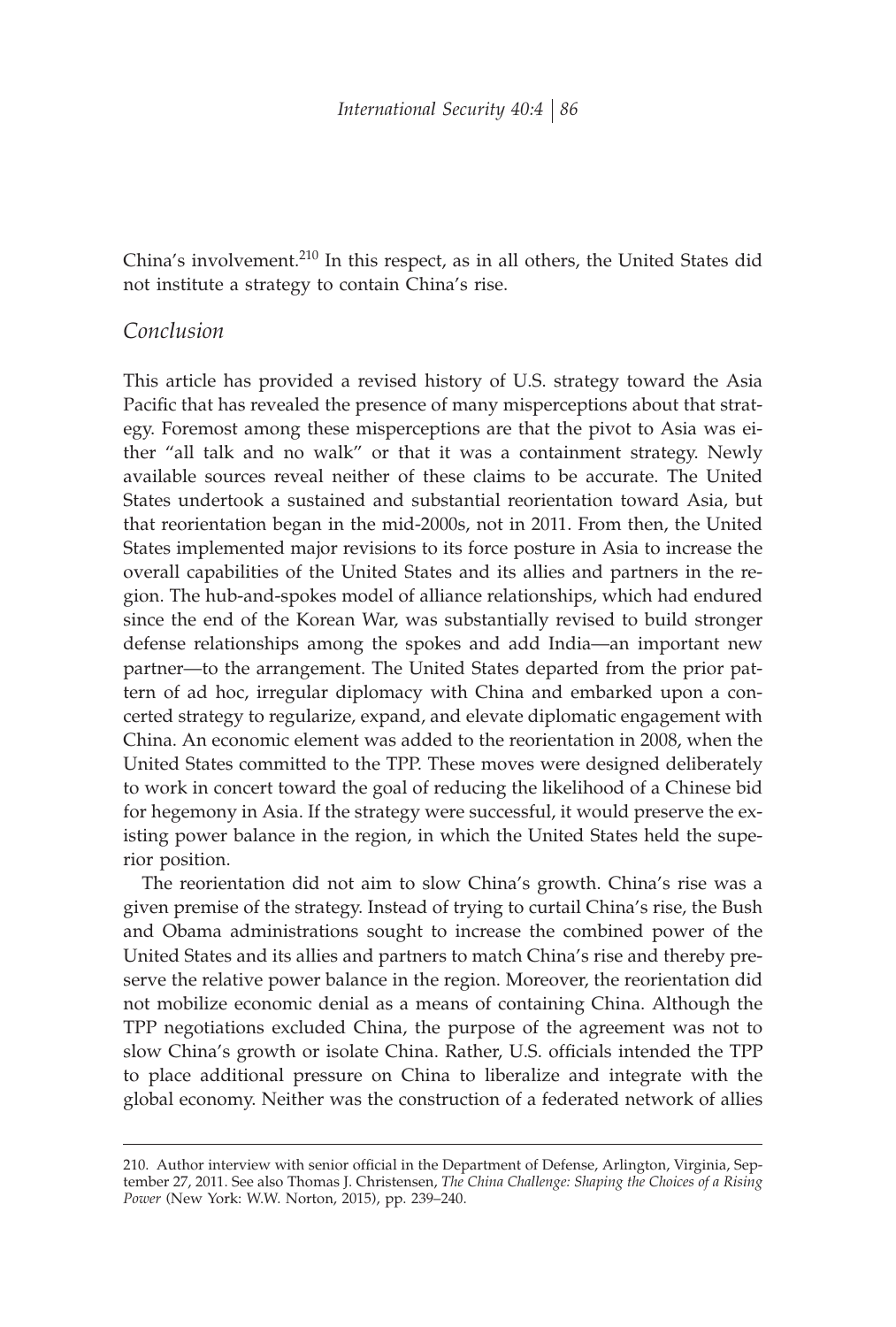and partners in Asia designed to encircle and thereby contain China. The network left members free to maintain their relationships with China, and was accompanied by a robust expansion of U.S. engagement with China.

The reorientation strategy has been overlooked in existing accounts for multiple reasons, including the tendency to date the reorientation to 2011, to focus on the most visible actions associated with the pivot such as the MAGTF and LCS deployments, and to discount the external balancing element of the strategy because it did not take the form of a multilateral alliance. The lack of a full account of the reorientation strategy is understandable in the context of the Bush administration's decision to keep declaratory policy about the strategy muted. The early phase of reorientation was only revealed in full in the internal planning documents of that administration.

This article has departed from much of the research on U.S.-China relations by focusing on U.S. strategy and outputs, rather than on explaining outcomes in the bilateral relationship. This is not because outcomes are unimportant. On the contrary, the purpose of elucidating and classifying U.S. strategy is precisely to contribute to efforts by scholars and policymakers to explain outcomes and produce better ones. With regard to scholarship, this new history provides fertile ground for further research on outcomes. As examples, three areas for future research will be mentioned here. First, this history provides valuable data for developing a longitudinal net assessment of the changing power balance in Asia. The focus of this article has been on the question of whether there has been a substantial relative reallocation of U.S. resources to Asia. It has not assessed the effect of that reallocation on the Asian power balance. Second, this history provides a basis for developing a set of event data against which to test explanatory theories of bilateral outcomes. Third, there is need for further research on how strategic concepts such as containment and encirclement are defined in China and applied to interpret U.S. strategy, which is itself a type of outcome.

This new account of U.S. strategy toward Asia has important implications for the policy debate about how to manage China's rise. It indicates that the terms of the existing debate have little applicability to describing or prescribing U.S. strategy. The perennial question of whether the United States should engage or contain China, or adopt some portmanteau strategy in between, has limited relevance in the context of the reorientation strategy. Similarly, the notion of hedging provides little illumination of existing or likely future U.S. strategy. In the reorientation, engagement and balancing were instituted as symbiotic means toward the ultimate goal of preserving the superior positon of the United States in the Asian power balance. This goal was rarely stated explicitly by U.S. officials but it would be the effective end state of the reorienta